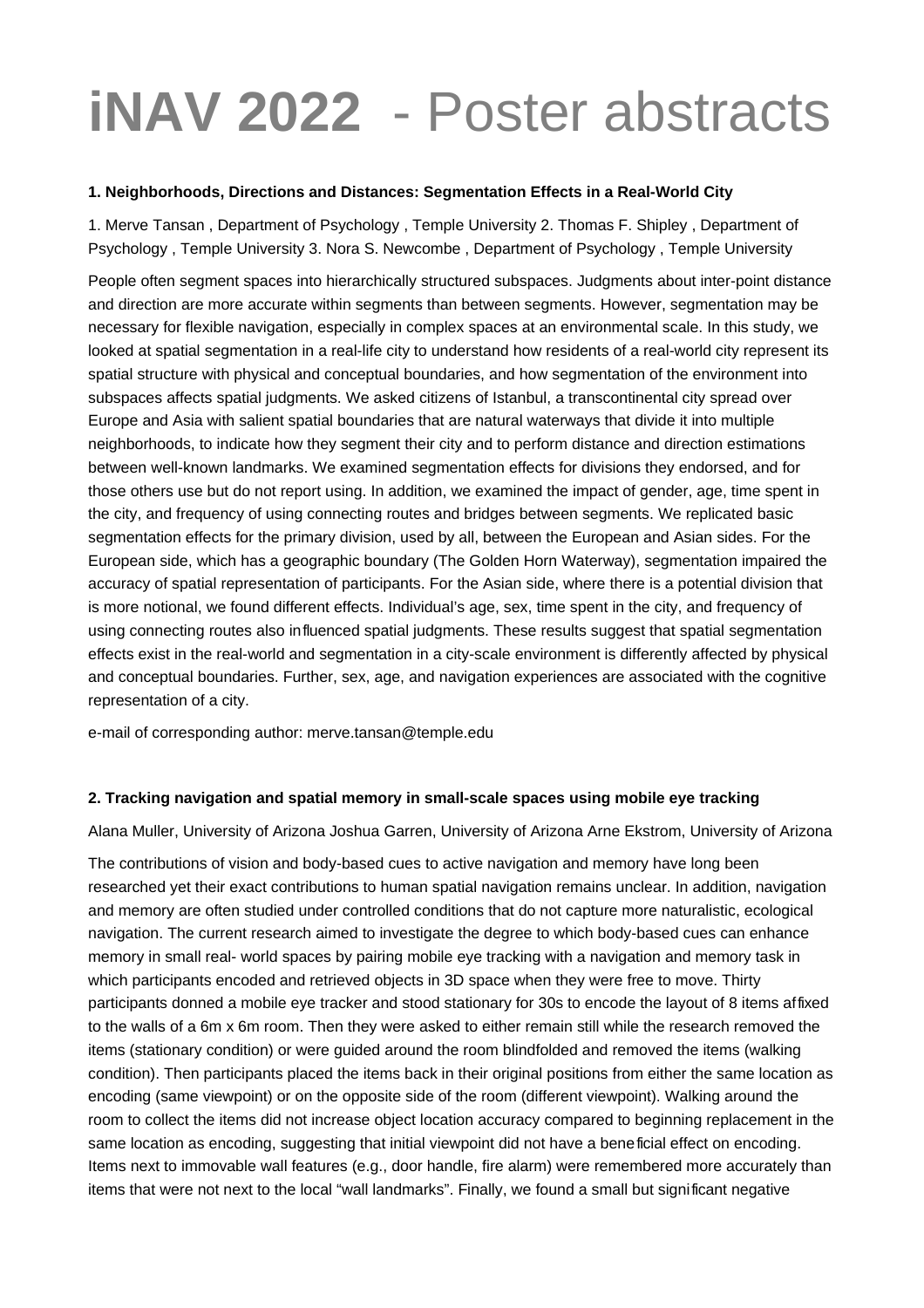correlation between placement error and total duration of fixations during encoding, showing better placement accuracy for longer total fixation duration, but there was no correlation between placement error and number of fixations during encoding. These results suggest that for small spaces, vision may be sufficient for learning the locations of a small set of items.

e-mail of corresponding author: amuller@email.arizona.edu

# **3. Spatial features in human social interaction: emerging spatial patterns in academic gatherings on proximity chat platforms**

Yuval Kassif (2), Shachar Maidenbaum (1,2)

(1) Biomedical Engineering, BGU, Israel (2) Zlotowski center for Neuroscience, BGU, Israel

Human social interaction with peers naturally has spatial elements. We can approach people of interest or move away from others, we can turn to talk to specific people, we expect talking volume to be modulated by direction and distance and more. All of these aspects were unfortunately limited during covid lockdowns and limitations, and the video based platforms such as Zoom which became the main mode of communication do not include these features. Thus, we wanted to test the effect of spatial features in social interaction.

To do so, we compare large multi-person interactions via video based platforms which lack these features (e.g. Zoom), with platforms which offer spatial features (e.g. Gather). Specifically, we focus on the use case of poster sessions. Poster sessions, like the one you are in now, are an important part of academic conferences. They are an opportunity to present early work in a manor tailored to the individual visitor, but also serve as an opportunity to receive personal feedback, to strengthen social and collaboration networks and get a wider view of the status of the field. We organized several poster sessions of medium sized crowds (N=200-300 per session), and test: (1) users subjective preference and comparison to zoom based poster sessions (2) spatial behavior emerging during the use of these platforms. We find that users were highly enthusiastic about the platforms which included spatial features, and we show the emergence of a series of spatial behavioral patterns which exist in real world poster sessions but are missing in videoconferencing based platforms.

e-mail of corresponding author: mshachar@bgu.ac.il

## **4. GPS Usages and Their Relations to Spatial Ability and Scenario Familiarity**

Alexis Kunz, Chuanxiuyue He, John Protzko, Jonathan Schooler, & Mary Hegarty (UC Santa Barbara)

Reliable GPS technology is a newer advancement in society – however, when it comes to studying the impact using GPS has on spatial cognition, the research is relatively limited. The present study aimed to delve into the specific ways GPS can be used in various navigational scenarios and their relations to spatial ability. Additionally, we assessed whether people modulate their use of GPS with the familiarity level of a navigation scenario. Generally, we found that using GPS more often for turn-by-turn directions was most strongly associated with lower perceived sense of direction, higher spatial anxiety, and greater overall GPS dependence. However, people use GPS most frequently for time and traffic estimation, which is assumed to augment navigation. Finally, it was generally found that as people become more familiar with an environment, the less they use GPS (regardless of perceived sense of direction levels). This provides preliminary evidence of overall intelligent GPS use in the general population, and gives direct insight as to what aspects of GPS are associated with detriments in spatial ability (i.e., functionalities that provide turn-byturn directions).

e-mail of corresponding author: alexiskunz@ucsb.edu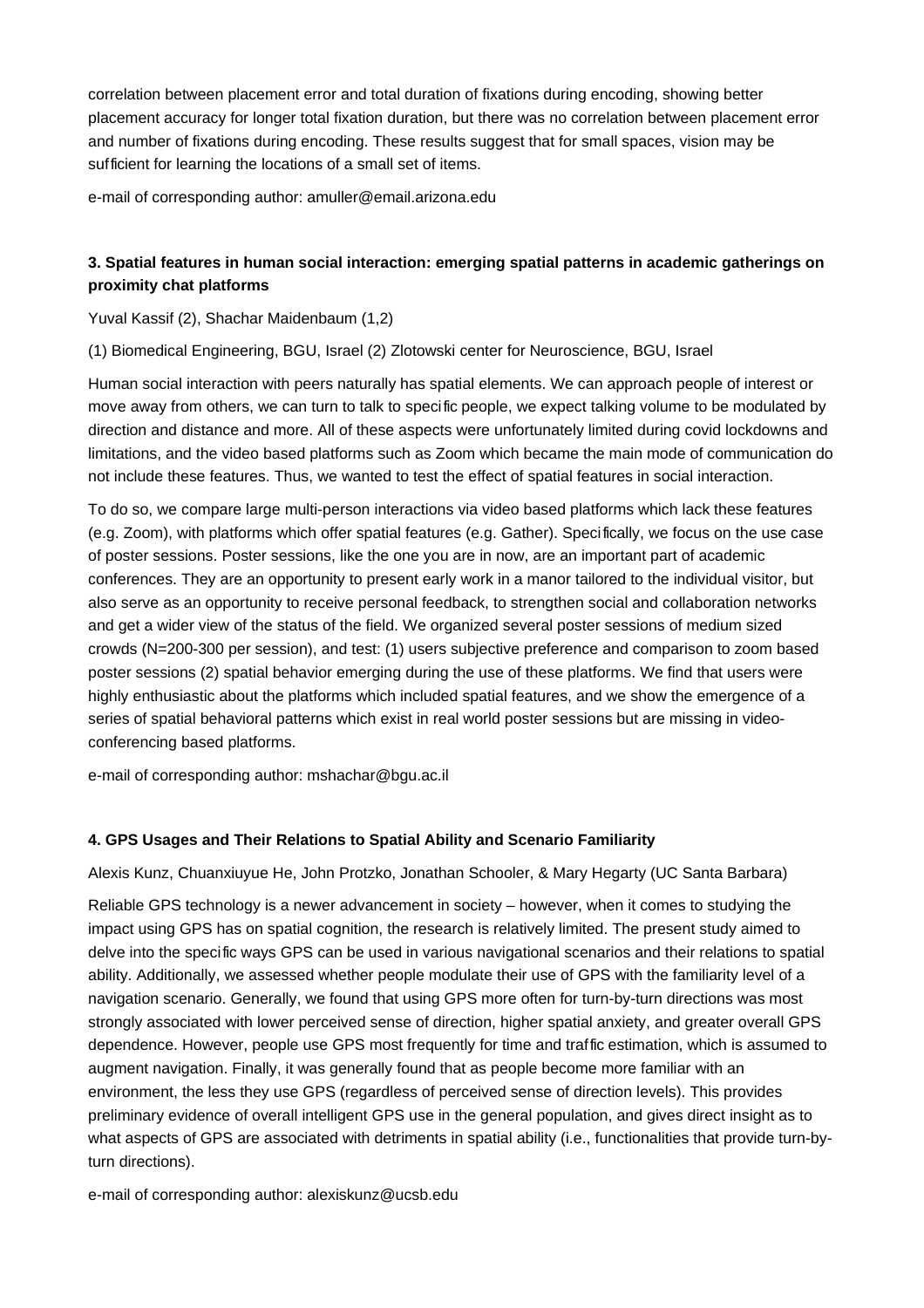## **5. Spatial memory distortions for the shapes of walked paths occur in violation of physically experienced geometry**

Yu K. Du1, Andrew S. McAvan1, Jingyi Zheng2 & Arne D. Ekstrom1,3

1Department of Psychology, University of Arizona, 1503 E. University Blvd., Tucson, AZ 85719 2Department of Mathematics and Statistics, Auburn University, Auburn, AL, 36849

3Evelyn McKnight Brain Institute, University of Arizona, 1503 E. University Blvd., Tucson, AZ 85719

An important question regards the nature of our spatial memories for the paths that we have walked and in particular how our memories for the shapes of paths might be distorted. A second question regards whether such distortions arise from competition between idiothetic (self-motion) and visual cues or some other possible mechanism. We tested humans in situations in which idiothetic and visual cues either matched or mismatched and when one cue dominated over another. Participants walked four- segment paths with 90° turns in immersive virtual reality and pointed to their start location when they arrived at the end of the path. In paths with a crossing, when the intersection was not presented, participants pointed to a novel start location suggesting a memory distortion involving non-crossed paths. In paths without a crossing, when a false intersection was presented, participants pointed to a novel start location suggesting a memory distortion involving crossed paths. In paths without crossings and without false intersections, participants showed reduced pointing error that more closely followed the physically experienced geometry. Errors were also significantly reduced for walked paths involving path integration with limited visual cues; conversely, errors were significantly increased when idiothetic cues were diminished and navigation relied primarily visual cues.

Our findings suggest that our spatial memories for walked paths sometimes involve distortions that violate the properties of the geometry of the physical world, particularly when there is competition between idiothetic and visual cues.

e-mail of corresponding author: ydu@email.arizona.edu

## **6. VNT: A toolkit for virtual navigation experiments**

Martin M. Muller, Department of Neurobiology, Bielefeld University, Germany

The advent of virtual reality (VR) technology has opened up a wide range of new possibilities in human navigation research, offering an unprecedented degree of control over the design and presentation of experimental tasks and greatly increasing the ease of data collection for experimenters.

Thanks to the availability of powerful 3D graphics engines, researchers in recent years have been able to create complex virtual worlds without the aid of external programmers and designers. Nevertheless, implementing custom virtual experiments still comes with a significant cost in development time.

Happily, several software packages have been published recently to aid in this process, utilising the free-touse Unity3D engine. These packages, however, leave a large implementation gap when it comes to concrete requirements of navigation tasks, like managing participant interaction and creation of visual scenes.

We want to fill this gap, by creating a modular toolkit that is compatible with existing frameworks. Therefore, we designed the virtual navigation toolbox (VNT), which provides a set of independently usable components to speed up the implementation of navigation experiments using the Unity3D engine. The toolbox is under active development and has already been used successfully to run several virtual homing tasks deployed on participants' desktop computers to collect data during the pandemic.

These experiments explored the impact of path configuration and translational speed in virtual homing, as well as the effect of different degrees of visual clutter in virtual environments (Mu ller & Scherer, in prep.), and showcase the use of VNT features.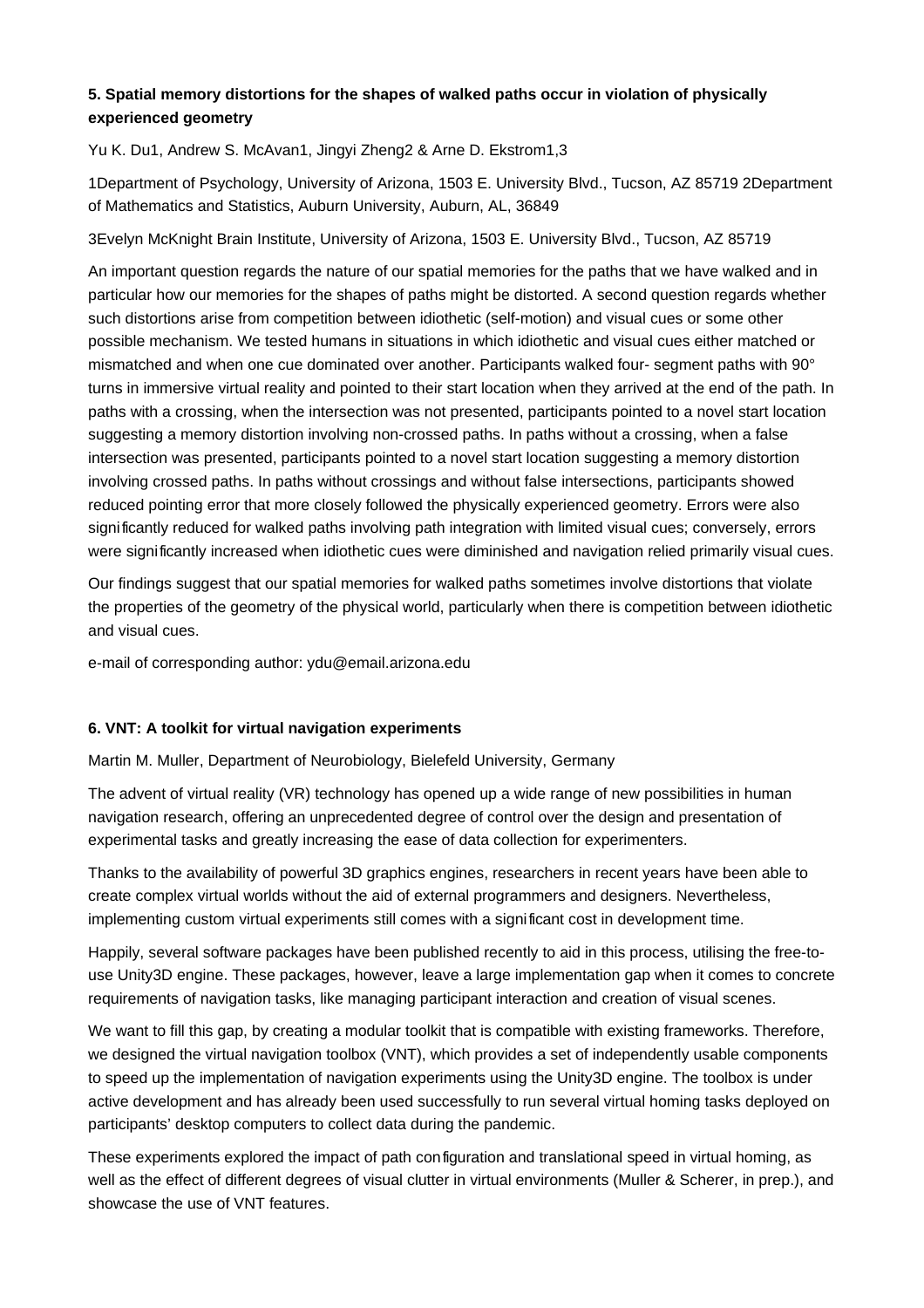This includes our custom tools to provide 3D pointing functionality in visual scenes, dynamically create 3D environments, place landmark objects and interactive waypoints and to manage the flow of experimental trials. We thus show, how the VNT can aid in designing and running VR navigation experiments.

e-mail of corresponding author: martin.mueller@uni-bielefeld.de

## **7. 1/f power spectral density as a neurocognitive marker of age-related spatial memory decline**

Authors: Sang-Eon Park1,2, Seongyoon Yang1, Jaeseob Lim1, Sang Ah Lee1

Affiliations: 1Department of Brain and Cognitive Sciences, Seoul National University, Seoul, 08826, Republic of Korea. 2The Research Institute of Basic Sciences, Seoul National University, Seoul, 08826, Republic of Korea.

Past research has suggested that a decrease in 1/f power spectral density (PSD) may be a useful neural signature of aging, but its significance as a functional marker of spatial cognition has not yet been investigated in detail. In this study, 43 subjects (20 to 65 years of age, mean age 38) performed a task in which they were passively driven through a virtual environment and then given a spatial memory test; their neural activity was recorded using a 32-channel EEG system. The environments and paths were varied across trials, with some environments containing local landmarks (e.g. buildings along the path), others environments containing distal (e.g. mountain) landmarks, and a control condition with only a few indistinguishable buildings and/or natural objects (e.g. trees).

Overall, the aging group (age 40-65) showed significantly lower accuracy compared to the younger (age<40) group in the local landmark condition (but not in the control condition), demonstrating that landmarks were not effectively utilized for spatial mapping in older adults. We found neural correlates of this age-related memory decline in the frontal-midline channels: Consistent with previous studies, a flatter 1/f PSD (i.e., decreased low frequency power and increased high frequency broadband power) was observed in the aging group widely across the scalp. More importantly, a flatter 1/f PSD in the frontal-midline channels was associated with worse spatial memory in the local landmark condition, even after accounting for general effects of age, implicating that a flattened frontal 1/f PSD may be an informative marker of navigation-specific decline in cognitive function. This effect was not observed in younger subjects (<40 years).

e-mail of corresponding author: 9sang9@gmail.com

# **8. Changes in Spatial Exploration Patterns in Early Aging are Associated with Declines in Spatial Memory**

Vaisakh Puthusseryppady, University of California Irvine (USA) Daniela Cossio, University of California Irvine (USA) Liz Chrastil, University of California Irvine (USA)

Studies investigating how spatial navigation changes with healthy aging have in large part only studied how individuals use their spatial memory to navigate a learned environment, but have not investigated the navigation patterns individuals exhibit as they explore and learn novel environments. Hence the extent to which spatial exploration patterns may be altered in healthy aging is at present poorly understood. The aim of this study is to investigate how spatial exploration behavior is altered in healthy midlife adults, and to what extent these alterations may mediate age-related declines in their spatial memory. 51 healthy young adults (ages 18-28) and 109 healthy midlife adults (ages 43-61) underwent a maze learning task using desktop virtual reality. In the exploration phase, participants freely explored the maze using button presses on a keyboard and learned the locations of 9 target objects. Here, we measured the number of button press moves, total distance traveled, number of object visits, evenness of exploration, and pause duration. In the test phase, participants were placed at a target object and instructed to navigate to other target objects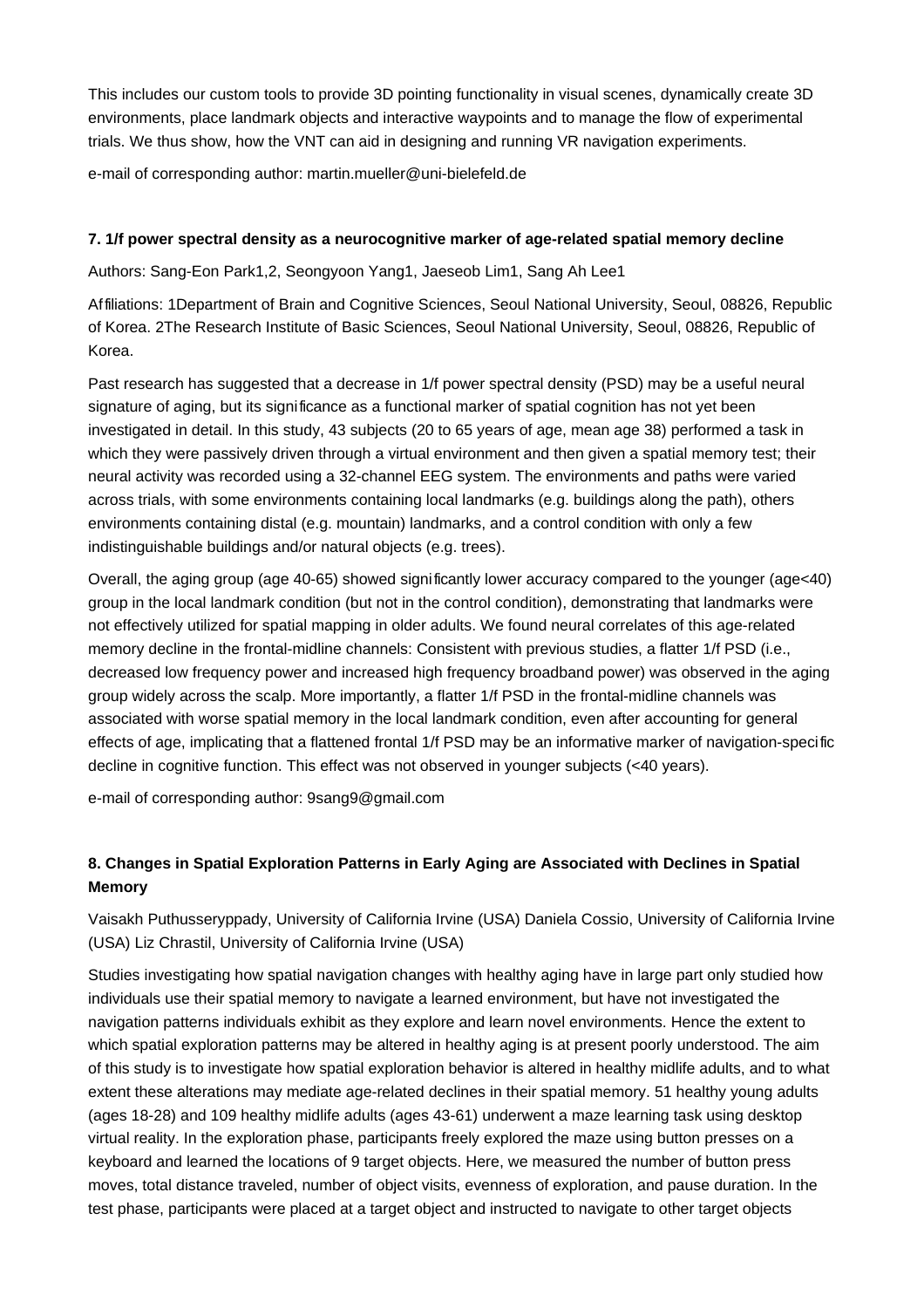within a given timeframe. Here, navigation accuracy (i.e., % of correct trials) was measured. We found that midlife adults made less button press moves ( $p = 0.03$ ), travelled less distance ( $p = 0.01$ ), visited target objects more often ( $p < 0.001$ ), had less even exploration ( $p < 0.001$ ), had longer pause durations ( $p <$ 0.001), and had less navigation accuracy ( $p < 0.001$ ) when compared to the young. We also found that the number of target object visits during exploration mediated the age-related differences in navigation accuracy. The results of this study will enhance our understanding of how spatial navigation declines in healthy aging, as well as provide a platform for future studies to investigate whether altered spatial exploration behavior could be a cognitive marker for AD.

e-mail of corresponding author: vputhuss@uci.edu

#### **9. Age-related navigation impairments are moderated by testing modality**

Paul F. Hill, University of Arizona Andrew S. McAvan, University of Arizona Arne D. Ekstrom, University of Arizona

Spatial navigation declines during healthy aging and is exacerbated by age- related neurodegenerative disorders, such as Alzheimer's disease. The few studies in humans that have looked at age-related changes in spatial navigation have often relied on experimental paradigms that restrict locomotion, such as in desktop virtual reality, limiting ecological validity. Moreover, desktop-based navigation tasks that require keyboard/joystick responses to navigate are confounded by cross-sectional differences in prior gaming experience. In the present study, cognitively healthy young (N=20) and older (N=18) adults navigated a virtual variant of the Morris water maze task to learn the location of hidden targets in each of two conditions: a desktop-based condition requiring a keyboard/mouse to navigate and a fully immersive virtual reality (VR) condition that permitted free ambulation. Following a learning phase, participants were tested on their immediate and delayed recall of the hidden target locations. Memory was operationalized as the Euclidean distance between the remembered and actual target locations (i.e., distance error). Immediate and delayed recall for spatial locations were significantly impaired in older adults relative to younger individuals. Moreover, a significant age x condition interaction indicated that the effect of age on spatial memory was exaggerated when navigating a desktop-based virtual environment compared to the unrestricted immersive VR condition. These results are consistent with the hypothesis that the effect of age on spatial navigation is modified by availability and integration of visual and self-motion cues. Reconciling how older navigators integrate multisensory cues is critical for understanding the biological significance of findings from navigation paradigms that restrict self-motion and body-based feedback.

e-mail of corresponding author: paulhill@email.arizona.edu

# **10. Characterising sources of path integration errors in healthy older adults and those with subjective cognitive decline**

Vladislava Segen, DZNE, Magdeburg Adam Streck, Max-Delbruck-Centrum fur Molekulare Medizin, Berlin Jakub Slavik, Institute of Information Theory and Automation, Prague Thomas Wolbers, DZNE, Magdeburg

Path integration deficits are apparent in healthy older adults and Alzheimer's disease (AD) patients. Yet, it remains unclear which specific aspects of the path integration process are most affected and whether these processes are differentially affected in older adults and those with AD. Here, we used immersive virtual reality to characterise path integration deficits in healthy older adults and those with subjective cognitive decline (SCD). During the task participants had access to multisensory self-motion cues (visual, vestibular and proprioceptive) as they were immersed in an open- field virtual environment and guided along short, curved paths. At certain points participants were asked to stop and indicate their initial heading orientation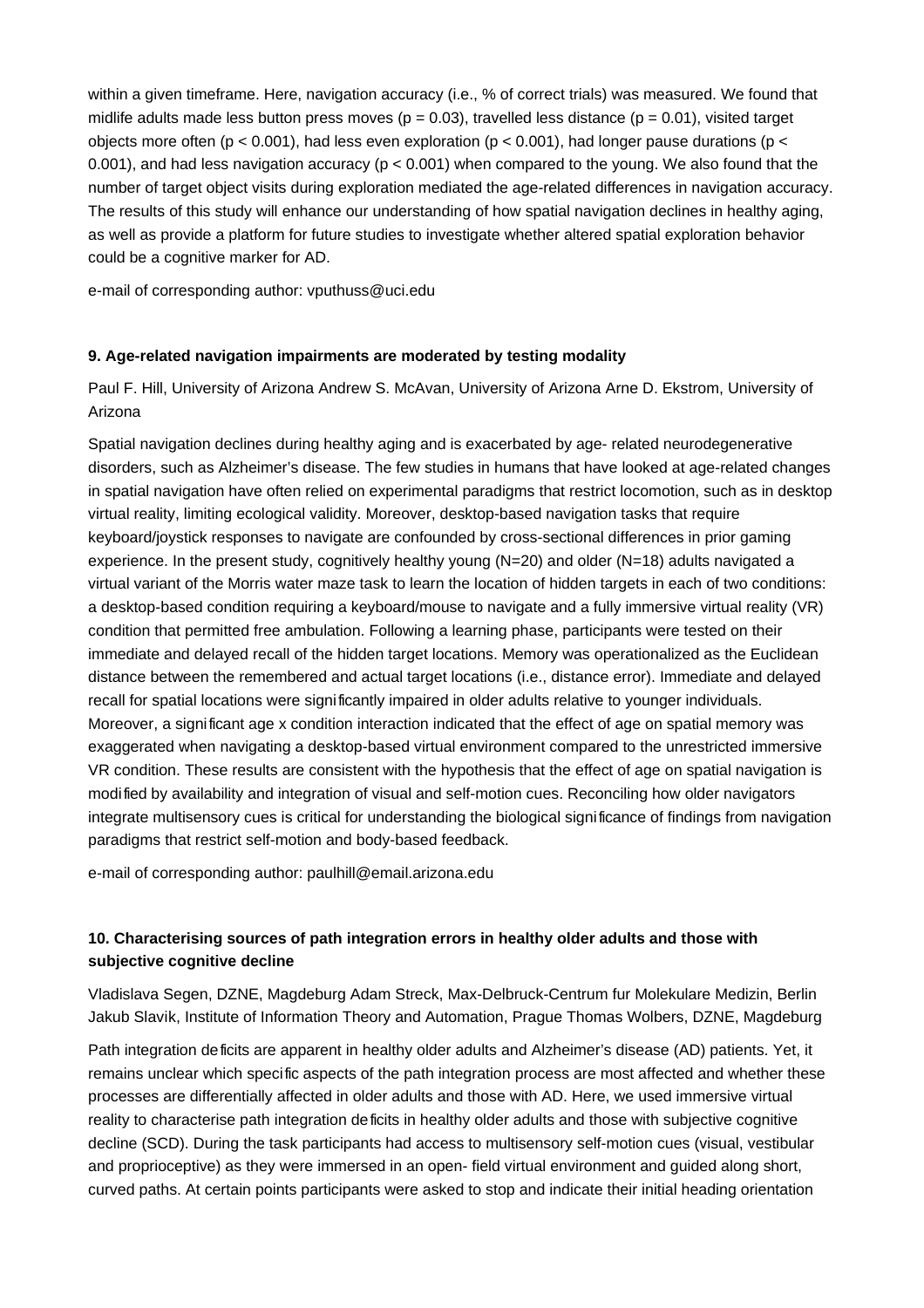and start location. Preliminary analysis shows that path integration errors increase over the course of the walked trajectories. Interestingly, this increase was larger in the SCD group compared to healthy older controls. Similarly, errors for initial heading orientation estimates increased over the course of the walked trajectories, with a trend for a larger increase in errors in the SCD group. To characterise the sources of the observed errors we used a computational model that allows us to decompose different parameters that contribute to the observed path and angular integration errors. For SCD group, distal velocity estimates predicted path integration error, whilst for older controls, distal velocity estimates, memory leak and accumulating random noise were all predictive of path integration error. For orientation errors, accumulating angular noise was a single predictor for healthy older adults, whilst for SCD group angular velocity estimates, memory leak and accumulating angular noise predicted angular integration errors. The results are discussed with reference to different mechanisms contributing to path integration deficits in healthy older adults and in older adults with SCD.

e-mail of corresponding author: vladislava.segen@dzne.de

## **11. Multicentric tracking in human cingulate cortex and frontopolar cortex during navigation towards a dynamic goal**

Sarah C. Goodroe (1), Christoffer J. Gahnstrom (1), Hugo J. Spiers (2)

1. University of Pennsylvania, Philadelphia, Pennsylvania, USA 2. Institute of Behavioral Neuroscience, University College London, London, UK

The ability to navigate efficiently allows one to explore the world in a way underappreciated unless this ability is suddenly lost, such as in the onset of Alzheimer's Dementia. This ability requires integration across several brain areas, yet can be reduced to a relatively simple process one typically does numerous times on an average day (Goodroe et al., 2018). Despite the presence of robust evidence towards map-like behavior, work is limited where realistic navigational flexibility is concerned. Specifically, the neural mechanisms supporting shortcutting behavior and flexible adaptation to detours within one's environment. Lastly, some recent evidence from work with primates suggests a role for anterior cingulate in multicentric tracking (Goodroe & Spiers, 2022; Yoo et al., 2021). To observe flexible navigation behavior in a similar framework with humans, we tested 22 participants in a virtual environment made up of 16 interconnecting rooms with either impassable or passable connections. The goal on each trial was to 'catch' a reward object that moves probabilistically within the environment. In addition, participants were aided in this task by a virtual companion in order to compare tracking of this agent against tracking of the goal. We find evidence consistent with the proposed role of cingulate cortex and frontopolar prefrontal cortex in reward based decision making as well as multicentric tracking in spatial navigation. Additionally, we find tracking of trial path distance in dorsolateral prefrontal cortex as well as frontopolar prefrontal cortex, middle cingulate cortex, and caudate / nucleus accumbens with an increase in activation correlated with longer distances, suggesting moderation of planning complexity. Additionally, we find new evidence for multicentric tracking [egocentric] in the human [middle] cingulate cortex and dorsomedial prefrontal cortex with activity in these regions tracking Euclidean distance to a non-goal agent (the companion).

e-mail of corresponding author: sgoodroe@sas.upenn.edu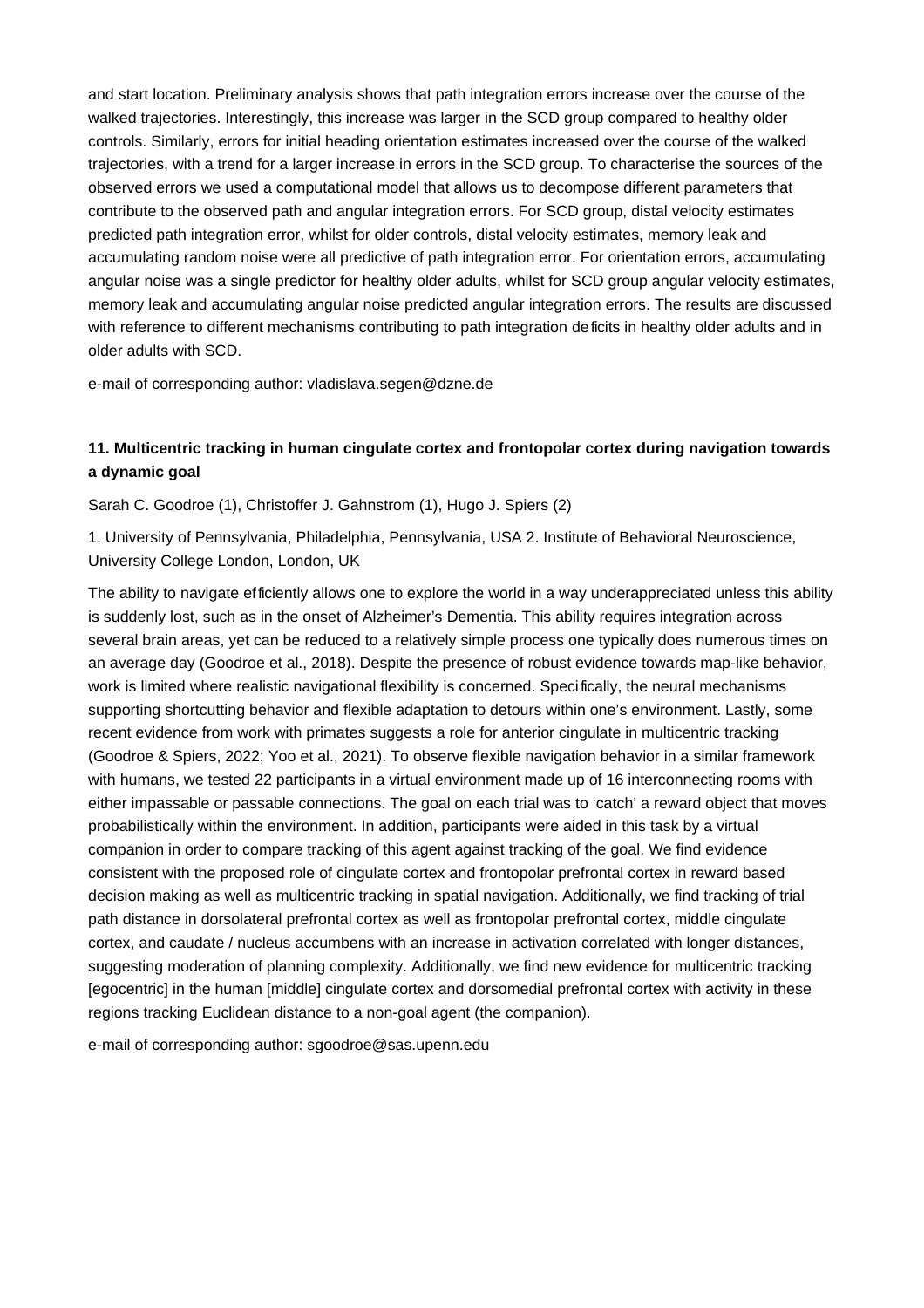## **12. One-shot learning and goal representations during flexible navigation**

Christoffer J. Gahnstrom (1) , Sarah C. Goodroe (1) , Nils Nyberg (2) and Hugo J. Spiers (2)

(1) Department of Psychology, University of Pennsylvania (2) Department of Experimental Psychology, Institute of Behavioural Neuroscience, University College London

Mammals are capable of solving challenging navigation tasks using remarkable behavioural flexibility (Gahnstrom & Spiers, 2020); however, the mechanisms by which they are able to efficiently solve such tasks are unclear. We investigate human trajectory behaviour and fMRI BOLD responses during navigation to hidden goal locations in a constantly changing maze environment. We hypothesise that humans learn and update goal-related information, including path distance to goal for efficient navigation. Our task is based on a rodent experiment with a similar paradigm (Pfeiffer & Foster, 2013) and implemented in a virtual desktop environment. In contrast to the original task, we added impassable barriers in order to maximally separate goal parameters including euclidean and optimal path distances to goal. Each trial alternated between random exploration and goal-directed navigation. Participants quickly converged their navigation trajectories toward optimal path trajectories and were able to rapidly learn and relearn new hidden goal locations after a single trial. We identified a network of brain regions involved in updating these hidden goal locations including bilateral hippocampus, lateral orbitofrontal cortex (OFC), bilateral caudate nucleus, dorsal cingulate cortex, and dorsomedial prefrontal cortex. Recent work suggests the caudate nucleus is involved in representing the transition structure, or the action-outcome associations, of a task (Sharpe et al., 2019; Javadi, Patai et al., 2019). We report evidence consistent with this theory as the caudate nucleus BOLD responses were parametrically modulated by Euclidean distance to goal during active navigation in our task. Before onset of navigation, optimal path distance to goal was positively correlated with bilateral hippocampal activation, a finding consistent with BOLD response during navigation of a previously learned London street network using real-world video stimuli (Howard et al., 2014).

e-mail of corresponding author: cgahn@sas.upenn.edu

## **13. Neural correlates of strategy shifts in navigation behavior**

Eliany Perez (presenter) & Steven M. Weisberg University of Florida

Deficits in spatial navigation can negatively affect quality of life. For example, people who tend to make more navigation errors also report higher levels of spatial anxiety (Hund & Minarik, 2006). Spatial navigation shifts have largely been linked to hippocampal activation. While much of the research on navigation strategies has focused on the hippocampus, it has neglected other neural mechanisms that could account for deficits in flexible navigation. Here, we take a closer look at the caudate nucleus – an area of the brain that remains relatively intact during aging – to disentangle navigation success from changes in navigation strategy. To test the neural mechanisms involved in flexible navigation strategies, participants first viewed videos of navigation through a maze containing various objects while lying in an MRI scanner. Outside of the scanner, they were placed in the location of one object and were asked to navigate to another object in a virtual environment (DSP; Marchette et al., 2011). We will present results from this study examining the relationships between individual differences in navigation strategy and hippocampal and caudate activation during a navigation task. Findings from this study will provide a better understanding of behavioral shifts in navigation strategy and their associated neural mechanisms. They will also provide new insights for intervention and training.

e-mail of corresponding author: elianyperez@ufl.edu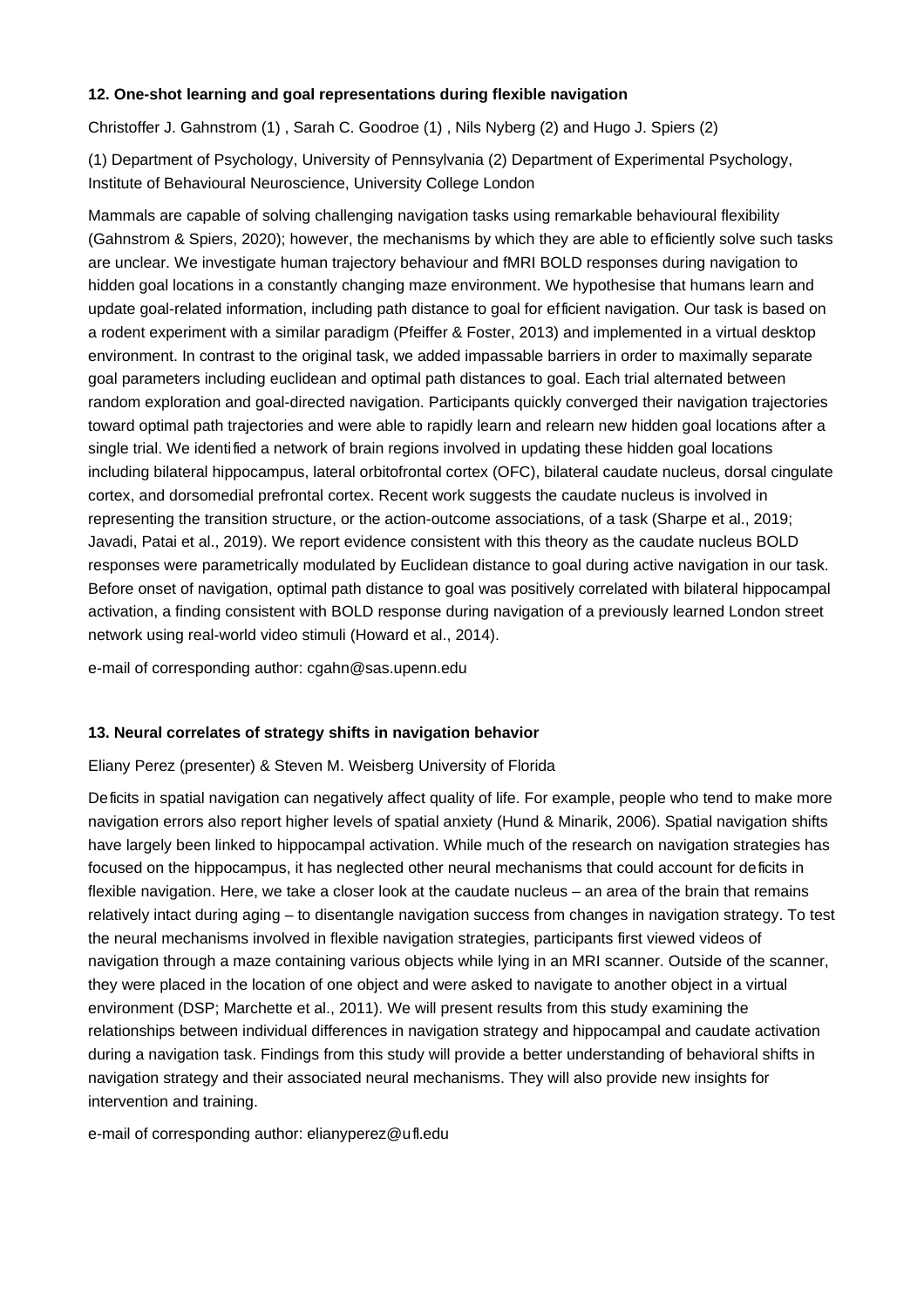## **14. The Temple Tour: Neural coding of episodic and spatial representations in young adults**

Kim V. Nguyen - Temple University, Philadelphia, PA Iva K. Brunec - Babbly.co, Toronto, Ontario, CA Ingrid R. Olson - Temple University, Philadelphia, PA Nora S. Newcombe - Temple University, Philadelphia, PA

Navigation and episodic memory are two fundamental cognitive processes that guide mature decisionmaking. Conceptually, they are linked by reliance on accurate retrieval of spatial and temporal context and accurate integration of different types of information. However, the extent and nature of interdependence at behavioral and neural levels is unclear, with some recent evidence suggesting they are mechanistically distinct. In this study, we investigate how spatial navigation and episodic memory relate to each other behaviorally and how they are represented in the medial temporal lobe in young adults. We developed a real-world tour task in which adults (18-30 years) took a guided walk through a novel environment and encoded sixteen distinct events. Next, they experienced a second encoding event in a testing room that was episodically rich but devoid of a spatial component. We assessed knowledge of the environment (only tour encoding) and episodic recollection of the events (both tour and room). On the second day, participants received an fMRI scan while viewing images of the tour and room objects, along with brand new objects. In ongoing analyses, we will isolate areas of BOLD activation and contrast neural representations of the tour, room, and new objects, evaluating differences in neural representation of the spatialized components (tour v room) and episodic components (room v new). We will present neural data from a full adult sample (N=40). These data will elucidate the neural coding underlying the spatial and episodic memory systems and tease apart how they are similar and different.

e-mail of corresponding author: kimvnguyen@temple.edu

# **15. Virtual visual navigation during context-dependent learning in the human hippocampus using intracranial recordings (SEEG)**

## N. Mortazavi, M. Khaki, A. Suller Marti , J. Martinez-Trujillo,

The hippocampal cognitive map can reflect spatial and nonspatial task conditions by binding relevant aspects of experiences within a context. Sharp Wave Ripples (SWRs) are known as the most synchronous neural pattern during memory consolidation. Using a visual context associative learning paradigm, we look for the temporal relationship between the incidence of hippocampal SWRs and collected targets across trials. This study investigates how activity in the human hippocampus changes according to different contextual conditions in the same space. We anticipate that learning the task will increase the likelihood of detecting these task-related activities.

Participants were implanted with depth intracranial electrodes using StereoElectroEncephaloGraphy (SEEG) for preoperative evaluation. Participants navigated the circular maze's boundaries while collecting treasure boxes and earning points. Contextual information was displayed on the maze walls and then coloured targets were displayed in the decision zone after leaving the navigation zone. We developed our algorithm for detecting SWRs and synchronized it with a behavioural state-space model.

The initial learning trial is defined as when 0.99% of the performance was correct. We determined that the rate of SWRs is significantly higher compared to the baseline activity after that. The SWR rate increased during learning across four implanted electrodes in the right and left hippocampus. When the player reached 30% of the task's total duration, the rate of ripples was at its highest. The rate of normalized events was about 10 times greater for the significant change in incorrect vs correct trials.

Preliminary findings from one patient recording indicate that the rate of SWRs increases as learning occurs. Two specific increases in SWRs were detected in both successful and unsuccessful trials.

e-mail of corresponding author: nmortaza@uwo.ca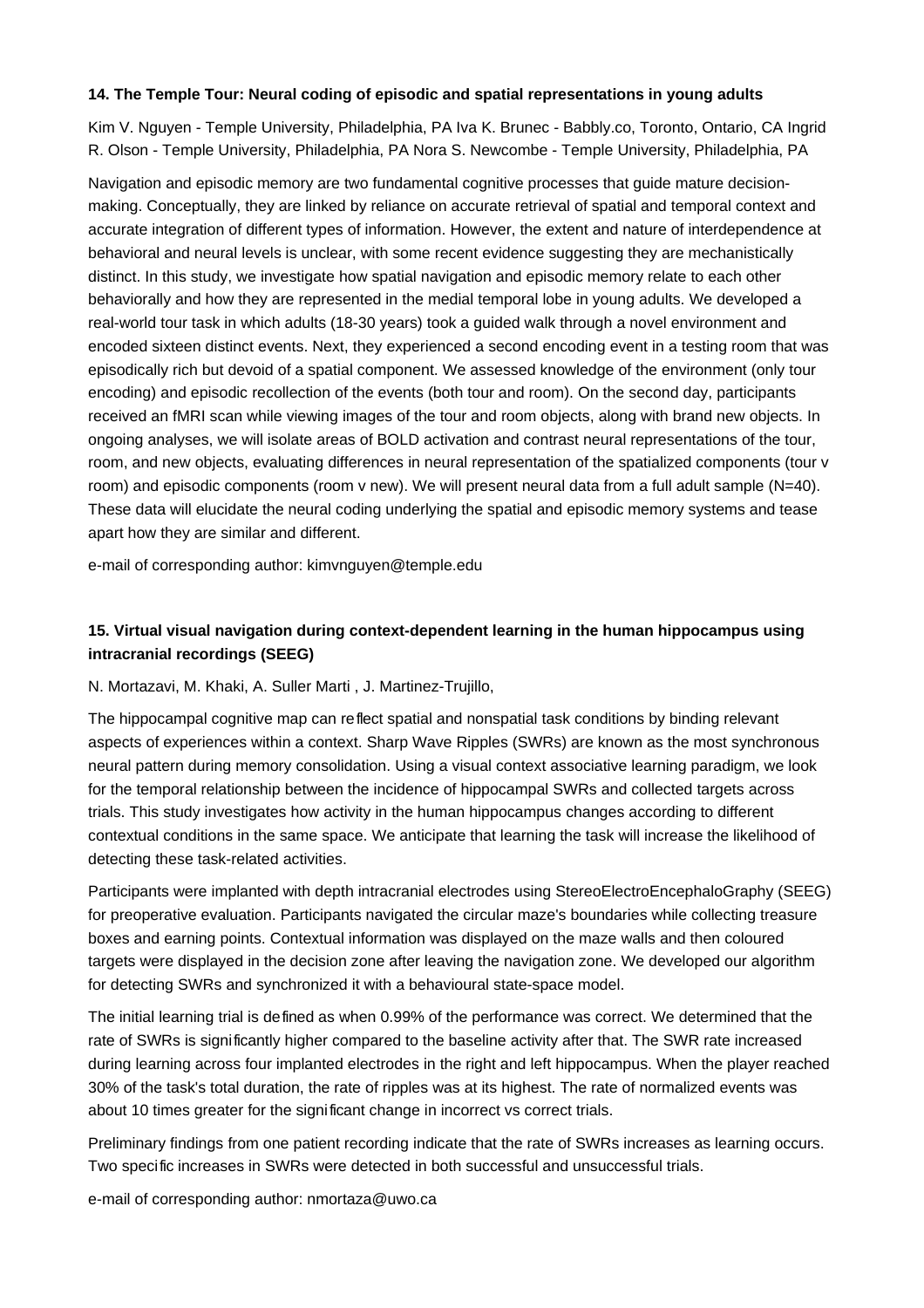## **16. Navigation and mental replay involve different frequencies of theta oscillations**

Sarah Seger(1), Brad Lega(2), Arne Ekstrom(1)

(1) Department of Neuroscience, University of Arizona, Tucson, AZ (2) Department of Neurological Surgery, University of Texas Southwestern, Dallas, TX

Theta oscillations, semi-periodic fluctuations in the local field potential of the hippocampus, play an important role in supporting spatial learning in humans. Both theta power and frequency increase with increasing movement speed although the functional significance of this effect remains unclear. A separate line of research has shown that hippocampal theta oscillations also contribute to episodic memory and relate to successful encoding of memories. Yet, these two areas of research remain poorly connected and how imagination as part of episodic memory relates to navigation remains unclear. To address this issue, patients with implanted intracranial electrodes navigated specific routes and then imagined the route that they had just navigated in vivid detail. Consistent with past work, we found a significant correlation between navigation and replay duration, suggesting that the route replay related to the route just navigated, although replay occurred at faster rate than navigation. Electrophysiologically, we found significant increases in theta power in the range of 8 – 14 Hz during replay compared to both movement and standing still during navigation. We used the extended Better OSCillation detection toolbox (eBOSC) to compare the frequency specific amplitude and duration profiles during navigation and replay. The prevalence of oscillatory events in the low theta frequencies (2-4Hz) was significantly greater during navigation than during replay while the prevalence of oscillatory events in the high theta frequencies (8-11Hz) was significantly higher during replay than during navigation. Given previously demonstrated correlations between speed and theta power/frequency, our findings suggest that replay likely involves recapitulation of learned routes but at a faster rate neurally than during navigation. Our findings also imply that part of episodic memory may involve replay of memories but at a compressed rate to which they were originally experienced.

e-mail of corresponding author: sarahseger@email.arizona.edu

## **17. Successful memory retrieval modulates spatial maps in the medial temporal lobe of freely ambulating humans**

Sabrina L. Maoz (1,2,3), Matthias Stangl (3), Daniel Batista (3), Uros Topalovic (3,4), Sonja Hiller (3), Zahra Aghajan (5), Barbara Knowlton (6), John Stern (7), JP Langevin (8,9), Dawn Eliashiv (7), Itzhak Fried (3,9,10), Nanthia Suthana (1,2,3,9,)

(1) Department of Bioengineering, University of California, Los Angeles, Los Angeles, CA 90095, USA (2) David Geffen School of Medicine, University of California, Los Angeles, Los Angeles, CA 90095, USA

(3) Department of Psychiatry and Biobehavioral Sciences, Jane and Terry Semel Institute for Neuroscience and Human Behavior, University of California, Los Angeles, Los Angeles, CA 90024, USA (4) Department of Electrical and Computer Engineering, University of California, Los Angeles, Los Angeles, CA 90095, USA

(5) Kernel, Los Angeles, CA, 90232, USA (6) Department of Psychology, University of California, Los Angeles, Los Angeles, CA 90095, USA (7) Department of Neurology, David Geffen School of Medicine, University of California, Los Angeles, Los Angeles, CA 90095, USA (8) Neurosurgery Service, Department of Veterans Affairs Greater Los Angeles Healthcare System, Los Angeles, CA, 90073 USA (9) Department of Neurosurgery, David Geffen School of Medicine, University of California, Los Angeles, Los Angeles, CA 90095, USA (10) Tel Aviv Sourasky Medical Center and Sackler Faculty School of Medicine, Tel Aviv University, Tel Aviv 69978, Israel

Experimental studies across species have highlighted the important role that medial temporal lobe (MTL) structures play in encoding and retrieving memories and supporting spatial navigation. However, until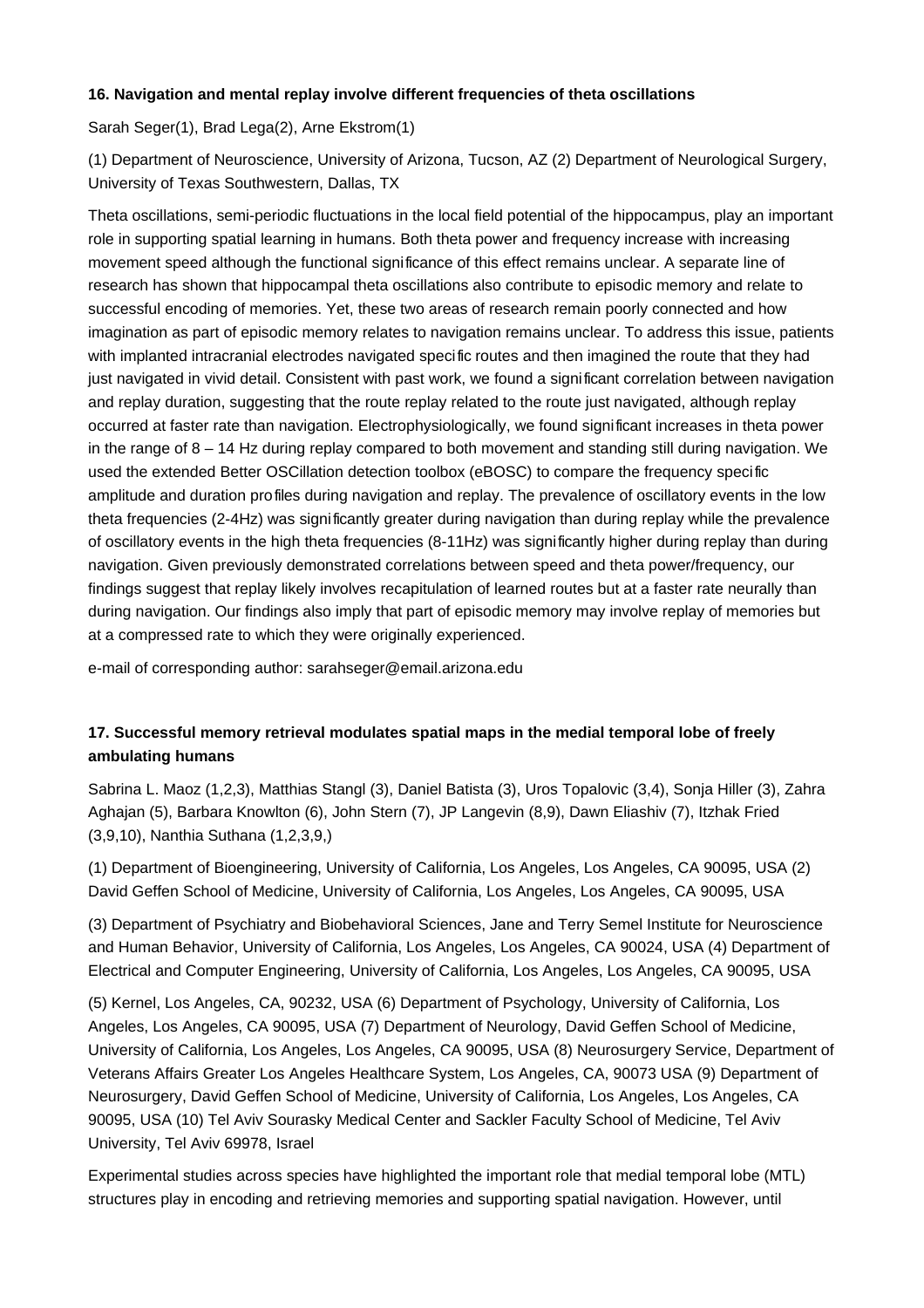recently, memory and spatial navigation studies in humans have been constrained by immobile neuroimaging methods. Here, we investigate how the MTL supports memory and spatial navigation in freely ambulating humans. Our lab has developed a platform to wirelessly record intracranial electroencephalography (iEEG) from the MTL of individuals chronically implanted with depth electrodes, while they complete mobile navigational memory tasks presented in virtual reality (VR) on a head-mounted display, a critical advance that allows for probing human cognition during behavioral constructs with high ecological validity. In this study, participants learned to retrieve the locations of multiple distinctly positionedand colored- visual cues (cylindrical translucent halos) over the course of repetitive encoding and retrieval trials.

We found that theta power (6-9Hz) was elevated as participants approached a previously learned halo position, but only on correctly remembered trials. MTL theta spatial maps of the environment reflected previously learned halo locations during task phases when halos were not visible. The spatial map was modulated by successful vs. unsuccessful memory retrieval. Furthermore, theta power was elevated in the 500ms preceding successful memory retrieval relative to unsuccessful memory retrieval across participants. In addition, theta-gamma phase amplitude coupling was present during memory retrieval, when halos were not visible and the frequency of gamma to which theta was coupled shifted higher during successful retrieval.

Together, our results present one of the first examples of how theta and gamma oscillations in the MTL support correct memory recall in freely navigating humans.

e-mail of corresponding author: sabrina.l.levy@gmail.com

# **18. Saccadic modulation of human medial temporal lobe oscillatory activity during real-world spatial navigation**

Humza N. Zubair, Medical Scientist Training Program, David Geffen School of Medicine, University of California Los Angeles, Los Angeles, CA, USA.

Matthias Stangl, Department of Psychiatry and Biobehavioral Sciences, Jane and Terry Semel Institute for Neuroscience and Human Behavior, University of California Los Angeles, Los Angeles, CA, USA.

Uros Topalovic, Department of Psychiatry and Biobehavioral Sciences, Jane and Terry Semel Institute for Neuroscience and Human Behavior, University of California Los Angeles, Los Angeles, CA, USA.

Cory Inman, Department of Psychology at University of Utah, Salt Lake City, UT, United States.

Sonja Hiller, Department of Psychiatry and Biobehavioral Sciences, Jane and Terry Semel Institute for Neuroscience and Human Behavior, University of California Los Angeles, Los Angeles, CA, USA.

Vikram R. Rao, Department of Neurology and Weill Institute for Neurosciences, University of California San Francisco, San Francisco, CA, USA.

Casey H. Halpern, Department of Neurosurgery, University of Pennsylvania, Philadelphia, PA, USA.

Dawn Eliashiv, Department of Neurology, University of California Los Angeles, Los Angeles, CA, USA.

Itzhak Fried • Department of Psychiatry and Biobehavioral Sciences, Jane and Terry Semel Institute for Neuroscience and Human Behavior, University of California Los Angeles, Los Angeles, CA, USA. • Department of Neurosurgery, David Geffen School of Medicine, University of California Los Angeles, Los Angeles, CA, USA. • Tel Aviv Sourasky Medical Center and Sackler Faculty of Medicine, Tel Aviv University, Tel Aviv, Israel.

Nanthia Suthana • Department of Psychiatry and Biobehavioral Sciences, Jane and Terry Semel Institute for Neuroscience and Human Behavior, University of California Los Angeles, Los Angeles, CA, USA •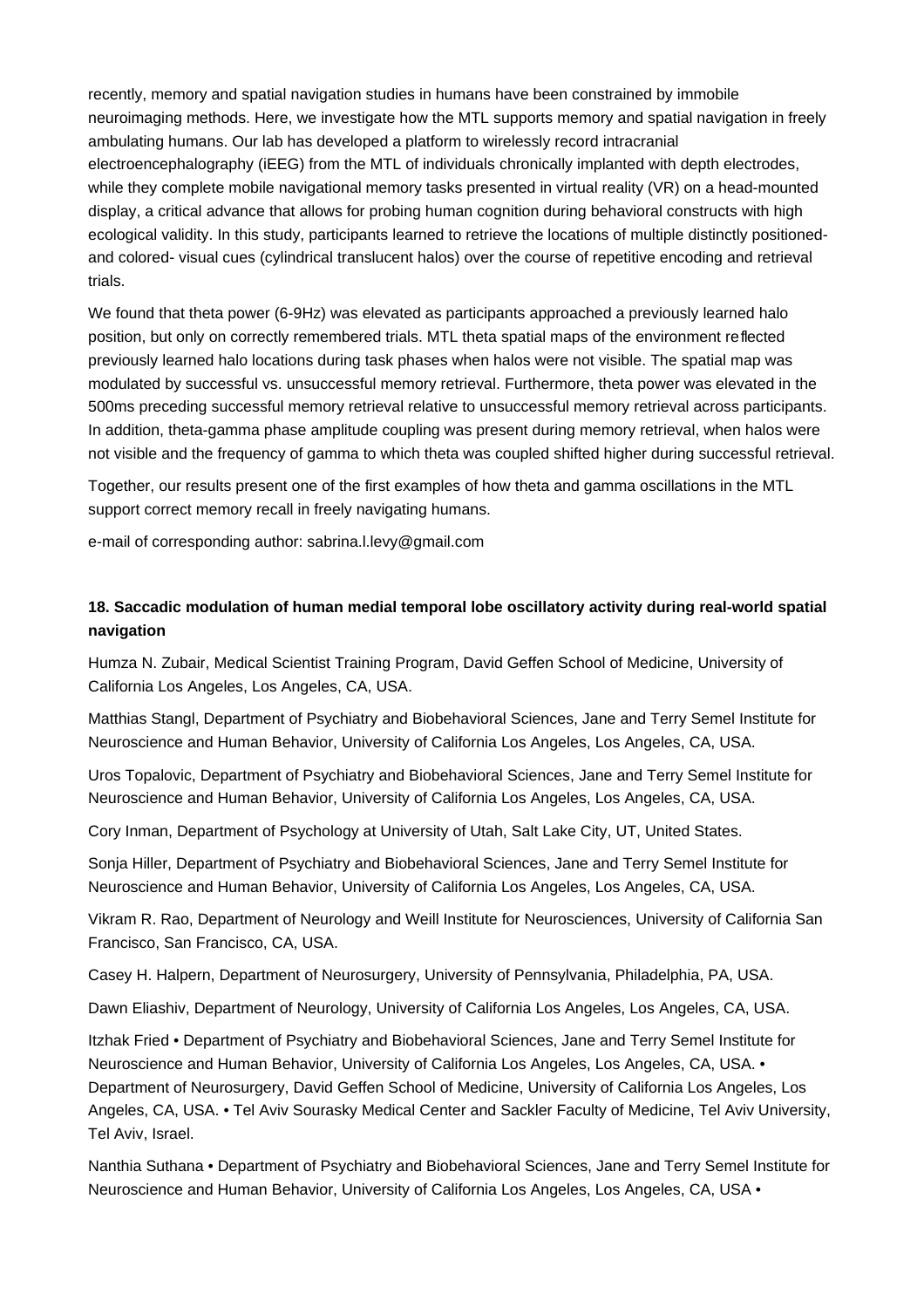Department of Neurosurgery, David Geffen School of Medicine, University of California Los Angeles, Los Angeles, CA, USA • Department of Psychology, University of California Los Angeles, Los Angeles, CA, USA • Department of Bioengineering, University of California Los Angeles, Los Angeles, CA, USA

Humans perform saccadic eye movements to explore their environment. Previous studies have shown that theta (~5-8 Hz) oscillatory activity in the medial temporal lobe (MTL) supports spatial navigation and memory in computer-based laboratory studies. However, the relationship between human MTL theta activity, spatial navigation, memory, and visual exploration in the real-world is unclear. In this study, we recorded intracranial electroencephalography (iEEG) data from five participants while they physically explored a real-world environment. During a self- navigation task, participants walked to and learned a hidden target location in the room. In a stationary observation task, participants sat in a corner of

## the room and observed another person navigate, and pressed a button

whenever the other person crossed one of the previously-learned hidden target locations. MTL theta activity (5-8Hz) was significantly higher during saccadic eye movements versus fixations during both self-navigation and observation tasks. Prevalence of MTL theta oscillatory bouts also occurred slightly more frequently during saccades versus fixations. During self- navigation, participants alternated between two different cognitive states:

## **19. Mechanisms of spatial navigation in the Hippocampus of the common marmoset**

Diego B. Piza 1, Benjamin Corrigan 1, Roberto Gulli 3, Lyle Muller 4, Julio Martinez-Trujillo 1,2 1. Schulich School of Medicine and Dentistry, Western University 2. Department of Physiology and Pharmacology, Robarts Research Institute 3. Zuckerman Institute, Columbia University 5. Department of Applied Mathematics, Western University

The hippocampus is a specialization of the mammalian brain that plays an important role in spatial navigation. Most of our knowledge of the hippocampus physiology comes from studies in freely navigating nocturnal surface dwellers such as mice and rats. Studies in freely 3D navigating primates with sensory adaptations to a diurnal lifestyle are scarce. Here we test the hypothesis that a diurnal primate with high resolution foveal stereo- color vision, the common marmoset, uses visual navigation to explore the environment, and that such strategy has shaped the mechanisms enabling spatial navigation in the hippocampus. We show that during foraging marmosets navigate the environment through alternations of full body displacements and stops. During stops, marmosets navigate the environment visually, through rapid head-gaze shifts, which allows exploiting their far sensing capabilities (e.g., vision) to build cognitive maps of the environment without visiting locations and landmarks. On the other hand, during foraging rats predominantly use body displacements to visit locations and landmarks, which allows exploiting their near sensing capabilities (e.g., whiskers). In the marmoset hippocampus CA3 and CA1 regions, neurons were predominantly selective for head-view orientation, rather than spatial location or place as commonly found in the rat. Moreover, most of narrow spiking interneurons in marmosets were tuned to head angular speed rather than to body speed as in rats. Finally, theta oscillations were considerably less frequent during locomotion in marmosets than in rats, and were rather coupled to rapid head-gaze shifts (head phase resetting). Our results demonstrate that the mechanism of spatial navigation in the common marmoset hippocampus have evolved relative to those documented in rodents such as rats and mice, likely reflecting evolutionary adaptations to diurnal life styles.

e-mail of corresponding author: dbuitra2@uwo.ca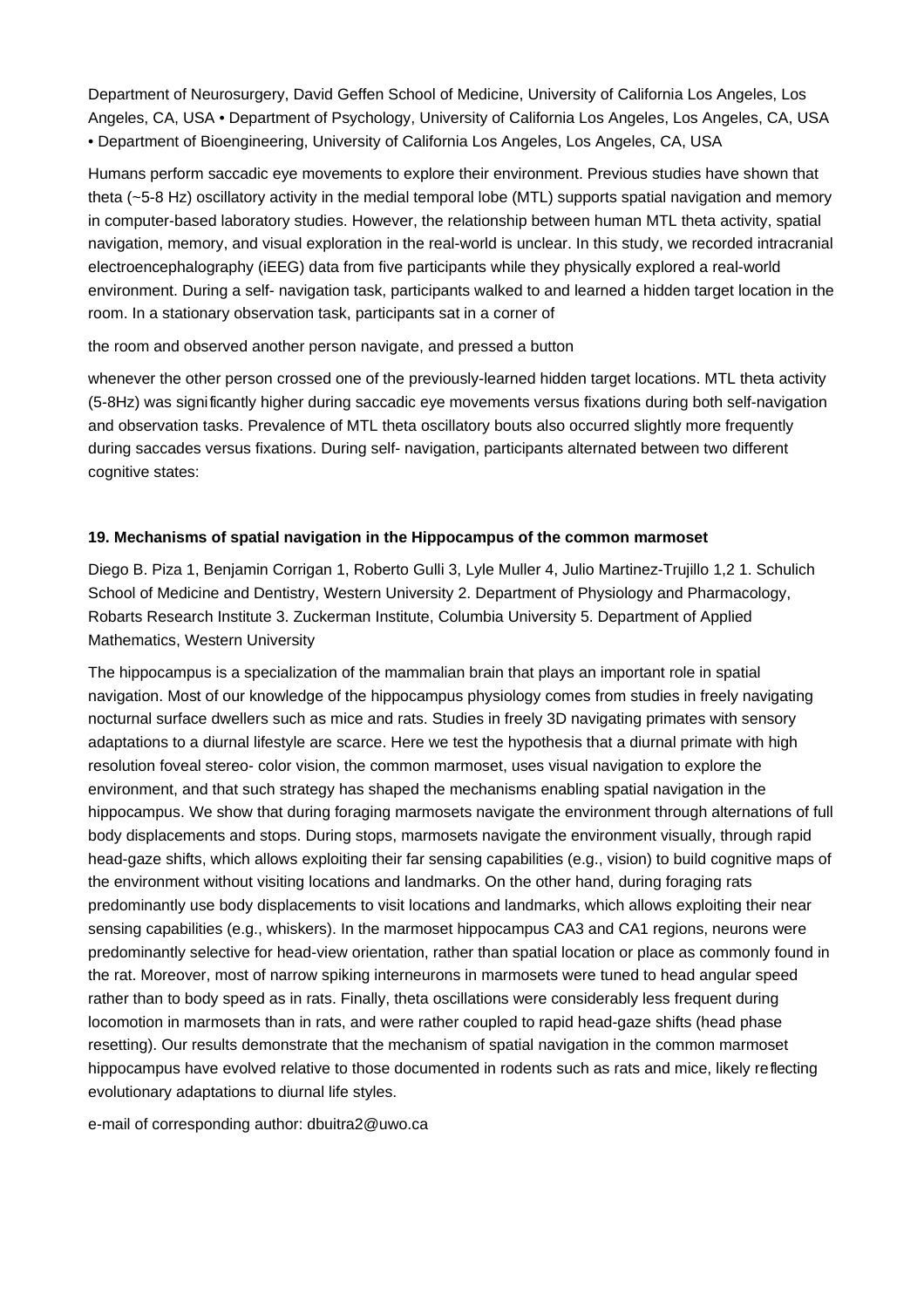# **20. A place with a view: parietal and hippocampal neuronal activities during virtual navigation in the macaque**

Marie VERICEL (1)(2), Pierre BARADUC (3), Jean-Rene Duhamel (2), Sylvia Wirth (2)

(1) Universite Claude Bernard Lyon 1, Bron, France (2) Institut des Sciences Cognitives, CNRS UMR-5229, Bron, France (3) Gipsa-Lab, UMR-5216, Speech and Cognition, Saint-Martin-d'Heres, France

Can place be inferred from visual input? In the posterior parietal cortex (PPC), regions from the lateral and ventral intraparietal sulcus play a role in visuo-motor processing by controlling eye movements to salient cues and inferring motion perception of the self or objects. Here we asked whether neural activity in the PPC encodes self-position in a virtual reality environment, and how this activity ties to saccades and fixations of salient cues of this environment during navigation. We further compare PPC activity to that of hippocampus recorded in the rhesus macaque to understand computations performed in the two regions, that are separated by two synapses. Via unsupervised clustering analysis, we showed that position-related activity grouped parietal neurons into clusters that partition the maze into task-specific segments more strongly than hippocampal neurons. We showed that clustering in the parietal cortex was not directly explained by saccade-induced response per se, but rather by the actual visual context in the maze. When expressing neurons firing rates as a function of monkeys' eye position in the panoramic scene, PPC appeared to be more strongly modulated when landmarks were at a precise position on the retina, while hippocampus was rather sensitive to their presence in the field of view, independently of fine eye positions. Cells could thus be classified as "landmark" or as "periphery" cells, depending on if they responded to the direct gazing of landmarks or to their position at the periphery of the field of view. Those two populations displayed different temporal dynamics, taking part respectively in the acquisition of stimuli, and in their anticipation. Overall, the results identify the nature of sensory context driving the recruitment of parietal cortex during active navigation, and how this translate in codes for position, through a task-based processing of the visual cues, hence shedding light on the neural processes linking place and view.

e-mail of corresponding author: marie.vericel@isc.cnrs.fr

## **21. A brainstem integrator for self-location memory and positional homeostasis**

En Yang1, Maarten F. Zwart2,1, Mikail Rubinov3,1, Benjamin James1, Ziqiang Wei1, Sujatha Narayan1, Nikita Vladimirov4,1, Brett D. Mensh1, James E. Fitzgerald1, Misha B. Ahrens1

1 Janelia Research Campus, Howard Hughes Medical Institute, USA 2 School of Psychology and Neuroscience, Centre for Biophotonics, University of St Andrews, UK 3 Department of Biomedical Engineering, Vanderbilt University, USA 4 Brain Research Institute, University of Zurich, Switzerland

To track and control self-location, animals integrate their movements through space. While self-location is represented in the hippocampal formation, it is unknown how such representations arise from integrated selfmotion, whether they exist in more ancient brain regions, and by what pathways they control locomotion. Fish can be carried by water currents to potentially dangerous areas; here we report that larval zebrafish track their displacements to later return to previous locations. Whole-brain functional imaging revealed the circuit enabling this 'positional homeostasis'. A newly identified brainstem positional integrator stores a memory of past displacements and induces an error signal in the inferior olive, which controls future corrective swimming. Optogenetically manipulating functionally-identified integrator cells evokes displacement-memory behavior; ablating them, or downstream olivary cells, abolishes positional homeostasis. These results reveal a multiregional hindbrain circuit in vertebrates for integration of selfmotion, memory of self-location, and control of locomotor behavior.

e-mail of corresponding author: yange@janelia.hhmi.org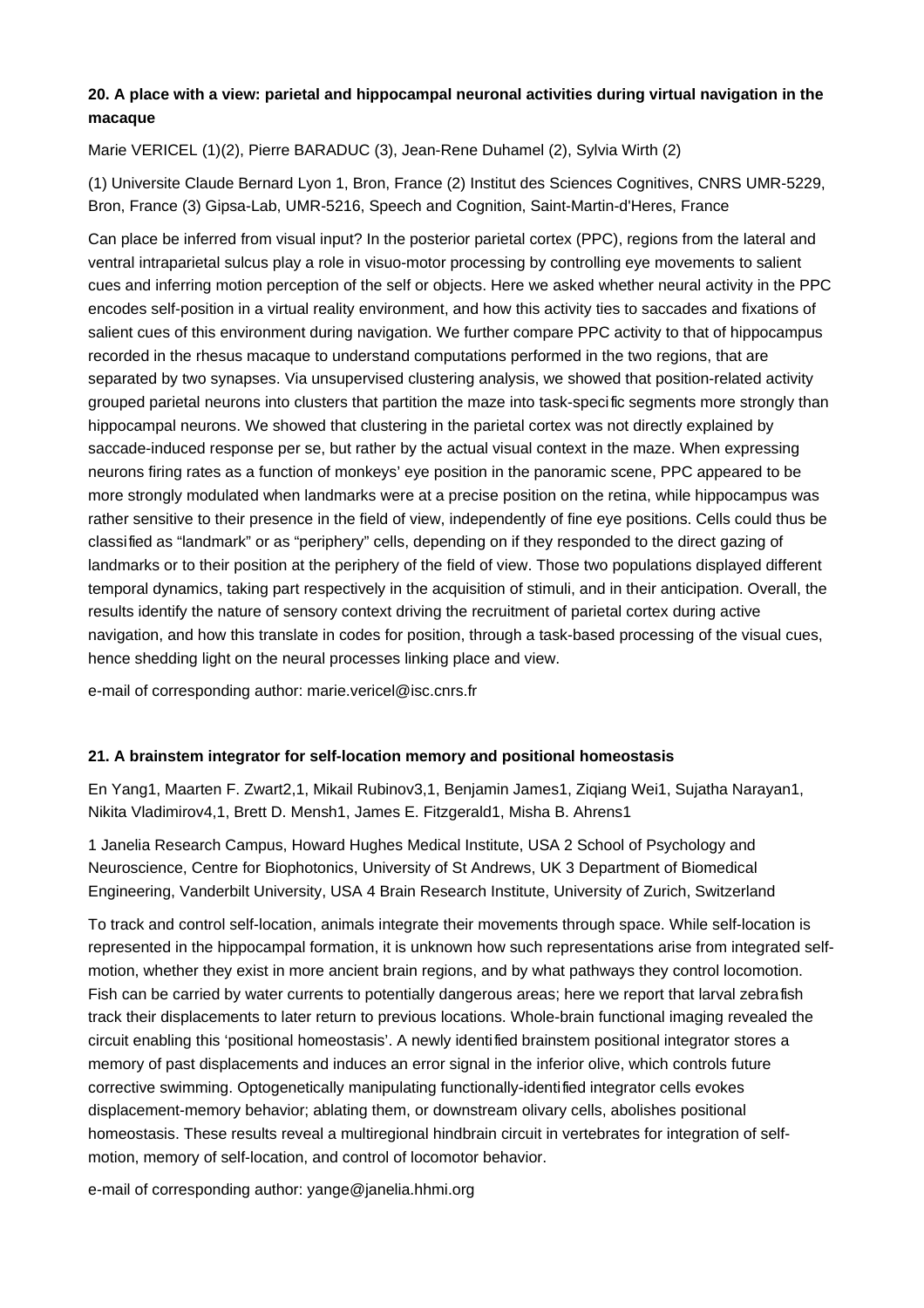# **22. How the insect central complex could coordinate multimodal navigation Xuelong Sun(1,2); Shigang Yue(2); Michael Mangan(3);**

1.Machine Life and Intelligence Research Centre, School of Mathematics and Information Science, Guangzhou University, China 2.Computational Intelligence Lab \& L-CAS, School of Computer Science, University of Lincoln, United Kingdom

3.Sheffield Robotics, Department of Computer Science, University of Sheffield, Sheffield, United Kingdom

The central complex of the insect midbrain is thought to coordinate insect guidance strategies. Computational models can account for specific behaviours but their applicability across sensory and task domains remains untested. Here we assess the capacity of our unified insect navigation model to generalise to olfactory navigation and its coordination with other guidance in flies and ants. We show that fundamental to this capacity is the use of a biologically-plausible neural copy-and-shift mechanism that ensures sensory information is presented in a format compatible with the insect steering circuit regardless of its source. Moreover, the same mechanism is shown to allow the transfer cues from unstable/egocentric to stable/geocentric frames of reference providing a first account of the mechanism by which foraging insects robustly recover from environmental disturbances. We propose that these circuits can be flexibly repurposed by different insect navigators to address their unique ecological needs.

e-mail of corresponding author: xsun@lincoln.ac.uk

## **23. A recurrent neural network model of travel direction in humans**

You (Lily) Cheng. Affiliation: Department of Cognitive Sciences, University of California Irvine

Elizabeth R. Chrastil. Affiliation1: Department of Neurobiology and Behavior, University of California Irvine; Affiliation2: Department of Cognitive Sciences, University of California Irvine

Jeffrey Krichmar. Affiliation1: Department of Cognitive Sciences, University of California Irvine; Affiliation2: Department of Computer Science, University of California Irvine

Maintaining a representation of travel direction is crucial to the formation of travel trajectory. However, how travel direction is represented in the human brain is still unknown. Recently we reported motion aftereffects of the travel direction in a series of psychophysics studies, suggesting a behavioral signature of travel direction signals in humans that is independent of head direction (Cheng, Ling, Stern, Huang, & Chrastil (submitted)). The discovered travel aftereffects were in the opposite direction of traditional motion aftereffects reported in low-level vision, which raises a question: how does the travel direction system work in the human brain such that it demonstrates this unique adaptation property? We suggest that the representation of global travel direction in the human brain may be supported by a recurrent neural network. We developed an echo state network model to test this hypothesis. The model was able to successfully simulate experimental findings by showing separate trajectories for the experimental adaptation condition and the control condition. The model was also able to qualitatively reproduce travel aftereffects that were modulated by remote cues and scaled with adaptation duration, as observed in the behavioral study. Perturbations demonstrate that the key features of the model are driving the findings, rather than artifacts from other components of the model. Moreover, model comparison suggests that understanding the relationship between initial adaptation and top-up adaptation trials might be essential in predicting travel aftereffects. This is the first computational model of travel direction in humans and it suggests a biologically plausible mechanism for how tracking this information could be implemented in the human brain.

e-mail of corresponding author: youc3@uci.edu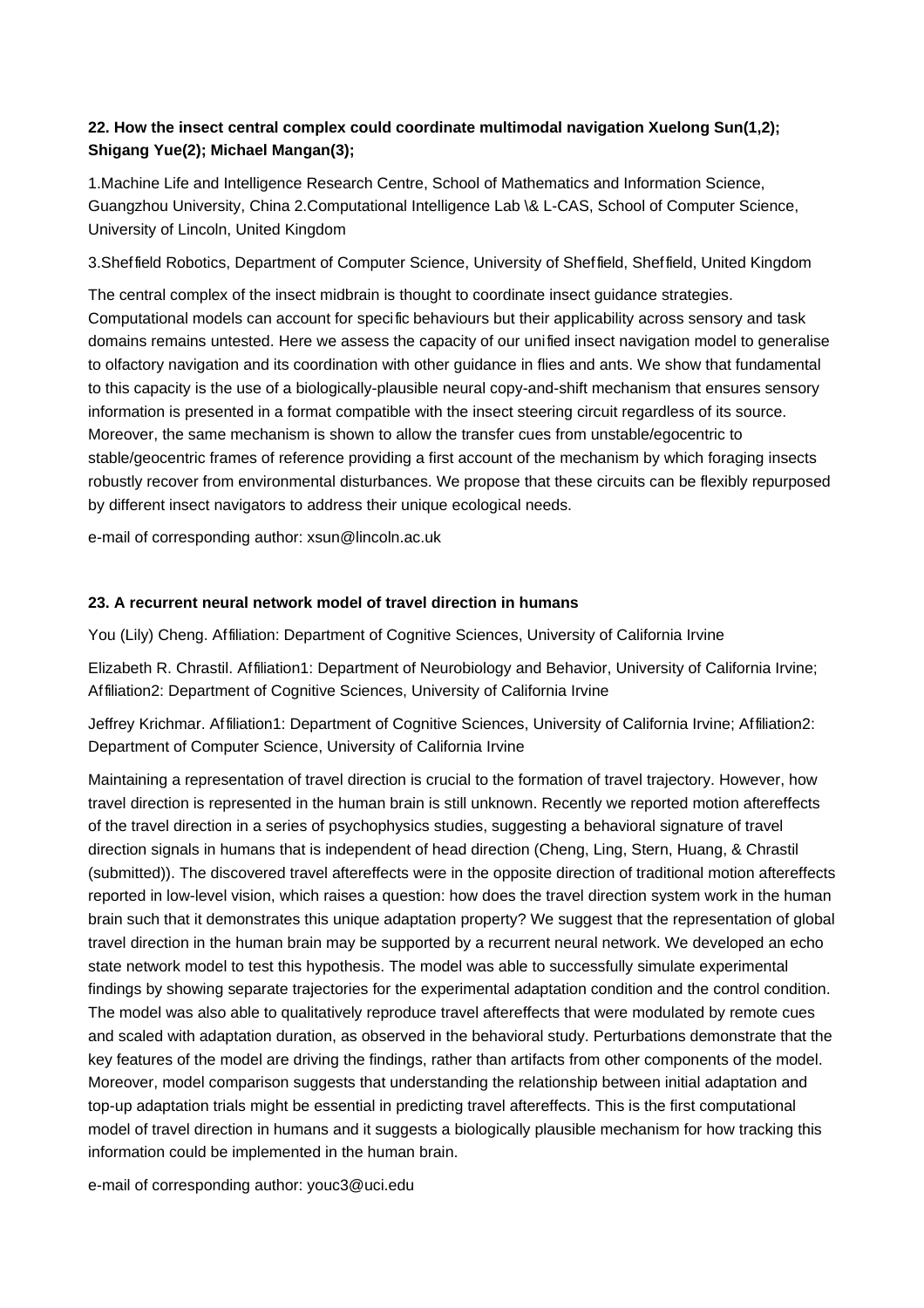#### **24. Servomechanisms working with oscillators: ubiquitous in navigation and orientation**

Ken Cheng School of Natural Sciences Macquarie University, Sydney

In navigation, ants oscillate as they walk. Not only do their six legs work as teams of coupled oscillators, but the insects also zigzag left-right in transverse oscillations. Navigational servomechanisms adjust oscillators according to sensory input, adjusting their amplitude and frequency. This theme of servomechanisms working with oscillators is found ubiquitously in animals, such as the roundworm Caenorhabditis elegans and Drosophila larvae. In both these well-studied animals, transverse oscillations provide crucial material for servomechanistic course control. This theme of servomechanisms working with oscillators even applies to single-celled organisms, both eukaryotes and prokaryotes, if the notion of oscillators is defined broadly. In these tiny lifeforms, however, servomechanisms work primarily to interrupt the forward movement driven by oscillating systems, with the rate of interruption responsive to sensory input, a form of orientation called kinesis. When the going is good, the rate of interruptions is lowered; when the going is not getting better, the rate of interruptions is increased. Oscillations are also found in other domains of cognition. Oscillators provide effective ways of organising an organism's own behaviour, while servomechanisms help an organism to adjust to the environment, including the environment within its body. These points may explain their ubiquity in life.

e-mail of corresponding author: ken.cheng@mq.edu.au

#### **25. Place-grid cells dynamic coupling enables error minimization for path integration**

Jose A. Fernandez-Leon (1,2,3,\*), Ahmet K. Uysal (1), Daoyun Ji (1)

1 Dept. of Neuroscience, Baylor College of Medicine, Houston, Texas, United States 2 CIFICEN (CONICET-CICPBA-UNCPBA) and INTIA (UNCPBA- CICPBA), Exact Sciences Faculty-UNCPBA, Tandil, Argentina

#### 3 National Scientific and Technical Research Council (CONICET), Argentina

Navigation is one of the most fundamental animal skills. Grid cells (GCs) in the medial entorhinal cortex (MEC) use speed and direction to map the environment during spatial navigation. In turn, hippocampal place cells (PCs) encode place and seem to minimize the accumulated error of GCs for path integration. Despite PCs and GCs being part of a generalized path integration system, the dynamic relationship between both cell types and the involved mechanism for error minimization is yet to be understood. Recent theoretical studies have suggested the possibility of a network of loops between the Hippocampus and MEC. We hypothesized that the dynamical coupling between these cell types could coordinate the integration of velocity input to the GCs network and update the network's estimated position using PC network signals. A realistic toroidal topology model of GCs was implemented based on path integration to address this issue. The grid network received velocity information of a simulated animal and PCs' information through their place fields (PFs). Place cell-like neurons were modeled by defining their PFs through visual flow detection and proximity information during the animal's exploration of a squared arena. PCs were activated by the information from GCs with a similar spatial phase but a diverse spacing and orientation. PFs appeared mostly during early exploration, helping to decrease the path integration error of GCs. PFs closer to the animal's current location contributed more to minimizing the error accumulation than distal PFs. Relatively slow-emergent PCs enabled anchoring signals for a precise GCs path integration. Consistent with our experimental observations that place cells can retrieve spatial information from grid-like cells to create a more accurate spatial representation, the dynamic coupling between PCs and GCs may be one of the key components of the brain's navigational system.

e-mail of corresponding author: jafernandez@exa.unicen.edu.ar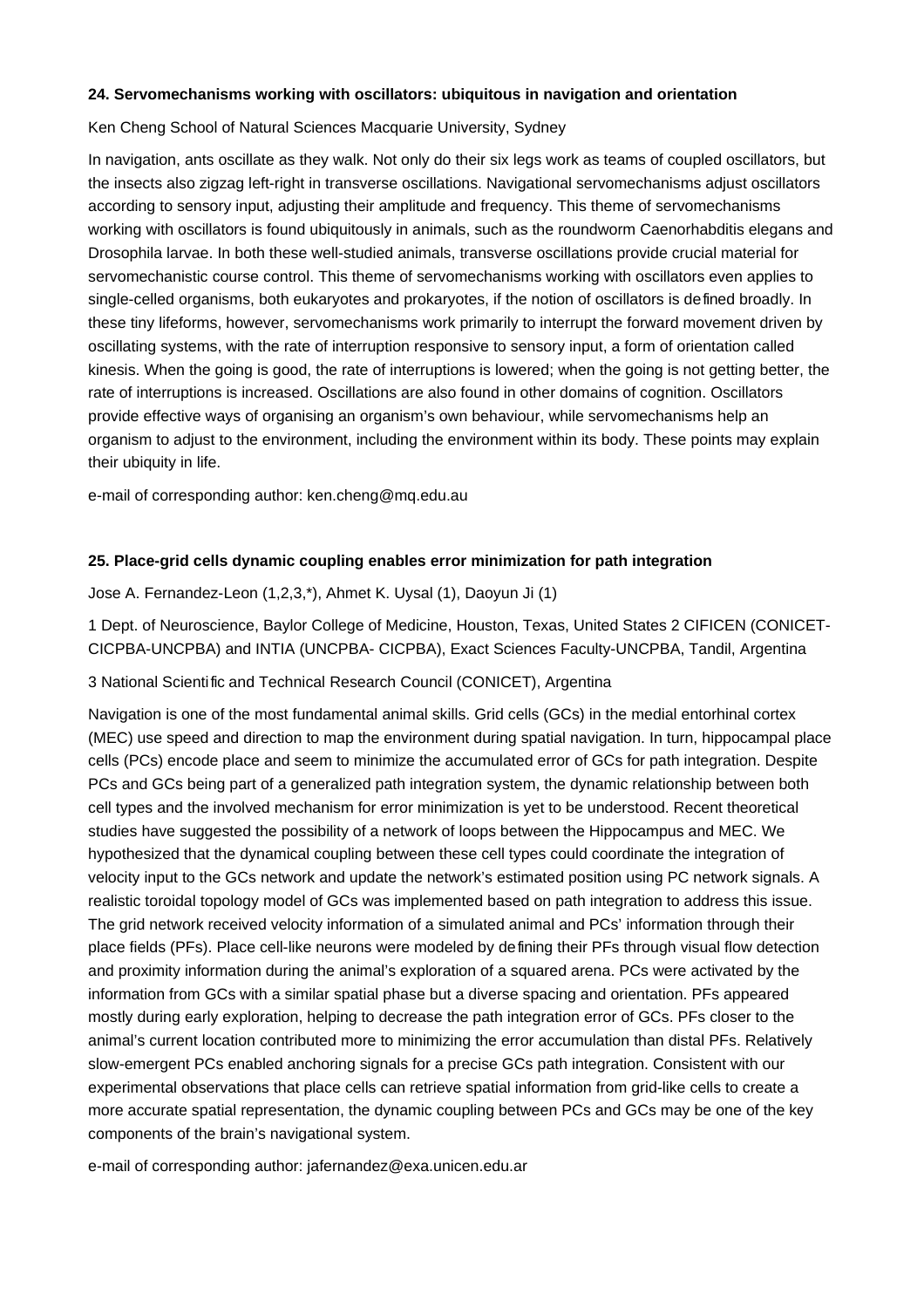#### **26. Graph properties influence route selection for equidistant paths**

Michael J. Starrett Ambrose, Department of Neurobiology & Behavior, University of California, Irvine Yiwen Rao, Department of Neurobiology & Behavior, University of California, Irvine Luke Chi, Department of Neurobiology & Behavior, University of California, Irvine Amir Ambraham, Department of Neurobiology & Behavior, University of California, Irvine

Elizabeth R. Chrastil, Department of Neurobiology & Behavior and Center for the Neurobiology of Learning & Memory, University of California, Irvine

The idea of cognitive maps – accurate mental representations of space that transcend stimulus-response behaviors – has existed for 70+ years. Although often thought to be metrically precise replications of physical Euclidean space, studies demonstrating cognition and behavior that violates Euclidean rules have received renewed attention. Some researchers now advocate that spatial knowledge may be better described by labelled graphs, in which landmarks (nodes) are connected by paths (edges) and loosely constrained through the inclusion of some local metric detail. However, direct tests for the existence of cognitive graphs have mostly relied on virtual environments that simulate violations of Euclidean space. Here, we developed a 2- alternative force choice navigational decision-making task to test the influence of graph-like spatial properties (total turns) on route preference in physically plausible virtual environments with equal metric properties. We hypothesized that routes with fewer turns would be favored, suggesting a graph-based preference. Participants learned rectangular environments with three main paths: one on the right side, one on the left, and one in the middle. During test, the middle hallway was blocked, and participants had to use either the right or the left path to reach a goal on the other side. Several environments were learned, each with the number of turns differing between left and right paths. Crucially, the length of the two paths was equivalent in each environment. Logistic regression revealed that participants displayed a tendency toward selecting routes with fewer turns, but this was attenuated by individuals who chose randomly or were biased to choosing either left or right. We explored some of the sources of these individual differences. These findings elucidate the role of non-metric spatial properties in navigation and decision-making; results may be extended to other fields such as civil engineering.

e-mail of corresponding author: m.j.starrett@uci.edu

## **27. The Intersection of Space and Time in Navigation and Episodic Memory**

Eva Robinson, University of Arizona, Andrew McAvan, University of Arizona, Michael J. Starrett, University of California, Irvine, Kate Chambers, University of Arizona, Eve Isham, University of Arizona, Arne D. Ekstrom, University of Arizona

The ability to successfully navigate through an environment is an instrumental skill needed for our everyday experiences. An integral component of successful navigation includes the ability to integrate both spatial and temporal information in order to form memories of our spatial environments. How space, time, and episodic memory relate, however, remains unclear; additionally, how the presence of immersive body-based cues impacts the encoding of these variables remains unresolved. To address these issues, participants navigated a large-scale virtual environment containing roads and rich visual cues. Subjects were randomly assigned to one of two conditions, an immersive condition in which they navigated by walking on an omnidirectional treadmill and a stationary condition in which they navigated with a joystick. Following navigation, subjects completed a temporal reproduction task, a judgment of relative direction task, and verbal episodic memory recall. These verbal responses were recorded and scored using a method that allowed us to determine the richness of episodic memories. Our preliminary findings suggest that participants optimized their paths more rapidly in the immersive compared to the stationary condition. In contrast, temporal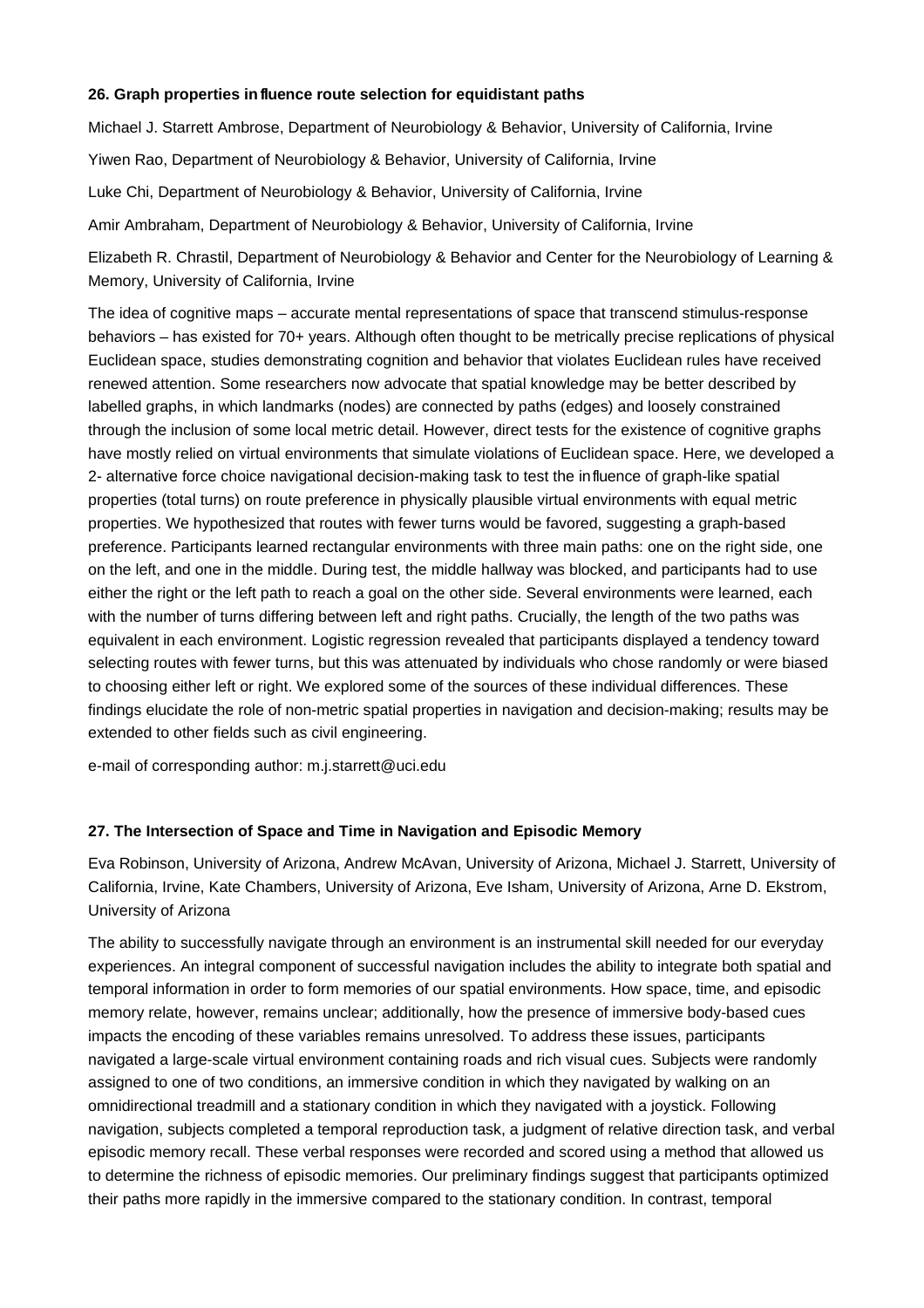reproduction error was numerically higher in the immersive compared to the stationary condition. These findings suggest a dissociation between spatial and temporal judgments based on the availability of bodybased cues in the environment. Future analyses will consider how verbal episodic memories relate to space and time.

e-mail of corresponding author: erobinson3@email.arizona.edu

## **28. Effect of optic flow on spatial updating: insight from an immersive virtual reality study**

Valentina Sulpizio, Brain Imaging Laboratory, Department of Psychology, Sapienza University, Rome, Italy Lisa Cardelli, Brain Imaging Laboratory, Department of Psychology, Sapienza University, Rome, Italy

Gaspare Galati, Brain Imaging Laboratory, Department of Psychology, Sapienza University, Rome, Italy

Self-motion information is required to keep track of where we are with respect to our immediate surroundings (spatial updating). Visual information, such as the optic flow, is essential to provide information about selfmotion, especially in the absence of vestibular and/or proprioceptive cues generated by physical movement. However, the role of optic flow on spatial updating is still debated. A Virtual Reality system based on a Head Mounted Display (HMD) was used to allow participants to experience a realistic sensation of self-motion within a naturalistic environment in the absence of proprioceptive and vestibular information. We asked participants to keep track of the spatial position of a target during simulated self-motion. Crucially, we manipulated the availability of optic flow coming from the lower part of the environment (ground plane), which is known to provide information about self-motion. In each trial, the ground could be a green lawn (optic flow ON) or covered in snow (optic flow OFF). We observed that the ability to update spatial locations is particularly impaired in the OFF condition as compared to ON condition, indicating that the lack of optic flow on the ground plane had a detrimental effect on spatial updating. The interaction between the optic flow availability and different characteristics of self-motion, such as speed (10, 20, 30 Km/h), direction (leftward, forward, rightward), and path (translational and curvilinear) was also considered. We observed that the velocity of self-motion (but not the direction and the path) affected the spatial updating performance, especially in the absence of optic flow. Overall, these results demonstrated that, in the absence of other idiothetic cues, the optic flow information provided by the ground plane has a dominant role for the estimation of self-motion and, hence, for the ability to update the spatial relationships between one's position and the position of the surrounding objects.

e-mail of corresponding author: valentinasulpizio@gmail.com

## **29. Why do you get lost?: A T-maze spatial navigation study in humans**

Estibaliz Herrera1,2, Jose Prados3, Joe M. Austen4, Gonzalo P. Urcelay5, Matthew G. Buckley6

1 Department of Psychology, Bournemouth University, UK, 2 Department of Neuroscience, Psychology & Behaviour, University of Leicester, UK, 3 School of Psychology, University of Derby, UK, 4 Department of Psychology, Durham, UK, 5 School of Psychology, University of Nottingham, UK, 6 School of Life & Health Sciences, Aston University, UK

In this study, we assessed how people learn to navigate through a virtual T- Maze arena, and evaluate whether varying landmark distances to the goal location (a Wi-Fi hotspot) affects learning about global boundary information. Additionally, we considered other factors that may modulate competition in human spatial performance. Namely, starting-point locations and the amount of training trials. In Experiment 1, three groups experienced a landmark placed at varying distances from the goal (Proximal, Middle, Distal) and the Control group was trained in the absence of any landmarks. Importantly, all groups were released from a fixed start location during the training phase. The global representation of the arena was tested immediately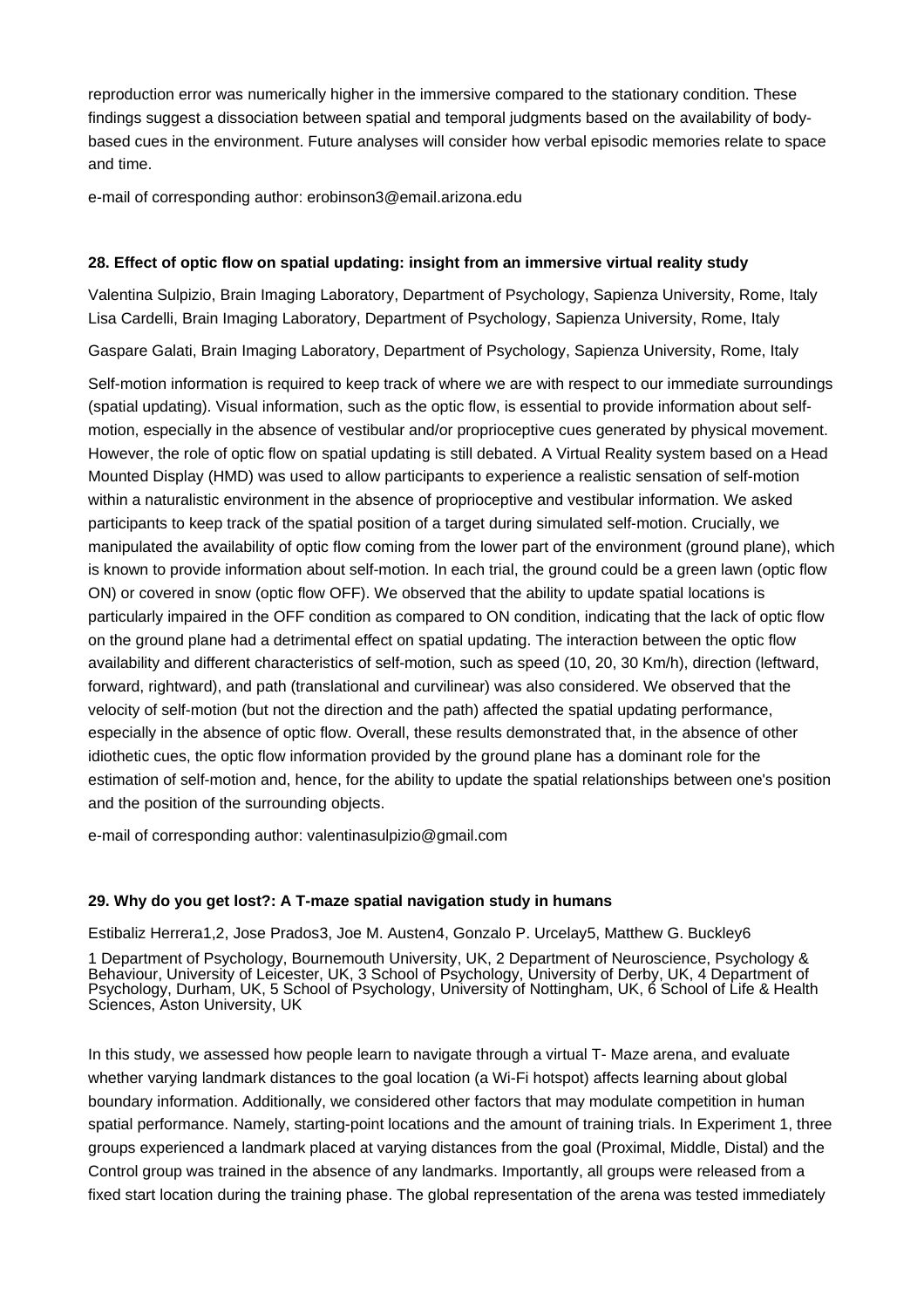after and the results showed competition between boundary and landmark representations in the Proximal group, but not in the others. In Experiment 2, groups and conditions were similar, but participants' startingpoint location was changed from trial to trial. Competition was not observed in any of the groups. In Experiment 3, we reproduced Experiment 1 but with shorter training (3 trials rather than 15), competition was no longer observed in the Proximal group.

Our results show that the global representation of the environment was acquired early in training (Experiment 3), but this memory was hindered by extended training in Experiment 1 only in the Proximal group. These results suggest that landmarks proximal to the goal location support the use of egocentric strategies which compete with the use of a global representation of the environment. Overall, these results reveal that humans flexibly use different spatial representations during navigation.

e-mail of corresponding author: eherrera@bournemouth.ac.uk

# **30. The influence of environmental complexity on the mechanisms of multi- guidance in human navigation**

Jonas Scherer, Department of Neurobiology, Bielefeld University

Humans navigate by combining multiple guidance systems, however, the mechanisms and factors influencing their combination are still poorly understood. Two important strategies used by humans to return to a previously visited location ("homing") are path integration and landmark guidance. For path integration, humans use body-based, idiothetic cues to track walked distances and angles. In landmark guidance, environment- based, allothetic cues are used for orientation and place recognition. This study aims at understanding the influence of environmental complexity on the combination of path integration and landmark guidance.

A classic experimental setup to test homing and path integration in humans is a triangle completion task, in which participants are guided away from a home location via two sides of a triangle, and asked to return straight home from the endpoint of this displacement. We used a triangle completion task in a virtual environment, remotely presented as a video game on participants' computers, in which environmental complexity was varied from bare to cluttered landscapes by the number of available landmarks. We find that homing precision and accuracy are highest with three landmarks and decrease when more or less landmarks are available. We also observe that inter-individual differences affect navigation performance considerably. Therefore, we quantify individual biases in triangle completion tasks. Our findings highlight the difficulty to home in bare environments and propose individual biases to be an important factor in human navigation. We emphasise the importance of considering individuality when interpreting results of similar former and future navigation studies.

e-mail of corresponding author: jonas.scherer@uni-bielefeld.de

## **31. How curiosity guides spatial exploration in humans**

Danlu Cen (1,2), Carl J. Hodgetts (1,3), & Matthias J. Gruber (1)

1 - Cardiff University Brain Research Imaging Centre (CUBRIC), School of Psychology, Cardiff University, UK

2 - Nanjing Child Mental Health Research Centre, Nanjing Brain Hospital, the Affiliated Brain Hospital of Nanjing Medical University, P.R.China

3 - Department of Psychology, Royal Holloway, University of London, UK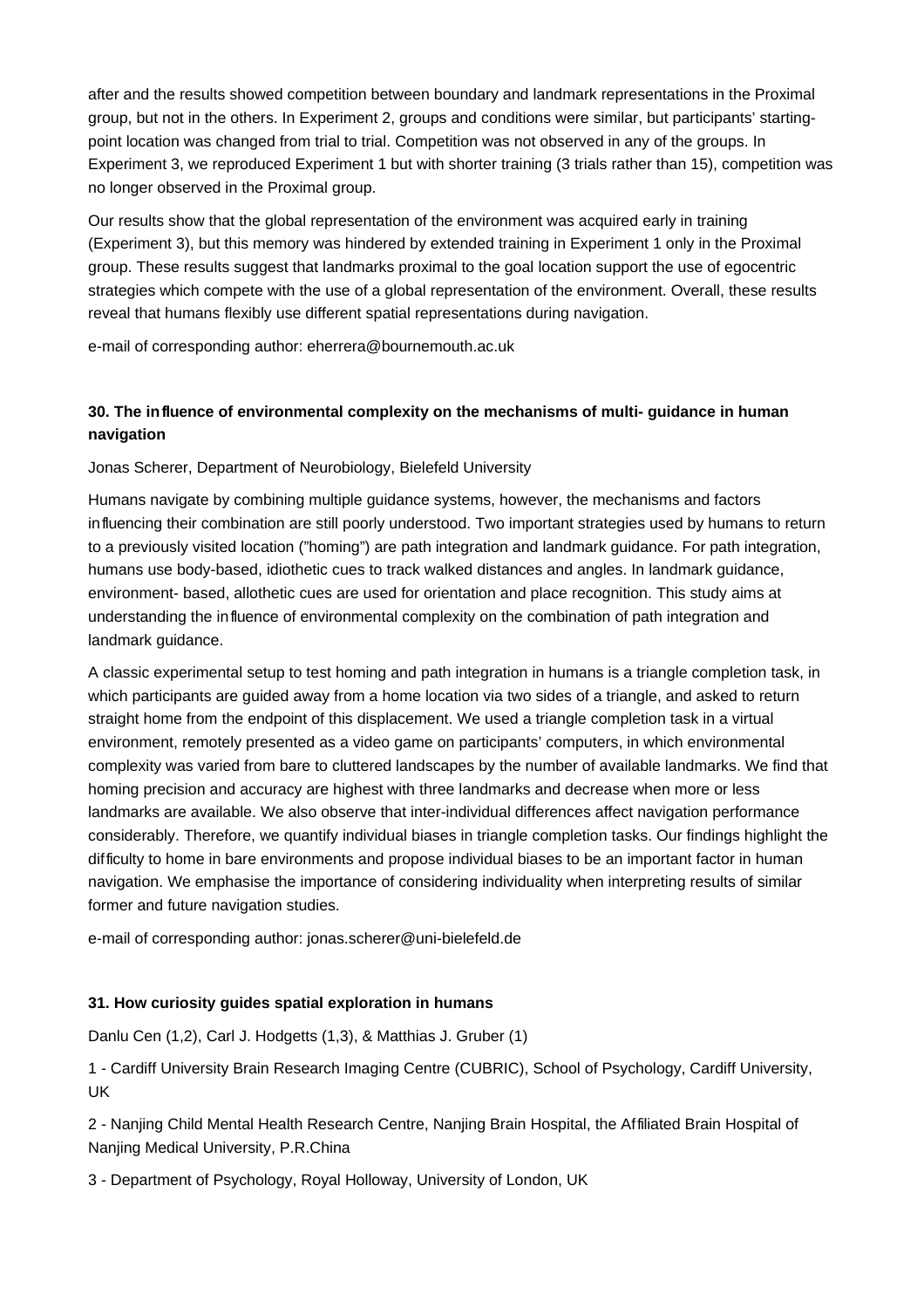A large literature on hippocampus-dependent navigation has shown that active exploration of novel environments is key to building cognitive maps in non-human animals and humans. Early influential theories have highlighted curiosity as one of the primary drivers of exploratory behaviour across the animal kingdom, and therefore might be central to the formation of cognitive maps across both spatial and conceptual domains. Despite this, the relationship between curiosity (and particularly states of curiosity) and human spatial exploration is unknown. A better understanding of the relationship between curiosity and exploration has the potential to reveal new insights into how humans learn and navigate novel environments, as well as inform the design of better spaces attuned to human exploratory behaviour. To address how curiosity affects human spatial exploration, we designed a novel virtual reality (VR) paradigm in which participants rated their curiosity before exploring a range of novel rooms (i.e., pre-room curiosity). After exploring each room, participants rated how interesting they found the novel room (i.e., post-room interest). Informed by real-world studies of human exploration, as well as evidence in nonhuman species, we indexed the complexity of exploratory behaviour using roaming entropy for both spatial and head-direction movement. Our findings revealed a double dissociation, whereby pre-room curiosity was associated with the magnitude of path roaming entropy (i.e., spatial exploration), and post-room interest was associated with the magnitude of head-direction roaming entropy (i.e., visual exploration). The findings suggest that curiosity for novel information and the actual interestingness in the novel information is associated with different types of exploratory behaviour. Furthermore, our results in humans are in line with findings in rodents in how novelty affects the dynamics of explorative and rearing behaviour.

e-mail of corresponding author: cend@cardiff.ac.uk

## **32. Navigating to moving goals - do humans implicitly assume movement patterns?**

Shachar Tzur (1), Shachar Maidenbaum (1,2) (1) Biomedical Engineering, Ben Gurion University, Israel (2) Zlotowski center for neuroscience, Ben Gurion University, Israel

Finding our way to goals is a common task for humans. How do we plan routes and navigate to our targets? Most previous work on this topic focused on navigation to stationary targets, suggesting several potential models for how our brain represents targets and builds paths to them. Moving targets have a significantly harder level of complexity, but the differences in calculation and behavior are expected to become larger as well, potentially better revealing the differences between the different underlying neural systems. Here, we present a series of virtual environments in which participants and computational agents, trained with deep reinforcement learning methods, comparatively attempt to reach stationary and moving goals as a basis for testing such models. Specifically, we test how participants react to different types of target movements - Are they assuming that the target would keep moving the same way it did and how quickly can they adapt to a movement change? We present preliminary results (N=10) and compare them to the results acquired from different RL agents to demonstrate the participants tendency to implicitly assume set movement patterns.

e-mail of corresponding author: shachartz1993@gmail.com

## **33. Evidence for flexible strategies during spatial learning involving path choices**

Stephanie Doner, University of Arizona; Jingyi Zheng, Auburn University, Andrew S. McAvan, University of Arizona; Michael J. Starrett, University of California-Irvine; Hannah Campbell, University of Arizona; Delaney Sanders, University of Arizona; Arne Ekstrom, University of Arizona

There is little debate that humans can learn to optimize their paths during spatial learning, but the conditions under which they spontaneously employ shortcuts remain unclear. In a classic study, Tolman et al. (1946) trained rodents to follow a path to a goal location. They found that the rodents chose the optimal path to the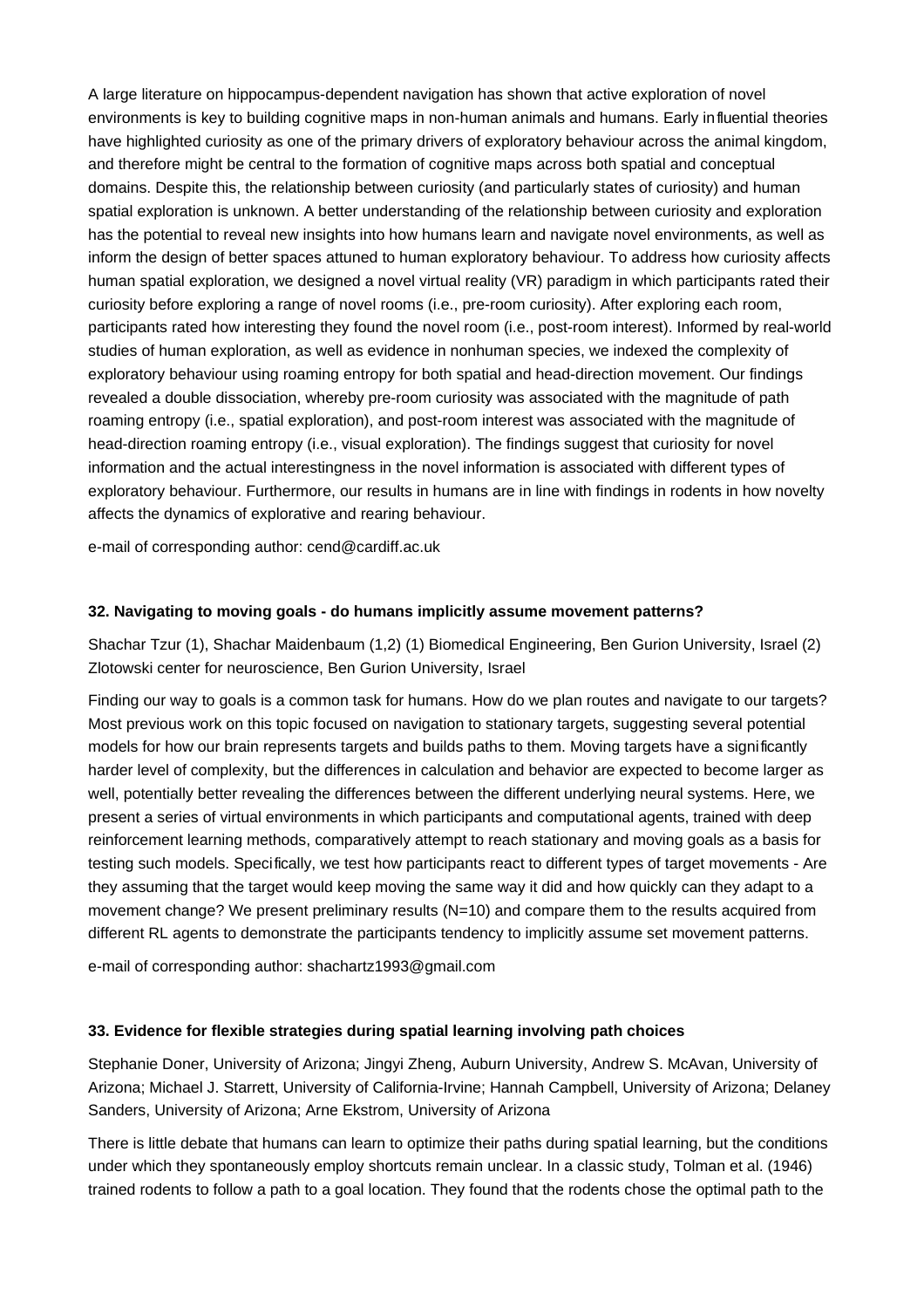goal location when the originally learned route to the goal was blocked and the remainder of the environment was replaced with a starburst maze. Subsequent studies found more mixed results , suggesting non-optimal response strategies. We addressed this issue across three different experiments by creating a virtual replica of Tolman's maze. We tested human participants under situations in which a light cue was either absent, consistently located from training to test, or moved a large or small distance between training and test. In Experiment 1, we replicated the finding that in the absence of a light cue, the majority of participants chose a hallway that was close to their originally learned route. In conditions in which the light moved, participants switched the hallway they searched based on the movement of the light. In Experiment 2, we tested whether distal visual cues (in the form of a boundary with differently colored walls) would result in a greater use of optimal shortcuts. In contrast to predictions, we replicated the same overall results from Experiment 1. In Experiment 3, we tested whether stronger idiothetic cues would result in greater use of optimal shortcuts by having participants navigate using an omnidirectional treadmill. In contrast to predictions, we again replicated the same results overall from Experiments 1 & 2. Our findings suggest participants' search strategies are flexible in that they vary depending on external cues and the previously learned path, even when these do not lead to the optimal route to the goal. Moreover, this pattern of strategy selection was robust even when distal or idiothetic cues.

e-mail of corresponding author: shampton@email.arizona.edu

## **34. Sources of systematic errors in human path integration**

#### Yafei Qi and Weimin Mou, University of Alberta

Triangle completion is a task widely used to study human path integration, an important navigation method relying on idiothetic cues. Systematic biases (compression patterns in the inbound responses) have been well documented in human triangle completion. However, the sources of systematic biases remain controversial. We used cross-validation modeling to compare three plausible theoretical models that assume that systematic errors occur in the encoding outbound path solely (encoding-error model), executing the inbound responses solely (execution-error model), and both (bi-component model), respectively. The modeling algorithm used one inbound response (i.e., response to the home) or multiple inbound responses (i.e., responses to two non-home locations and the home) for each outbound path. The algorithm of using multiple inbound responses demonstrated that the bi-component model outperformed the other models in accounting for the systematic errors. This finding suggests that both encoding the outbound path and executing the inbound responses contribute to the systematic biases in human path integration. In addition, the results showed that the algorithm using only the home response could not distinguish among these three models, suggesting that the typical triangle-completion task with only the home response for each outbound path cannot determine the sources of the systematic biases.

e-mail of corresponding author: yyqi@ualberta.ca

#### **35. Flexible Path Planning in a Spiking Model of Replay and Vicarious Trial and Error**

Jeffrey L. Krichmar, University of California, Irvine Nicholas A. Ketz, Colossal Biosciences Praveen K. Pilly, HRL Laboratories Andrea Soltoggio, Loughborough University

Flexible planning is necessary for reaching goals and adapting when conditions change. We introduce a biologically plausible path planning model that learns its environment, rapidly adapts to change, and plans efficient routes to goals. Our model addresses the decision-making process when faced with uncertainty. We tested the model in simulations of human and rodent navigation in mazes. Like the human and rat, the model was able to generate novel shortcuts, and take detours when familiar routes were blocked. Similar to rodent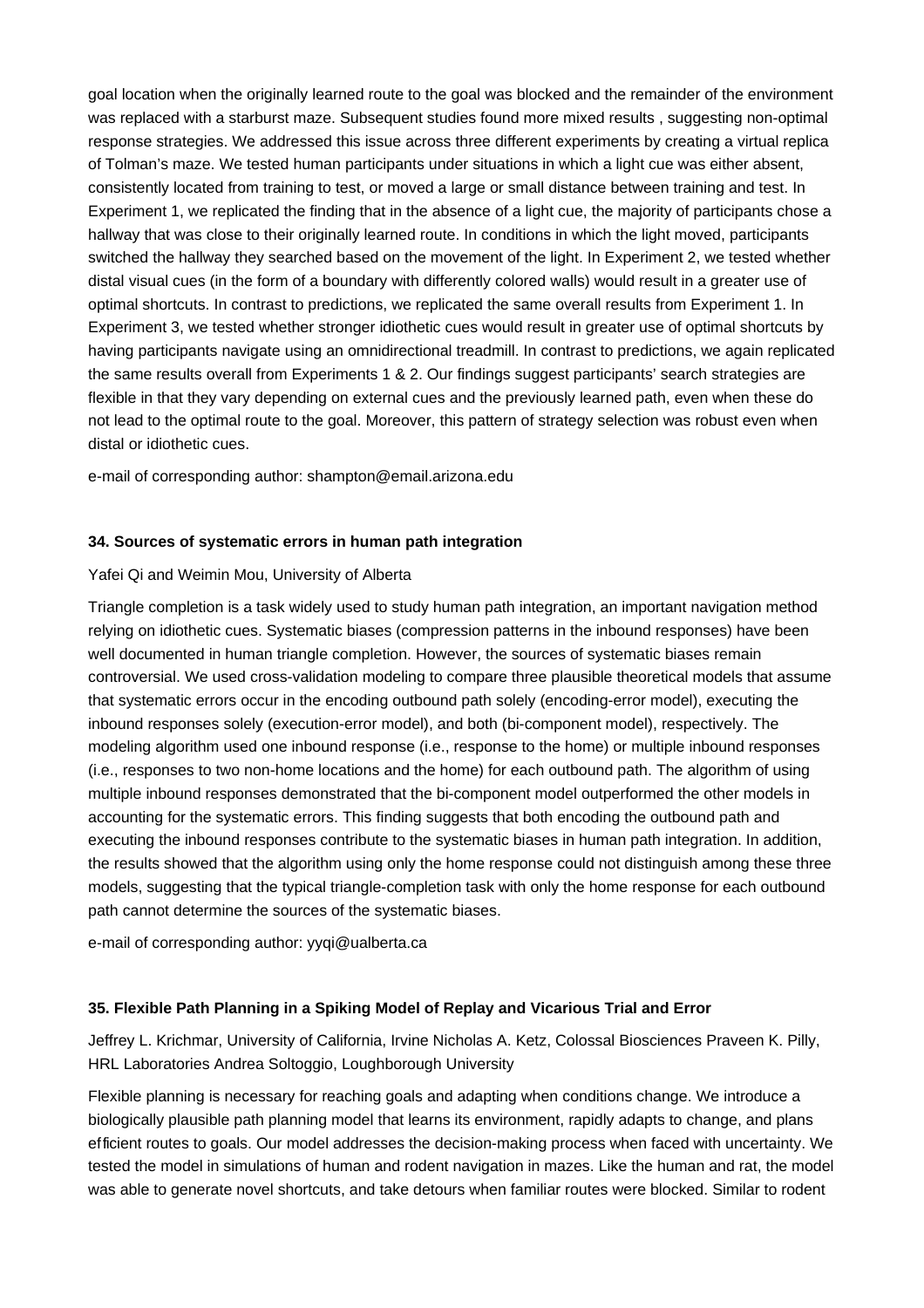hippocampus recordings, the neural activity of the model resembles neural correlates of Vicarious Trial and Error (VTE) during early learning or during uncertain conditions and preplay predicting a future path after learning. We suggest that VTE, in addition to weighing possible outcomes, is a way in which an agent may gather information for future use.

e-mail of corresponding author: jkrichma@uci.edu

## **36. Spatial navigation impairment in post COVID-19 syndrome**

Sophia Rekers1,2, Josephine Heine1, Katia Schichtenberg1, Fabian Bo sl1, Rebekka Rust1, Judith Bellmann-Strobl1, Friedemann Paul1, Christiana Franke1, Carsten Finke1,2 1 Department of Neurology, Charite – Universita tsmedizin Berlin, Germany 2 Berlin School of Mind and Brain, Humboldt-Universitat zu Berlin, Germany

Post COVID-19 syndrome refers to new or persisting symptoms 12 weeks or more after SARS-CoV-2 infection. Fatigue, attention and memory deficits are among the most common symptoms. However, comprehensive neuropsychological assessments also revealed impairments in visuospatial abilities. In addition, MRI studies identified distinct brain damage patterns following COVID-19. This raises the question if spatial navigation is impaired after COVID-19 and whether such navigation deficits are associated with structural brain alterations.

Methods: We assessed 48 patients (38 female, age: M = 44.2 years (18 - 69)) from the post-COVID clinic at the Department of Neurology (time since confirmed infection:  $M = 37.4$  weeks (14 - 84), hospitalized:  $n = 7$  $(15%)$ , ICU:  $n = 3 (6%)$ ) in comparison to 47 healthy age, sex and education matched controls. To assess online navigation, we applied the Virtual Environments Navigation Assessment for young and middle-aged adults (VIENNA Young), which does not rely on an episodic memory task. MRI data was obtained using a 3T Siemens PRISMA system (MPRAGE, 1x1x1mm3; diffusion-weighted: multiband EPI, 1.5x1.5x1.5mm3).

Results: We found lower navigation performance in post COVID-19 patients in comparison to healthy controls  $(d = -0.68, t(93) = 3.29, p = .001)$ , which was robust to correction for divided attention performance ( $p = .017$ ). Nine patients (19%) showed an impaired VIENNA Young performance ( $z < -1.5$ ). In patients, worse navigation performance correlated with lower hippocampal volumes (left:  $r = .49$ ,  $p < .001$ ; right:  $r = .$ 38,  $p = .008$ ) and decreased integrity of hippocampal white matter tracts, including fornix (FA:  $r = .37$ ,  $p = .$ 009) and cingulum (MD: left:  $r = -.42$ ,  $p = .002$ ; right:  $r = -.41$ ,  $p = .003$ ). Conclusions: Persistent cognitive deficits following COVID-19 are not limited to attention or memory domains but also affect navigation performance. Follow-up assessments will be important to evaluate whether these cognitive deficits persist.

e-mail of corresponding author: sophia.rekers@charite.de

# **37. Effects of acute stress on rigid learning, flexible learning and value- based decision-making in spatial navigation**

Authors: Qiliang He, Elizabeth H. Beveridge, Vanesa Vargas, Ashley N. Salen and Thackery I. Brown

Affiliations: 1School of Psychology, Georgia Institute of Technology, USA

We often learn and make decisions in stressful situations. How acute stress affects learning and decisionmaking has been studied for decades, but few studies have investigated whether stress differentially affects rigid (i.e., repeating learned behaviors) and flexible learning (i.e., learning the structure of the task), and even fewer studies have investigated how stress affects flexible learning when it is contingent on the outcome of rigid learning. Furthermore, few studies have investigated how stress affects the way memory was utilized from such learning experience to inform value-based decision-making. In the current study, participants first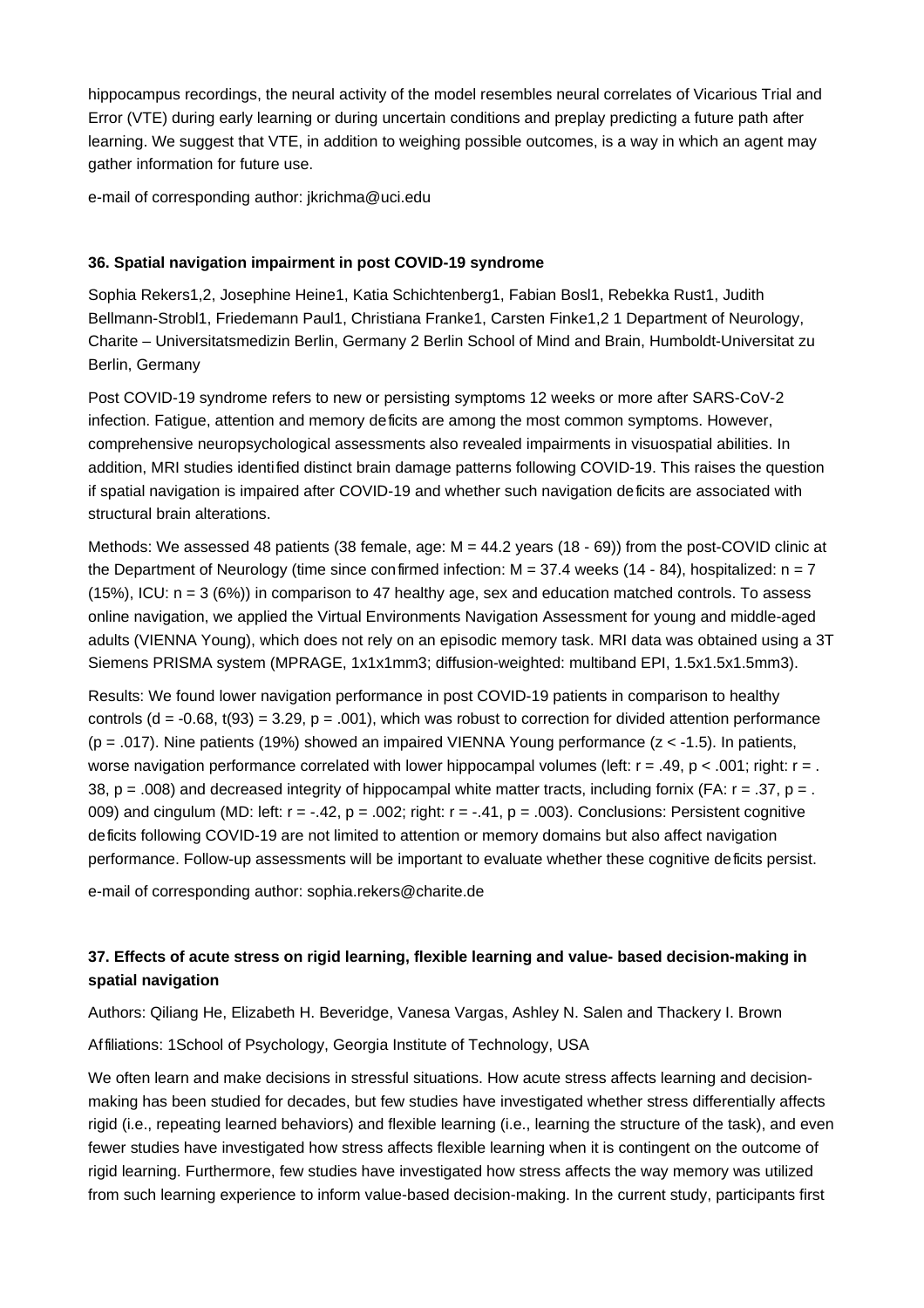learned to find locations of various objects in a virtual environment from a fixed starting location (rigid learning), and then learned to find the same objects from unpredictable starting locations (flexible learning) in the same environment. Participants then decided whether to reach goal objects from the fixed or unpredictable starting locations, with different penalties associated with each option. We find that 1) stress impairs rigid learning, but only in females, and 2) it does not impair flexible learning but even improves flexible learning when the performance with rigid learning is controlled for. When examining how earlier learning influences subsequent decision- making using a computational model, we find that 3) stress reduces memory integration in both genders, making participants focus more on recent episodic memory and less likely to integrate information from other related sources in decision-making. Collectively, our results show how acute stress impacts different memory systems and the communication between episodic memory and decision-making.

e-mail of corresponding author: duncan.heqiliang@gmail.com

## **38. L-DOPA enhances neural direction signals in younger and older adults**

Christoph Koch (Max Planck Research Group NeuroCode, Max Planck Institute for Human Development, Berlin, Germany; International Max Planck Research School on the Life Course, Max Planck Institute for Human Development, Berlin, Germany)

Christian Bauchl (Faculty of Psychology, Chair of Lifespan Developmental Neuroscience, Technische Universitat Dresden, Dresden, Germany)

Franka Glockner (Faculty of Psychology, Chair of Lifespan Developmental Neuroscience, Technische Universitat Dresden, Dresden, Germany)

Philipp Riedel (Department of Psychiatry and Neuroimaging Center, Technische Universitat Dresden, Dresden, Germany)

Johannes Petzold (Department of Psychiatry and Neuroimaging Center, Technische Universitat Dresden, Dresden, Germany)

Michael Smolka (Department of Psychiatry and Neuroimaging Center, Technische Universitat Dresden, Dresden, Germany)

Shu-Chen Li (Faculty of Psychology, Chair of Lifespan Developmental Neuroscience, Technische Universitat Dresden, Dresden, Germany; Centre for Tactile Internet with Human-in-the-Loop (CeTI), Technische Universita t, Dresden, Germany)

Nicolas W. Schuck (Max Planck Research Group NeuroCode, Max Planck Institute for Human Development, Berlin, Germany; Max Planck UCL Centre for Computational Psychiatry and Aging Research, Berlin, Germany, and London, United Kingdom)

Previous studies indicate a role of dopamine in spatial navigation. While it is well known that dopamine and spatial cognition both decline sharply in old age, how these factors affect neural representations of spatial specifically is not well understood.

To address this questions, we studied the effect of L-DOPA, a dopamine precursor, on neural signals related to walking direction in older and younger adults. Specifically, we used a double-blind cross-over L-DOPA/Placebo intervention design in which 43 younger and 37 older adults navigated in a virtual spatial environment while undergoing fMRI.

We trained logistic regression classifiers in a set of predefined regions of interest, including the early visual cortex, retrosplenial cortex, and hippocampus. Classification of brain activation patterns associated with different walking directions was improved following L-DOPA administration, with the clearest effects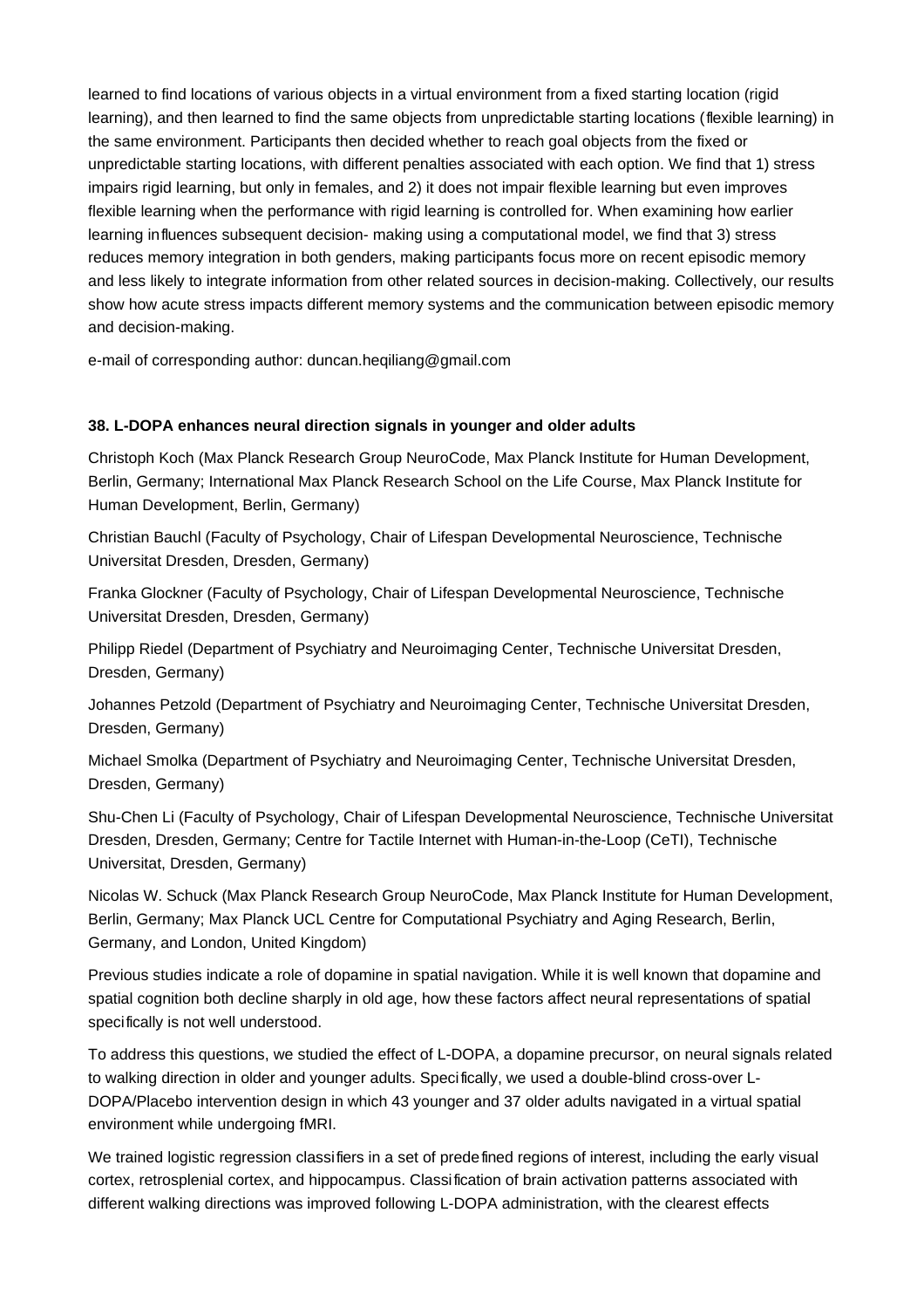emerging in the hippocampus and the retrosplenial cortex. In the hippocampus these results were found in both age groups, while in the RSC they were only observed in younger adults.

Taken together, our study provides evidence for a mechanistic link between dopamine and the specificity of neural responses during spatial navigation.

e-mail of corresponding author: koch@mpib-berlin.mpg.de

#### **39. Multisensory input modulates memory-guided spatial navigation**

Iggena D\*,1,2, Jeung S\*, 3,4, Maier PM1,2, Ploner CJ1, Gramann K4,5,6, Finke C1,2 1 Department of Neurology, Charite -Universita tsmedizin Berlin, Berlin 2 Berlin School of Mind and Brain, Humboldt-Universitat zu Berlin, Berlin 3 Department of Biological Psychology and Neuroergonomics, Technische Universita t Berlin

4 Kavli Institute fur Systems Neuroscience, Norwegian University of Science and Technology, Trondheim 5 School of Computer Science, University of Technology Sydney, Sydney 6 Center for Advanced Neurological Engineering, University of California, San Diego \* authors contributed equally

Successful memory-guided spatial navigation depends on the integration of multisensory input with spatial memory representations. Multisensory information can be acquired both from the environment, supporting a hippocampus-dependent allocentric framework, and from body movements, contributing to an egocentric framework that relies primarily on extrahippocampal brain regions. Despite the complexity of spatial navigation, human studies frequently use stationary experimental designs that neglect multisensory input from body motion. Here, we investigated the effects of multisensory input on memory-guided spatial navigation in patients with hippocampal lesions and hypothesized that patients' spatial navigation performance may be modulated by the availability of body-based information.

Ten patients with hippocampal lesions and 20 matched control participants performed a virtual water maze task, once in a stationary desktop setup displayed on a screen and once in a mobile virtual reality setup in which participants could move freely. In both setups, participants learned six target locations and navigated back to those locations from alternating starting positions.

While we found greater spatial navigation efficiency in both groups when multisensory input was available, we observed a group difference in the use of reference frames. Patients more frequently repeated previously learned path sequences, indicating the use of an egocentric reference frame. In contrast, control subjects rotated their heads more often, indicating the use of distal cues for an allocentric reference frame. Remarkably, the patients' spatial memory performance benefited more from the multisensory information than that of the control group, as evidenced by a greater reduction in the distance between the remembered and the actual target location.

In conclusion, multisensory input modulates navigational behavior and compensates for deficits in spatial navigation due to hippocampal lesions.

e-mail of corresponding author: deetje.iggena@charite.de

# **40. Spatial Performance Assessment for Cognitive Evaluation (SPACE): A novel tablet-based tool to detect cognitive impairment.**

Giorgio Colombo (1), Jascha Grubel (2), Karolina Minta (1), Jan M. Wiener (3), Marios Avraamides (4), Christoph Holscher (2) & Victor R. Schinazi (1), (5)

AFFILIATIONS: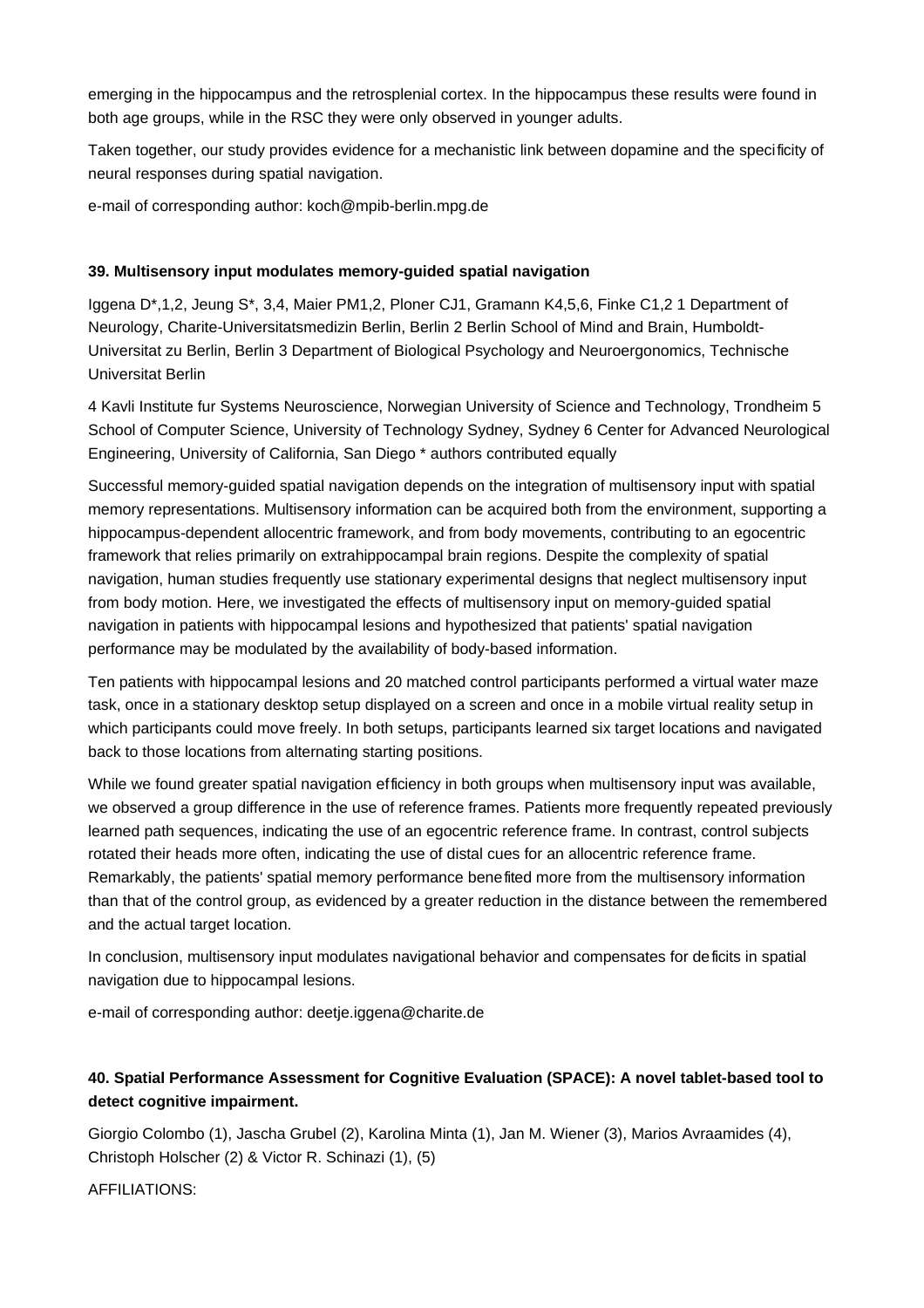1. Singapore-ETH Centre, Future Health Technologies Programme, CREATE campus, 1 CREATE Way, #06-01 CREATE Tower, Singapore 138602.

2. ETH Zu rich, Swiss Federal Institute of Technology, Zu rich, Switzerland.

3. Department of Psychology, Ageing and Dementia Research Centre, Bournemouth University, Poole, UK.

4. Department of Psychology, University of Cyprus, Nicosia, Cyprus CYENS Centre of Excellence, Nicosia, Cyprus.

5. Department of Psychology, Bond University, 14 University Dr, Robina QLD 4226, Australia.

The diagnosis of cognitive impairment (including dementia) requires expensive or intrusive methods such as Positron Emission Tomography (PET) and Cerebrospinal fluid (CSF) analysis. Alternative paper and pencil tests like the Montreal Cognitive Assessment (MoCA) and the Mini Mental State Examination (MMSE) have also been developed as screening tools for cognitive impairment, but these tests can only be administered by qualified personnel. While the MoCA and the MMSE have been successful in discriminating healthy patients from dementia patients, these tests lack the necessary sensitivity to identify individuals with early signs of cognitive impairment. Recently, deficits in navigation have been found to be promising markers for detecting early stages of cognitive impairment. Indeed, navigation is known to recruit subcortical regions (e.g., hippocampus and entorhinal cortex) that are among the first to be compromised by early stages of cognitive impairment. In this poster, we showcase a novel and easy-to-administer tool for iPads designed to detect early signs of cognitive impairment. The Spatial Performance Assessment for Cognitive Evaluation (SPACE) consists of a series of gamified navigation tasks specifically developed to tap into different aspects of navigation ability known to be compromised during early cognitive impairment. SPACE will be deployed as part of two large cohort studies with elderly individuals in Singapore and evaluated in relation to a full neuropsychological assessment and blood and saliva biomarkers. Here, we present preliminary data on the usability and performance in the different navigation tasks in SPACE.

e-mail of corresponding author: giorgio.colombo@sec.ethz.ch

# **41. L-Dopa suppresses grid-like activity and impairs spatial learning in novel environments in a young adult sample**

Lorenz Gonner (1, 2), Christian Ba uchl (1), Franka Glockner (1), Philipp Riedel (2), Michael N. Smolka (2), Shu-Chen Li (1, 3)

1 Department of Psychology, Chair of Lifespan Developmental Neuroscience, TU Dresden 2 Department of Psychiatry and Psychotherapy, TU Dresden 3 Centre for Tactile Internet With Human-in-the-Loop, TU Dresden

Dopamine is implicated in the spatial learning of goal locations [1], which is a process thought to be supported by the activity of place cells, grid cells, and head direction cells. Whereas effects of neuromodulation on place cell firing have been established in animal studies, it remains unclear whether dopaminergic modulation impacts spatial representations and spatial memory processes in humans.

In Parkinson's disease, we previously observed that the influence of intra- maze cues on object-location memory was more pronounced under the dopamine precursor L-Dopa [2]. To test for an effect of L-Dopa on spatial memory in a non-clinical population, we performed a within-subject, double-blinded, placebocontrolled intervention study combined with fMRI. Healthy young adults (N=55, 21 females, aged 25-35 years) underwent a virtual spatial navigation task [3] for which previous studies reported grid- like activity in the entorhinal cortex [4]. Participants received L-Dopa (225 mg in two doses) in one of the two fMRI sessions and Placebo in the other session, with the order counterbalanced. In both intervention sessions, we analysed grid-like activity in the right entorhinal cortex during virtual navigation. We found that L-Dopa administered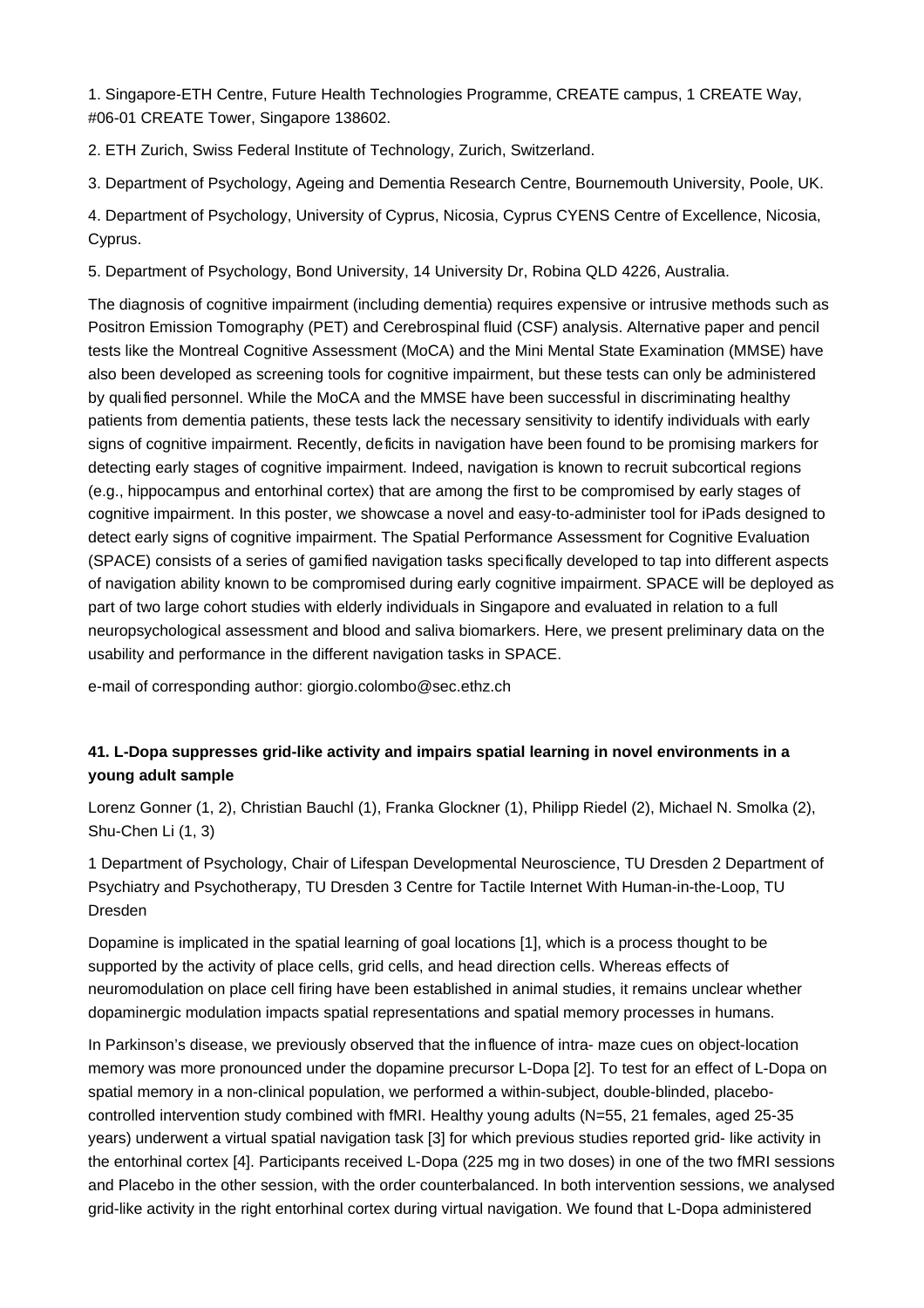during the first session impaired grid-like activity, accompanied by reduced spatial memory performance. We observed no impairment when L-Dopa was administered in the second session, after prior experience with the task. These results support a role of dopamine in the encoding of novel spatial experiences. We interpret the negative impact of L-Dopa on grid-like activity and spatial learning in young adults in terms of the inverted-U function of dopamine regulation.

[1] Kentros CG, Kandel ER et al. (2004). Neuron 42, 283–295 [2] Thurm F, Schuck NW, Doeller CF, Li SC et al. (2016). Neurobiol Aging 38, 93-103. [3] Schuck NW, Li SC et al. (2015). NeuroImage 117, 141-150. [4] Doeller CF, Barry C, Burgess N (2010). Nature 463, 657-661.

e-mail of corresponding author: lorenz.goenner@tu-dresden.de

# **42. Modulation by movement speed as a predictor of grid-code integrity and behavioral performance in linear path integration**

Marzieh Fereidouni 1 2 4, Vladislava Segen 1, Martin Riemier 5, Hamed Nili 6, Thomas Wolbers 1 3

1 German Center for Neurodegenerative Diseases, Magdeburg, Germany. 2 Institute of Cognitive Neurology and Dementia Research, Otto-von- Guericke University, Magdeburg, Germany. 3 Center for Behavioral Brain Sciences (CBBS), Magdeburg, Germany. 4 IPM Institute For Research In Fundamental Sciences, Tehran, Iran.

5 Berlin Institute of Technology, Germany. 6 Excellence Department of Neural Information Processing at UKE, Hamburg, Germany.

There is evidence that grid cells play a key role in path integration, our ability to continuously update the position based on sensory and body-based self-motion cues. Compromised grid-like representations, measured by functional magnetic resonance imaging, have been reported in older adults and in individuals at increased genetic risk for Alzheimer's disease, but the underlying causes of such perturbations are poorly understood. One candidate mechanism is movement speed, because it is assumed to be a key input for the formation of grid patterns and concurrent impairments in grid- cell activity and velocity coding in MEC have been shown in a mouse- model of tauopathy. Based on these findings, we hypothesized that the degree of modulation by movement speed may predict the integrity of grid- like BOLD signals. To test this prediction, participants perform two virtual navigation tasks while undergoing fMRI scanning. First, an established gridlocalizer task is used to identify voxels with grid-like signal and to measure the integrity of their activity. During the second task, participants traverse distances at different speed levels on a linear track before having to estimate the travelled distance at the end of each trial. We will test if the extent of modulation by movement speed can predict the integrity of the grid code and behavioral performance on the distance estimation task. We will also analyze whether distance can be extracted from the collective activity of voxels with grid-like signal. Preliminary analyses of a behavioral pilot study revealed that both speed and distance can affect estimation error significantly, but significant variability was observed between subjects.

e-mail of corresponding author: marzieh.fereidouni@dzne.de

## **43. Entorhinal grid-like signals re flect temporal context for human timing behavior**

Ignacio Polti (1,2); Matthias Nau (1,2), Raphael Kaplan (3), Virginie Van Wassenhove (4), Christian Doeller  $(1,2,5)$ 

(1) Kavli Institute for Systems Neuroscience, Centre for Neural Computation, The Egil and Pauline Braathen and Fred Kavli Centre for Cortical Microcircuits, Jebsen Centre for Alzheimer's Disease, Norwegian University of Science and Technology, Trondheim, Norway (2) Max-Planck-Institute for Human Cognitive and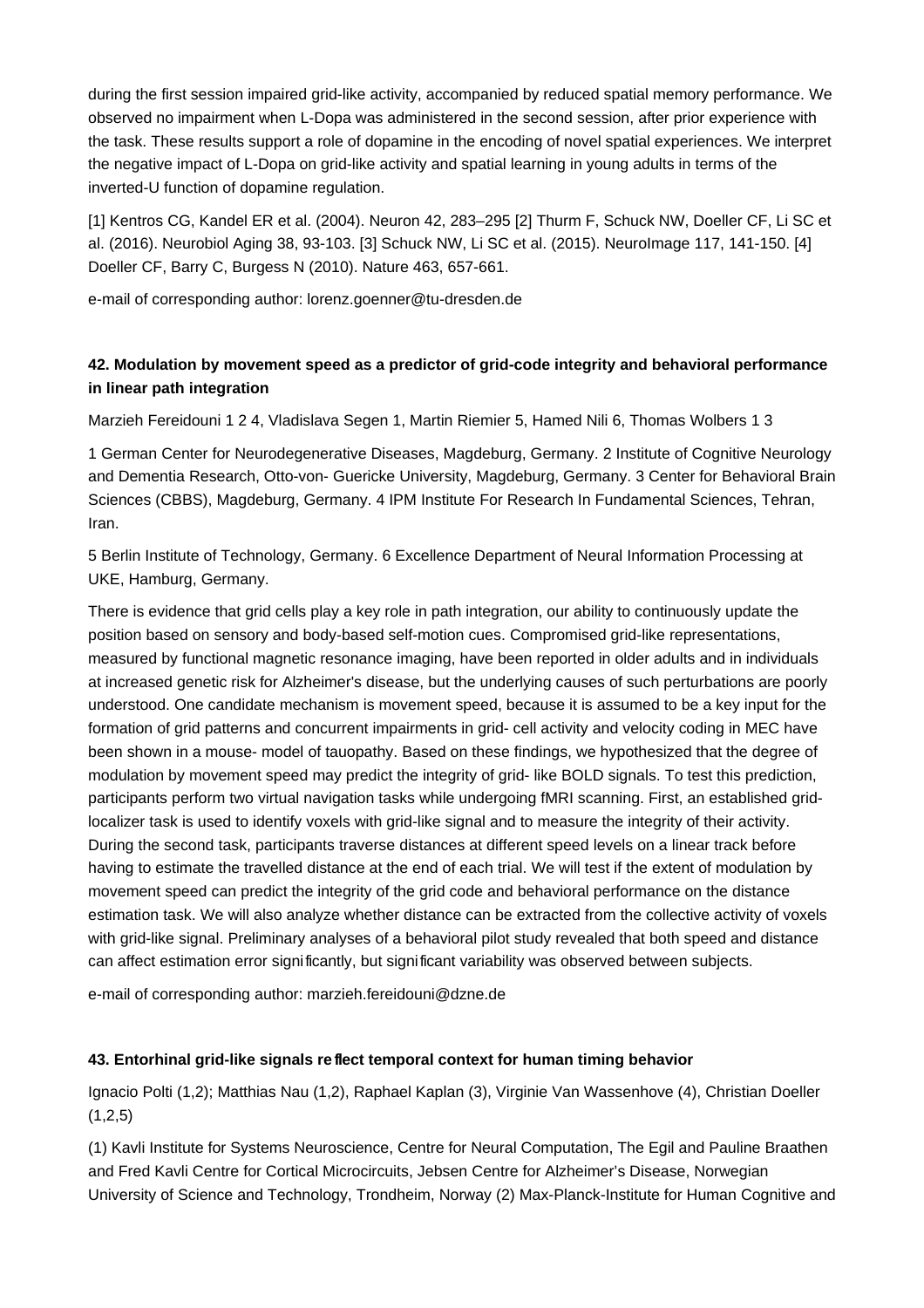Brain Sciences, Leipzig, Germany (3) Department of Basic Psychology, Clinical Psychology, and Psychobiology, Universitat Jaume I, Castellon de la Plana, Spain (4) CEA DRF/Joliot, NeuroSpin; INSERM, Cognitive Neuroimaging Unit; CNRS, Universite Paris-Saclay, Gif-Sur-Yvette, France (5) Institute of Psychology, Leipzig University, Leipzig, Germany

The entorhinal cortex (EC) supports the encoding of task regularities. A critical function may be the encoding of temporal context (i.e., forming integrated relational representations of co-occurring events and stimuli). A key neural component in the EC are grid cells, whose activity likely exhibits a six-fold rotational symmetry as a function of gaze direction as measured by functional magnetic resonance imaging (fMRI). Here, we combined fMRI and a time-to-contact estimation task to test whether temporal context modulates this gridlike fMRI activity in the human EC. In addition, we characterized in detail the relationship between trial-wise entorhinal activity and participants' task performance. We found that activity in the EC reflected biases in timing behavior, and that the cross-validated amplitude of grid-like signals indeed depended on the timing errors consistent with temporal-context encoding. These findings suggest that the human EC contributes to adapting internal timing mechanisms to the temporal statistics of the environment in accordance with the predictions from Bayesian models of time perception.

e-mail of corresponding author: ignacio.polti@ntnu.no

# **44. Partially overlapping spatial environments trigger reinstatement in hippocampus and schema representations in prefrontal cortex**

Department of Psychology, University of Arizona, 1503 E. University Blvd., Tucson, AZ, 85721, USA

Li Zheng, Andrew S. McAvan, Eve A. Isham & Arne D. Ekstrom

Evelyn McKnight Brain Institute, University of Arizona, 1503 E. University Blvd., Tucson, AZ, 85721, USA

Li Zheng, Andrew S. McAvan, Eve A. Isham & Arne D. Ekstrom

Department of Psychology, University of York, Heslington, York, YO10 5DD, UK

## Zhiyao Gao

When we remember a city that we have visited, we retrieve places related to finding our goal but also nontarget locations within this environment. Yet, understanding how the human brain implements the neural computations underlying holistic retrieval remains unsolved, particularly for shared aspects of environments. Here, human participants learned and retrieved details from three partially overlapping environments while undergoing high-resolution functional magnetic resonance imaging (fMRI). Our findings show reinstatement of stores even when they are not related to a specific trial probe, providing evidence for holistic environmental retrieval. For stores shared between cities, we find evidence for pattern separation (representational orthogonalization) in hippocampal subfield CA2/3/DG and repulsion in CA1 (differentiation beyond orthogonalization). Additionally, our findings demonstrate that medial prefrontal cortex (mPFC) stores representations of the common spatial structure, termed schema, across environments. Together, our findings suggest how unique and common elements of multiple spatial environments are accessed computationally and neurally.

e-mail of corresponding author: lizheng@email.arizona.edu

# **45. MEG frequency-tagging reveals the emergence of a grid-like code during covert attentional movements**

Giuliano Giari, Center for Mind/Brain Sciences (CIMeC) University of Trento Lorenzo Vignali, Center for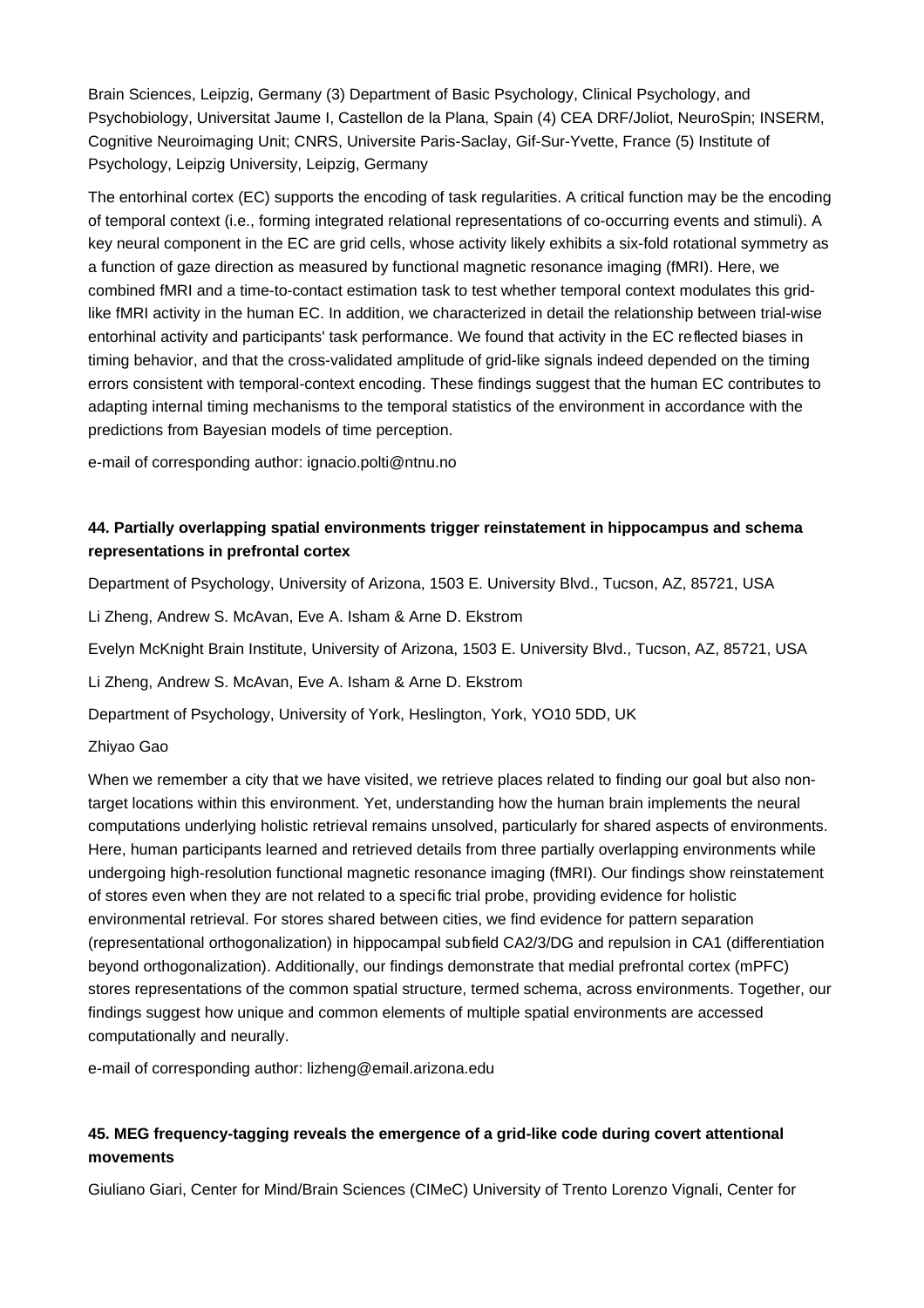Mind/Brain Sciences (CIMeC) University of Trento

Yangwen Xu, Center for Mind/Brain Sciences (CIMeC) University of Trento Roberto Bottini, Center for Mind/Brain Sciences (CIMeC) University of Trento

Grid-cells in the entorhinal cortex represent space with a 60° periodicity, providing a reference system for spatial navigation. Recent evidence in monkeys demonstrates grid-cells recruitment independently of eyemovements, suggesting the contribution of attention to the generation of the grid-code. We investigated whether movements of covert attention can elicit grid-like coding in humans by concurrently recording MEG and eye-tracker. To obtain a measure of grid-like signal non-invasively with high SNR, we developed a new paradigm based on frequency-tagging. While keeping central fixation, participants were presented visually with sequences of linearly-spaced trajectories (15° or 30° in different conditions) formed by static lines or moving dots in separate sessions. Trajectories appeared sequentially on the screen at a fixed rate (6 Hz), allowing different spatial periodicities (e.g. 45°, 60°, 90°) to have corresponding temporal periodicities (e.g. 1, 1.5, 2 Hz), thus resulting in distinct spectral responses in the recorded brain signal.

Analyses of inter-trial coherence evidenced a higher response for the 60° periodicity than the control periodicities. This effect was localised in medial temporal sources and not in control regions. Moreover, in a control experiment using a recurrent sequence of letters featuring the same temporal periodicity but lacking spatial structure, the six-fold effect did not emerge, suggesting its dependency on the spatial periodicity of grid-like firing fields. We report the first evidence, in humans, that grid-like signal in the medial temporal lobe can be elicited by covert attentional movements. Moreover, we propose a new neuroimaging paradigm based on frequency-tagging to study grid-like activity non-invasively.

e-mail of corresponding author: giuliano.giari@unitn.it

## **46. An Examination of the Behavioural & Neural Correlates of Spatial Navigation**

Conor Thornberry (Presenter) Prof. Sean Commins (PhD Supervisor)

Learning how to navigate our environment and recall important locations is an essential cognitive task we perform every day. Navigation, along with the required learning and memory, has been examined extensively in animals using the Morris water maze (Morris, 1981). In this task animals are required to find a platform, hidden somewhere in a large circular pool of water (below surface level). As animals cannot see the goal directly, they must use various cues in the environment to locate it and escape. With advancements in virtual reality technologies, navigation can now be directly examined in humans using a virtual version of the task. For this project, we have used our open-source virtual water maze software NavWell (Commins et al., 2020) to record real-time navigation learning and recall in human participants. We have also simultaneously recorded neural activity using 32- channel Electroencephalography (EEG). Participants were randomly assigned to either an Experimental group (who were required to learn the location of a hidden target across 12 trials), or a Control group (who were required to move around the same arena for 12 trials, but without the presence of a goal; each trial was timed-matched to the experimental group). There were 25 participants in our Experimental Group (mean age = 22.5, 9M, 16F) & 25 participants in our Control Group (mean age = 21.2, 7M, 18F). All participants in the Experimental group exhibited good learning. During goalapproach behaviour, we demonstrated significant increases in Theta (4-8Hz) and Alpha band (8-12Hz) power across Parietal, Central & Frontal sites on Trial 12 compared to Trial 1. Similar increases across the two bands were demonstrated in the Experimental group when compared to the non-learning Control group. Results are discussed in terms of the interaction between the two bands and their possible role in human place learning. We aim to further examine changes during phases of navigation, such as planning & traveling.

e-mail of corresponding author: conor.thornberry@mu.ie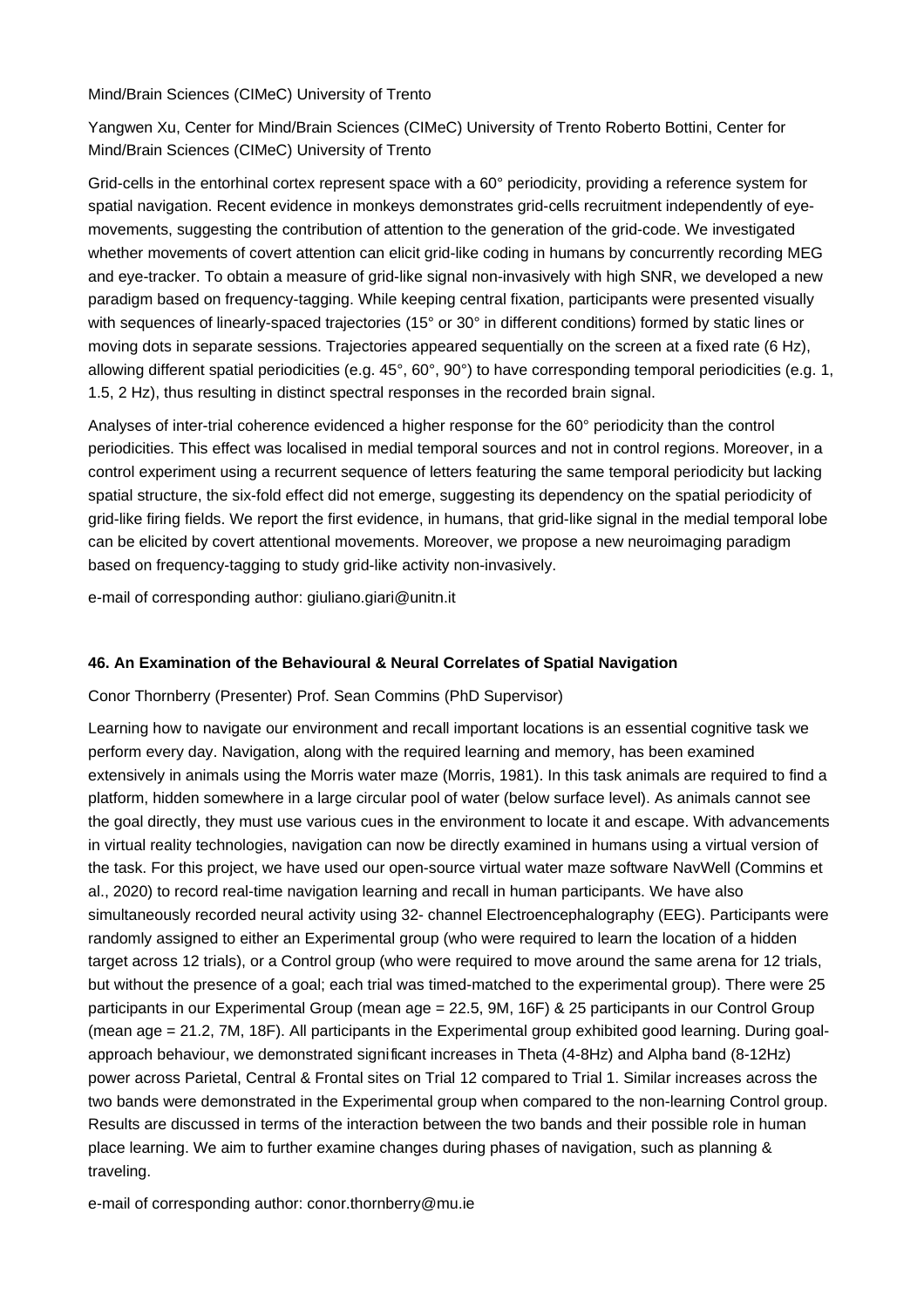## **47. Novel virtual reality-enabled path integration task for freely moving rats.**

Fabian Stocek, Anton Sirota Department Biology II, Ludwig-Maximilians-Universitat Munchen

Spatial navigation of rodents is supported by a flexible combination of multisensory-based allothetic representation of space and self-referenced path integration. How the two navigational strategies relate to neural representation of space remains poorly understood, in part due to a difficulty in dissociating which strategy is used by the freely-moving behaving animal. In this study we designed a path integration task that relies on a 3D virtual reality beacon to mark an arbitrary homing location in the arena. Rearing behavior serves as a readout of both initiation of outbound foraging and path integration-dependent completion of the inbound trajectory in the darkness. Randomized computer-controlled variation over blocks of trials of the homing location makes the task majorly reliant on path integration. We combine the task with perturbation of the idiothetic sensory inputs via vestibular and optic flow manipulations to understand their respective roles in path integration. We quantify animal performance on the task and effect of perturbation with measures characterizing their trajectories and rearing patterns. In order to understand how spatial representation is related to behavioral strategy of navigation we use wireless silicon probe recordings in the rats performing the task and numerous controls. We quantify the effect of the task and perturbations on spatial coding of the populations of hippocampal place cells.

e-mail of corresponding author: stocek@bio.lmu.de

#### **48. Hippocampal representations of homing based on path integration**

Maryam Najafian Jazi, Adrian Tymorek, Ting-Yun Yen, Moritz Stingl, Benay Baskurt, Celia Garci a Vilela and Kevin Allen

Homing based on path integration (H/PI) is a form of navigation in which an animal processes self-motion cues to keep track of its location in order to return to a starting point. The neuronal representations supporting H/PI have remained largely unexplored because of a lack of H/PI tasks suitable for recordings of spatially selective neurons. Here we overcame this problem by developing an automated H/PI task for rodents. The task required a mouse to find for a variably placed lever on a circular arena, before heading back to their home base. H/PI was assessed in complete darkness, where performance depended on path integration. Recordings from CA1 pyramidal neurons in mice performing the H/PI task showed that several firing fields were anchored to the lever position. The spatial selectivity of these fields was reduced during trials with lower homing accuracy. In a subset of lever- anchored neurons, the field position around the lever predicted the homing direction of the mouse. These results demonstrate how object-anchored firing fields convey behaviourally relevant information for homing and navigation beyond the object vicinity.

e-mail of corresponding author: m.najafianjazi@dkfz-heidelberg.de

## **49. Sharper head-direction tuning in a rat model of autism**

Noah Moore (1), Adrian J. Duszkiewicz (1,2), Sam Booker (1), Antonis Asiminas (1), Peter C. Kind (1), Paul A. Dudchenko (1,3), Adrien Peyrache (2), Emma R. Wood (1)

1. Centre for Discovery Brain Sciences, University of Edinburgh, Edinburgh, UK; 2. Montreal Neurological Institute and Hospital, McGill University, Montreal, Canada; 3. Division of Psychology, University of Stirling, Stirling, UK.

Fragile X Syndrome is the most common monogenic cause of autism and intellectual disability. It is caused by mutations inactivating the Fmr1 gene. It is modeled using Fmr1 knockout (Fmr1-/y) rodents, which have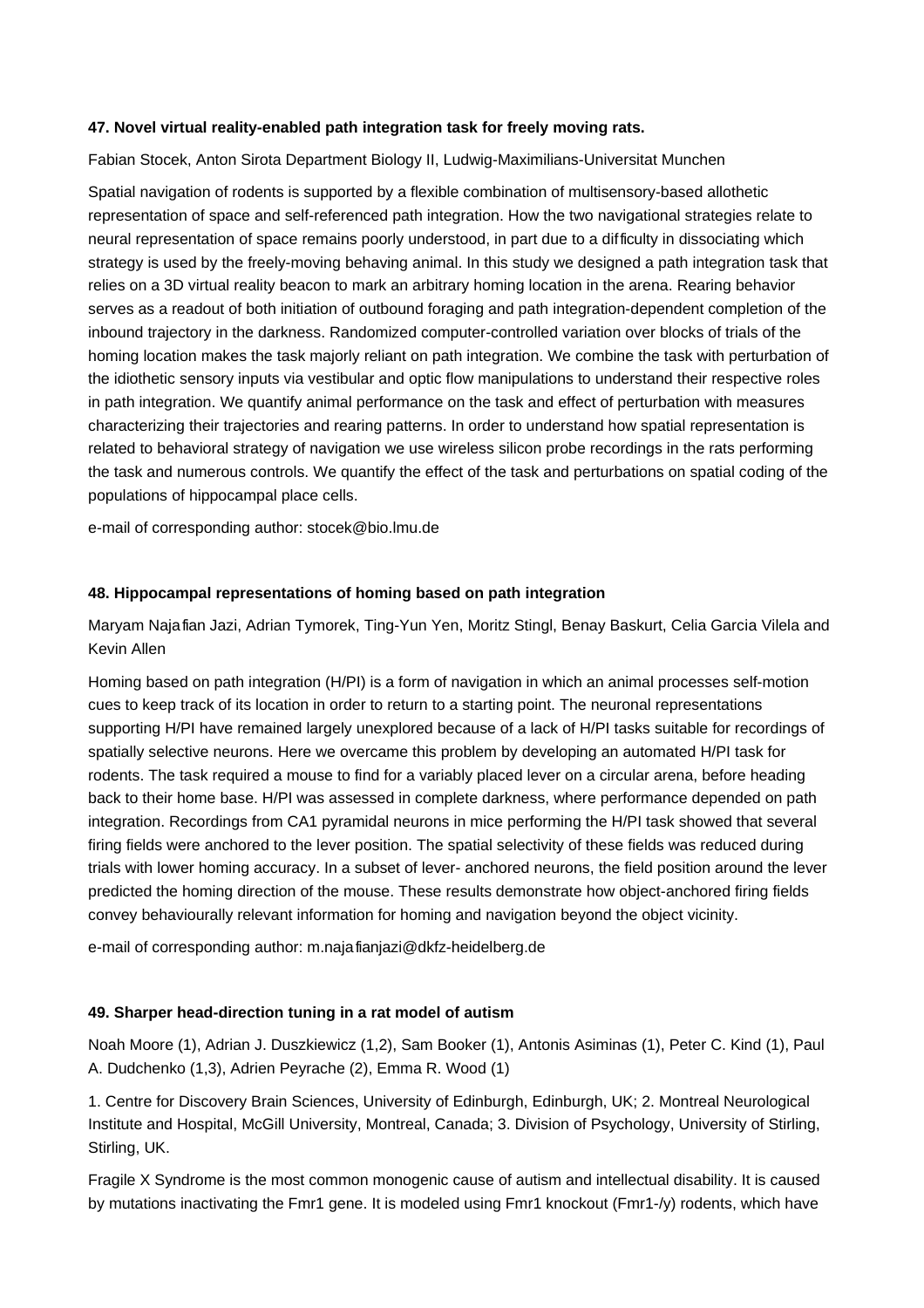been shown to have thalamocortical abnormalities. The head-direction (HD) system, the brain's 'compass', includes a thalamocortical pathway. The HD system is wired up very early in development, and can be a useful model to study neurodevelopmental disorders. The population of HD neurons encodes a onedimensional circular variable (current direction in allocentric space) and shows rigid co-activity patterns that are preserved even in absence of consciousness, therefore the HD signal can be probed without the need for the animal to be performing any tasks.

We hypothesised that loss of Fmr1 leads to deficits in thalamocortical processing and thus HD coding in the cortex. We recorded assemblies of HD cells in the postsubiculum (PoS) of 22-28 day old Fmr1-/y (n=6) and wild-type (WT; n=6) rats with silicon probes during open field exploration. Surprisingly, juvenile Fmr1-/y rats showed sharper and more stable HD tuning than WT. To exclude the possibility that differences in HD tuning are due to differences in sensory processing, we quantified the co-activity patterns of the same cells during rapid eye movement (REM) sleep - the sleep stage in which the dynamics of HD system are largely indistinguishable from wakefulness. During REM sleep, cell pairs from Fmr1-/y rats showed stronger temporal co-activity relationships indicating that improved HD tuning may be the result of more refined circuit connectivity.

We also performed ex vivo patch-clamp recordings from PoS cells in coronal slices from rats of the same age (n=7), to characterise their intrinsic properties and synaptic inputs. Putative pyramidal cells in Fmr1-/y brain slices showed unaltered intrinsic properties. However, PoS cells in Fmr1-/y rats seem to receive more excitatory inputs compared to WT.

e-mail of corresponding author: s1532768@ed.ac.uk

## **50. Ketamine Disrupts and Restructures Entorhinal-Hippocampal Spatial Coding**

Francis Kei Masuda, Yanjun Sun, Emily Jones, Lisa M Giocomo

Ketamine is a commonly used rapid-acting dissociative anesthetic that has been used in clinics since the 1970s. Recently, ketamine has received significant clinical and scientific attention due to its ability to acutely treat depression a subanesthetic doses. Unfortunately, ketamine has a plethora of undesirable side effects out-of-body experiences, dissociation, and cognitive spatial memory impairments. Yet despite the scientific and clinical attention, ketamine's effect on neurological circuitry remains poorly understood. We used electrophysiology to examine ketamine's impacts on the medial entorhinal cortex and hippocampus, which contain neurons that encode an animal's spatial position relative to environmental features, as mice navigated virtual reality and real world environments. Ketamine induced an acute disruption and long-term reorganization of entorhinal spatial representations. This acute ketamine-induced disruption reflected increased excitatory neuron firing rates and a disruption of cell-pair temporal firing relationships. In the reciprocally connected hippocampus, a key region supporting spatial memory, neurons that encode the spatial position of the animal were suppressed after ketamine administration. Together, these findings point to disruption in the spatial coding properties of the entorhinal-hippocampal circuit as a potential neural substrate for ketamine-induced changes in spatial cognition.

e-mail of corresponding author: fkmasuda@stanford.edu

## **51. Converging lines on the horizon: The impact of linear perspective cues on spatial memory**

Tugce Belge, Nadine Diersch, Thomas Wolbers - Deutsches Zentrum fur Neurodegenerative Erkrankungen (DZNE)

Grid cells in the entorhinal cortex provide spatial computations that allow humans and animals to navigate their surroundings. Recently, evidence has accumulated that grid cell firing patterns are more plastic than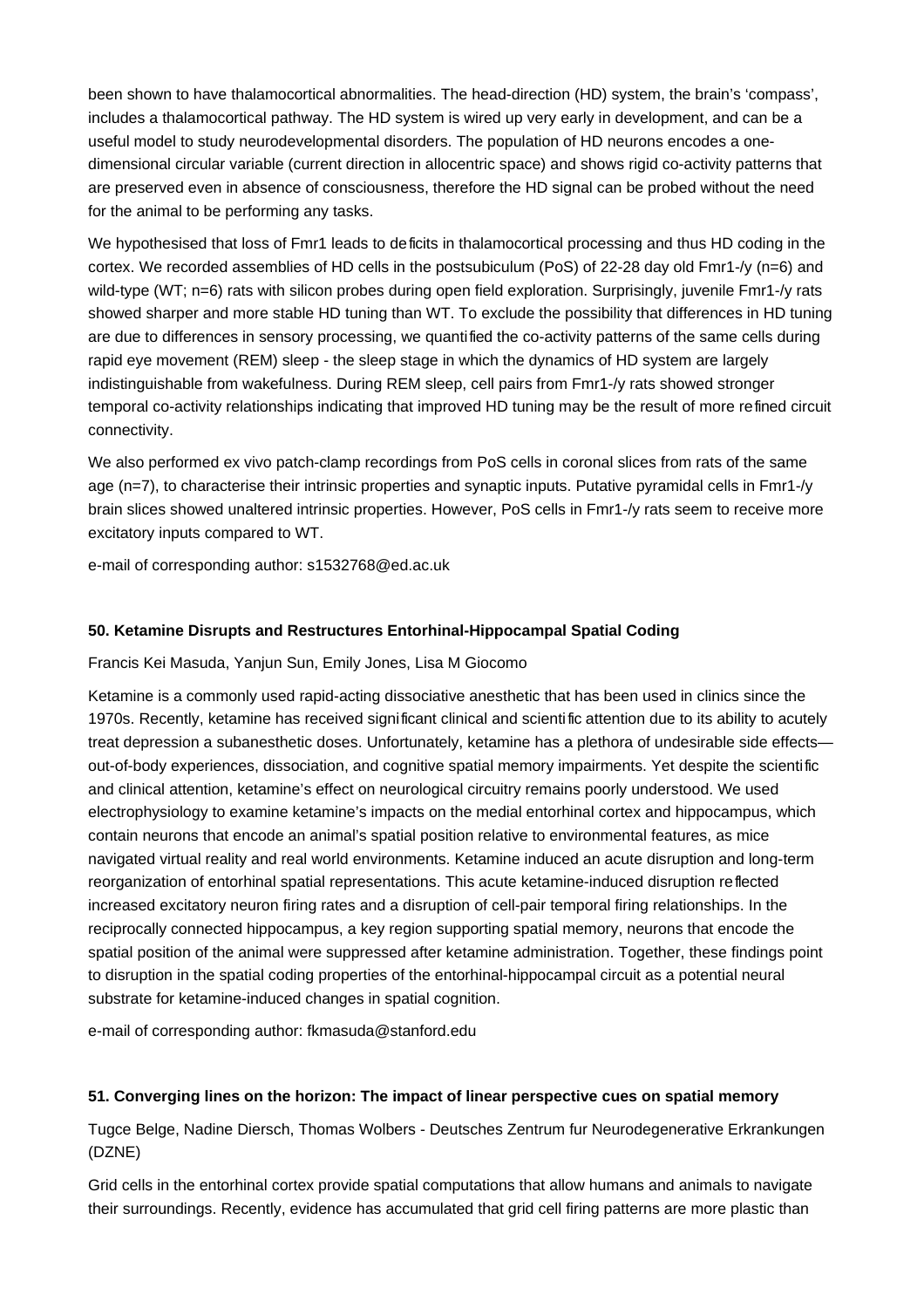anticipated, and multiple environmental factors can affect both their firing behavior and spatial memory performance. In rodents, the regularity of grid cell firing patterns can be distorted by irregular enclosure shapes such as trapezoidal rooms. Similarly, a trapezoidal environment seems to result in altered grid- celllike representations and a decline in spatial memory in humans. Beyond geometric shape, however, the role of other factors such as depth perception are less explored. For example, linear perspective is a monocular depth cue based on seeing parallel lines that converge towards the horizon, which provides information about the depth of an environment. To determine how linear perspective cues affect spatial memories, we investigated the association between spatial memory performance and linear perspective cues provided during navigation. We created three virtual environments with different depth illusions by employing linear perspective cues at various strengths - minimal, moderate, and maximal. In each environment, participants learned multiple object locations. We predicted to find relationships between the strength of the linear perspective cues and spatial memory distortions, and we explored if the narrow sides of the environments with prominent linear perspective cues resulted in increased spatial memory errors. Preliminary results of 24 participants showed that the environment with maximal linear perspective cues resulted in the most accurate spatial memory. Similarly, error rates were lower in the narrow sides of the environment. These preliminary results suggest that spatial memory can be affected by perceptual cues, which should be considered in theoretical models of spatial navigation and the underlying neural computations.

e-mail of corresponding author: tugce.belge@dzne.de

# **52. The impact of task difficulty on wayfinding by the sequential response strategy and by the associative cue strategy**

Ju Yi Huang, German Sport University, Cologne Germany Daniel Memmert, German Sport University, Cologne Ozgur A Onur, University Hospital Cologne, Cologne, Germany Otmar Bock, German Sport University, Cologne, Germany

The number of decision points has been proposed as an important determinant of wayfinding difficulty. The present study therefore quantifies the role of this determinant for two wayfinding strategies, the sequential response strategy and the associative cue strategy. All participants saw a sequence of four-way intersections. On a first trial, they were told in which direction to proceed across each intersection. On the five subsequent trials, they had to indicate the direction themselves. Participants from one group saw intersections which all looked alike, and had to recall the serial order of directions to take (group S, sequential response strategy). In contrast, participants from another group saw a different architectural or natural landmark at each intersection, and had to recall the direction associated with each landmark; the landmark order varied between trials, but the landmark- direction mapping was consistent (group A, associative cue strategy). Performance was quantified as the mean number of errors per intersection. We found that the error rate was better than chance (i.e., <0.66) already on the first self-guided trial, and that it continued to decrease across the subsequent trials. The error rate differed little between groups, but was larger if the task involved 18 rather than 12 intersections. From this we conclude that wayfinding performance depends on the memory load imposed by the number of intersections, and less so on the type of strategic processing.

Keywords: human, wayfinding, navigation, task difficulty, sequential response strategy, associative cue strategy.

e-mail of corresponding author: J.Huang@dshs-koeln.de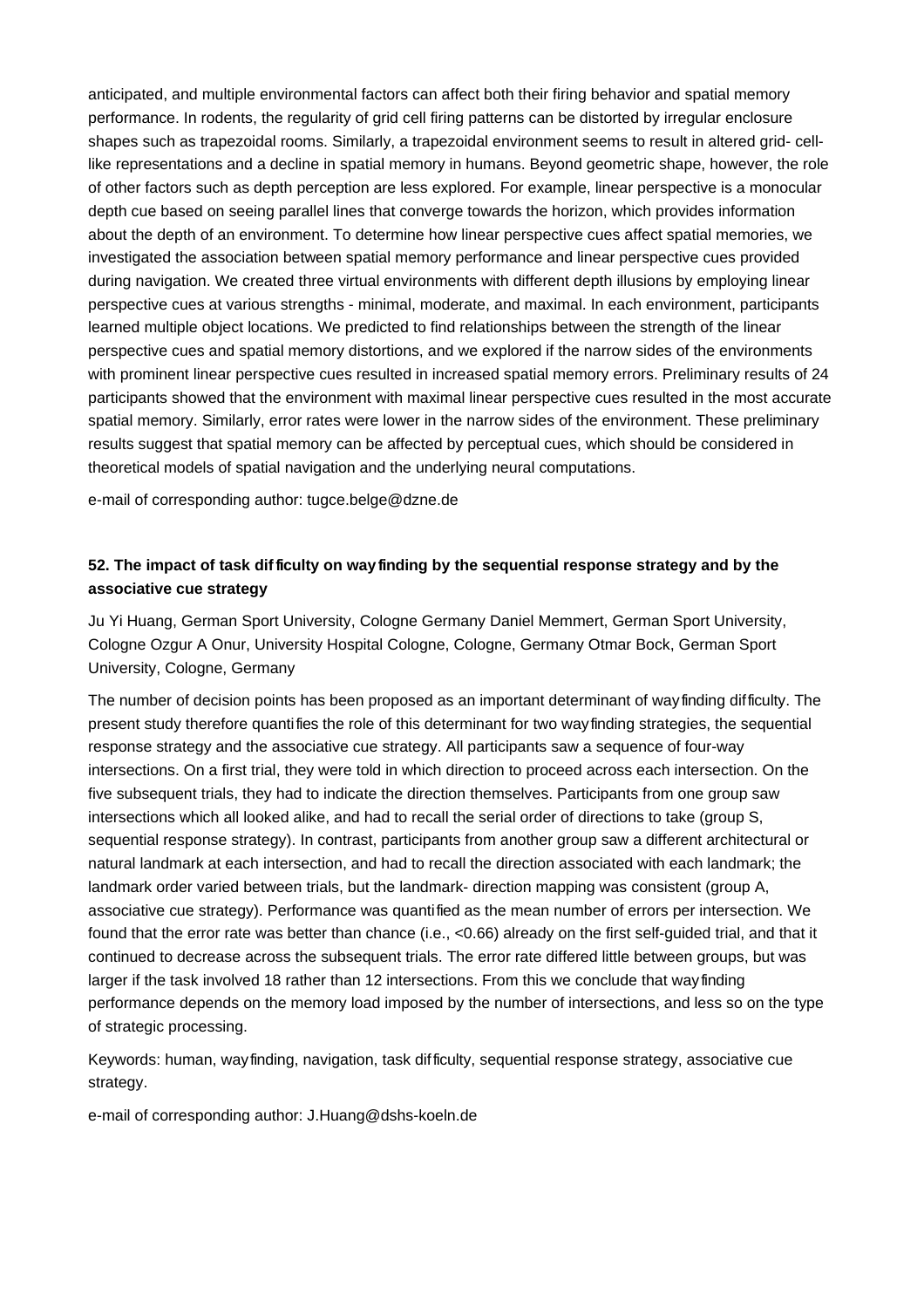# **53. Spatial navigation and different domains of knowledge: The role of individual's visuospatial factors**

Veronica Muffato, Department of General Psychology, University of Padova Laura Miola, Department of General Psychology, University of Padova Francesca Pazzaglia, Department of General Psychology, University of Padova

Chiara Meneghetti, Department of General Psychology, University of Padova

People vary for their navigation abilities. Learning from navigation provide the individual of different domains of knowledge, from the one about landmarks, to their locations (from egocentric and allocentric perspectives) and paths connecting them (in route and survey modes). The present study investigated whether individual's visuospatial abilities and self-reported wayfinding inclinations relate differently to the various domains of knowledge.

A sample of 270 people performed several individual visuospatial factors tasks and questionnaires. Then they learnt a virtual path, and their knowledge of the environment was assessed with a free recall of landmarks, egocentric and allocentric pointing (location knowledge), route direction and landmark locating tasks (path knowledge). The resulting models showed that visuospatial abilities and wayfinding inclinations compose two distinct factors, the former relating to all the domains of knowledge tasks except for route direction, and the latter relating to allocentric pointing task and landmark locating (path-survey knowledge). Overall, the relationship between individual visuospatial factors and environment learning from navigation depend on the domain of knowledge tested, with a stronger involvement of visuospatial factors in allocentric/survey knowledge.

e-mail of corresponding author: veronica.muffato@unipd.it

# **54. Euclidean maps for a non-Euclidean surface? Human spatial memory and path integration on the sphere**

Misun Kim1 & Christian F Doeller1,2,3 1) Max Planck Institute for Human Cognitive and Brain Sciences, Leipzig, Germany 2) Institute of Psychology, Leipzig University, Leipzig, Germany. 3) Kavli Institute for Systems Neuroscience, Trondheim, Norway

Humans can build cognitive maps of the world. The nature of the cognitive map, relying on fundamental neural coding principles in the hippocampal formation, would be influenced by the environment, and most people live on a surface that can be best described with Euclidean geometry. Whether people can adapt and build a map for a novel environment in which they can no longer rely on Euclidean geometrical intuition is an intriguing question that can help us to understand the capacity and limitation of human cognition. To answer this question, we designed a study where participants explore the planar and spherical world on separate days using a virtual reality treadmill. They first learned a spatial layout of objects and were tested of their object-location memory, and then they completed a path integration task, known as the triangle completion test. Participants could recall the object location well above the chance on both planar and sphere environment, but the direction error was particularly large for the sphere condition when the target was farther away. This result suggests the participants used the locally planar maps rather than having a full volumetric 3D map. Participants also showed systematic overturn bias on the sphere, as a consequence of following the Euclidean geometrical rule on the non- Euclidean surface. This result implies a strong Euclidean geometrical prior in human mind despite the capacity of building a map for a non-flat surface, and can inform future neuroscientific investigations of the cognitive map.

e-mail of corresponding author: mkim@cbs.mpg.de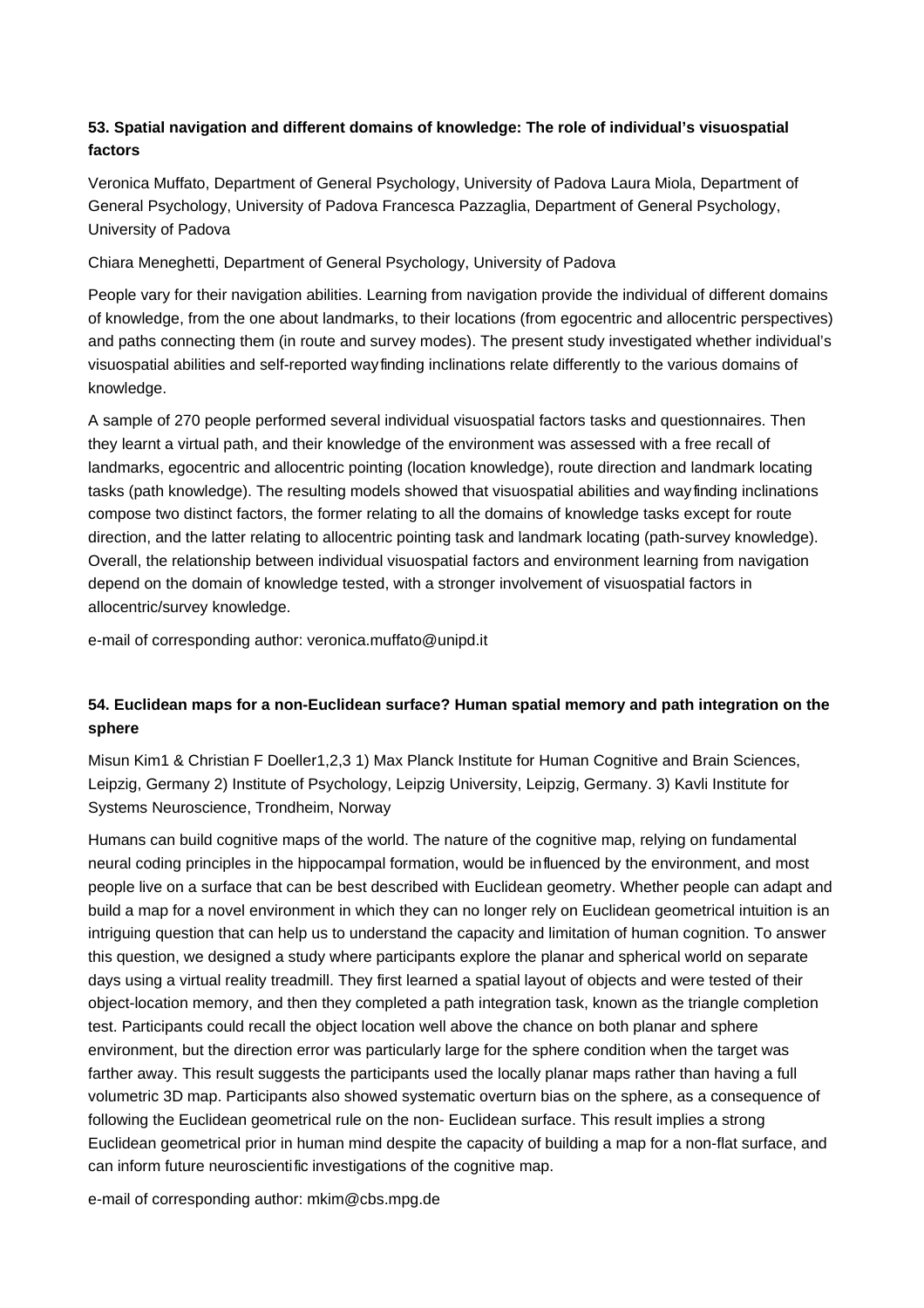## **55. Spatial memory in 3d - flying a virtual water maze**

Marah Nujeidat (1), Dan Hoisman (2), Michal Rabinovits (3), Shachar Maidenbaum (1,4)

(1) Biomedical Engineering, BGU, Israel (2) Cognitive Science, BGU, Israel (3) Cognitive Science, HUJI, Israel (4) Zlotowski center for neuroscience, BGU, Israel

Spatial memory, recalling where things are, is essential for survival. While we live and navigate in a threedimensional world, previous research into human spatial memory has mainly focused on the twodimensional space. How do the results differ between 2D and 3D? Are there systematic biases between the axes defining the ground and the vertical axis? Prior studies offered conflicting answers. Several previous results suggest that humans are affected by a series of biases when encoding vertical vs. horizontal location, while others suggest that humans might use a 3D isometric representation of space. This paper utilizes the classic paradigm of spatial memory, the morris water maze, adapting it to 3d. Participants navigate on a 2d ground plane, 2d vertical plane and in full 3d and we compare their results. We find that while humans report greater difficulty with the vertical axis compared to horizontal axis, in practice there is no difference in accuracy between the axis. Our findings support the existence of a basically isometric representation of 3d space.

e-mail of corresponding author: mshachar@bgu.ac.il

## **56. This is not the way: A global directional cue does not improve spatial navigation in an immersive virtual environment**

Ece Yuksel, University of Florida Zach Boogart, University of Florida Steven Weisberg, University of Florida

Knowing where we want to go and how to get there is not always easy. Thus, one might need tools to support navigation behavior. A commonly used tool to help navigation is a compass, which provides a global reference direction and bearing. The present study investigated whether people learned a large-scale environment better with a compass in a fully immersive virtual environment. We found no evidence of a difference between those who had the compass available and those who did not  $(N = 54)$ . Our results inform theories of improving spatial navigation support and are consistent with the importance of environmental reference frames. Future research will indicate whether this null result is specific to compass or is true for a variety of directional cues (e.g., salient landmarks, or geometry).

e-mail of corresponding author: eceyuksel@ufl.edu

# **57. The formation and consolidation of egocentric and allocentric spatial memories in children and adults**

Patrizia M. Maier1,2, Iryna Schommartz3, Deetje Iggena1, Carsten Finke1,2, Christoph J. Ploner1, & Yee Lee Shing3 1 Charite - Universita tsmedizin Berlin, Department of Neurology, Berlin, Germany 2 Humboldt-Universitat zu Berlin, Faculty of Philosophy, Berlin School of Mind and Brain, Berlin, Germany 3 Goethe University Frankfurt, Department of Psychology, Frankfurt, Germany

Locations in space can be memorized in relation to the observer's body coordinates (egocentric) or the environment (allocentric). Children develop egocentric before allocentric navigation. The corresponding spatial memories consolidate over time. This process is accelerated by pre-existing schemas, which become increasingly available with age. Here, we investigate the role of the developmental status of children for the consolidation of egocentric and allocentric spatial memories.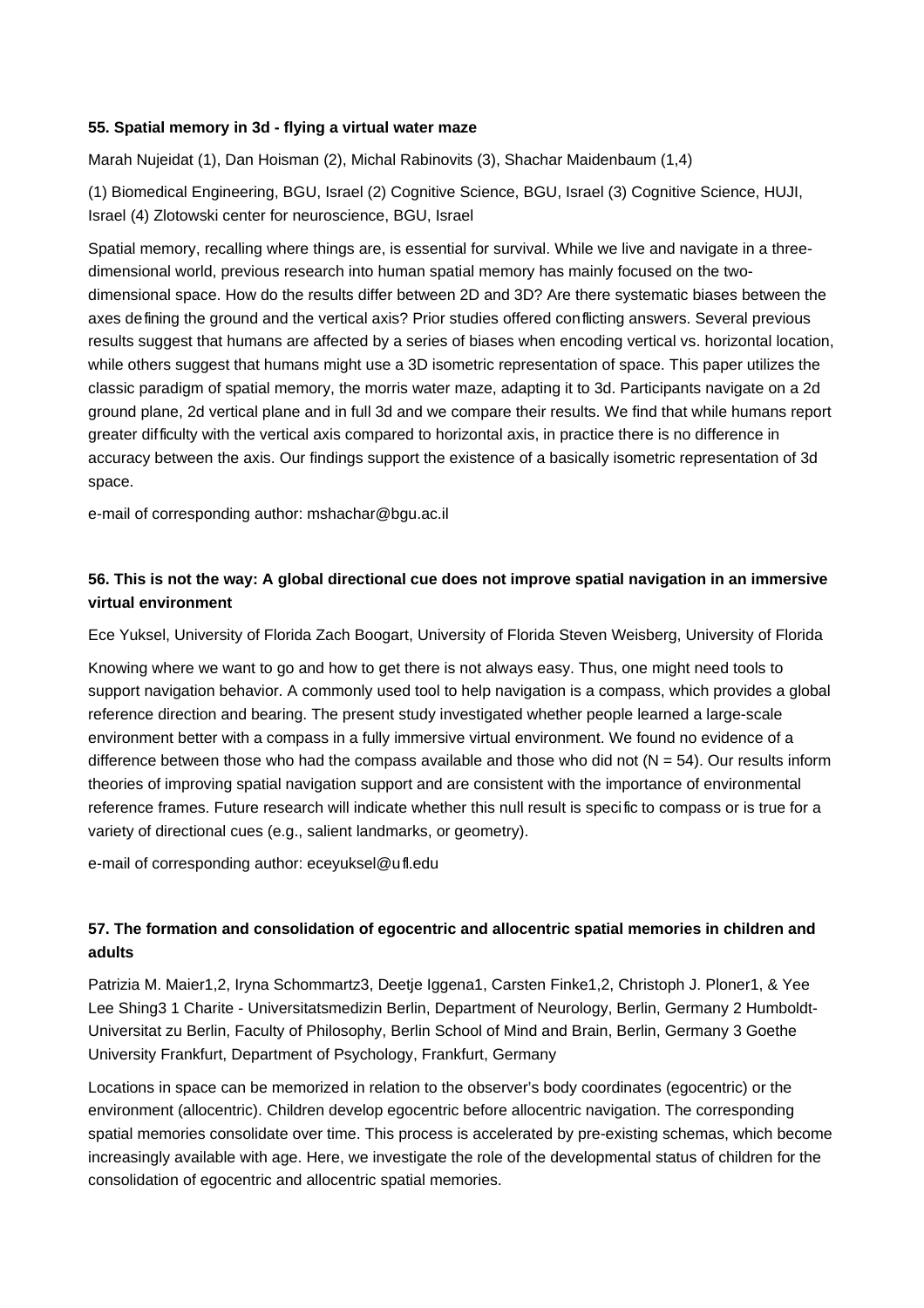We compared memory-quided egocentric and allocentric navigation in a sample of thirty-three 6- to 7-yearold children, thirty-three 9- to 10-year-old children and thirty-two young adults. Participants searched and remembered goal locations in a virtual maze and were tested in egocentric and allocentric conditions. We assessed retrieval immediately after learning and after a consolidation period of two weeks. Our results show that younger participants were less likely to remember correct locations and navigated less directly and quickly in both conditions. After the two-week consolidation period, children of all ages forgot relatively more than adults. Unexpectedly, children did not perform substantially better in egocentric compared to allocentric navigation. Performance was particularly poor for egocentric trials requiring a sequence of multiple turns. Furthermore, children in both age groups had difficulties with identifying the geometric 2D layout of the virtual maze and integrating landmarks and goals into a 2D map although they identified landmarks as wells as adults. In conclusion, older participants showed a superior ability for egocentric and allocentric memoryguided navigation. This may be due to older participant's advanced brain maturation and the availability of stronger pre- existing spatial schemas to build upon and consolidate faster. Egocentric and allocentric navigation were similarly affected, consistent with shared processes underlying both types of memories.

e-mail of corresponding author: patrizia.maier@charite.de

#### **58. forming cognitive map of conceptual space through development**

Yukun Qu, State Key Laboratory of Cognitive Neuroscience and Learning, Beijing Normal University

Yunzhe Liu, State Key Laboratory of Cognitive Neuroscience and Learning and IDG/McGovern Institute for Brain Research, Beijing Normal University

How human make decision without prior experience? This requires inferential reasoning on a mental map of past experiences. Like physical space, conceptual space can be represented as a cognitive map and is supported by similar grid-like signal (like firing pattern of grid cell) in entorhinal cortex and medial prefrontal cortex. Very little is known, however, about the formation of cognitive map through development. This is important because the ability to reason and make novel inferences is a key feature of human intelligence, which develop rapidly from childhood to adolescence.

To study this question, we have designed a novel two-dimensional fighting game in a 5\*5 grid, where 25 stimuli are organized base on two axes: attack and defence power. During training, subjects are given only pairwise relationship of adjacent stimuli, separately on each dimension. Only subjects who can memories at least 80% of all pairwise relationships are allowed to perform novel inference tasks. During two-dimensional (2D) inference task, subjects are asked to compare the attack power of object A to the defence power of object B. This task can be efficiently solved by placing all stimuli on a 2D map, and each inference is like mentally traversing this map.

We have so far collected fMRI data from 52 participants (8-30 years) performing this task. We found significant age effect on 2D inference, above and beyond transitive inference ability on single dimension (p <0.001). Like previous studies, when focusing only on high performance subjects, we found significant gridlike signal in entorhinal cortex (EC), ventral medial prefrontal cortex (vmPFC) and posterior cingulate cortex (PCC). More interestingly, with age increase, we found significant increase of grid-like signal in the vmPFC, but decreases in the PCC, while grid-like signal in the EC covary with 2D inference performance. Our results chart the developmental profile of cognitive map, and its role for inferential reasoning.

e-mail of corresponding author: yukun.qu@mail.bnu.edu.cn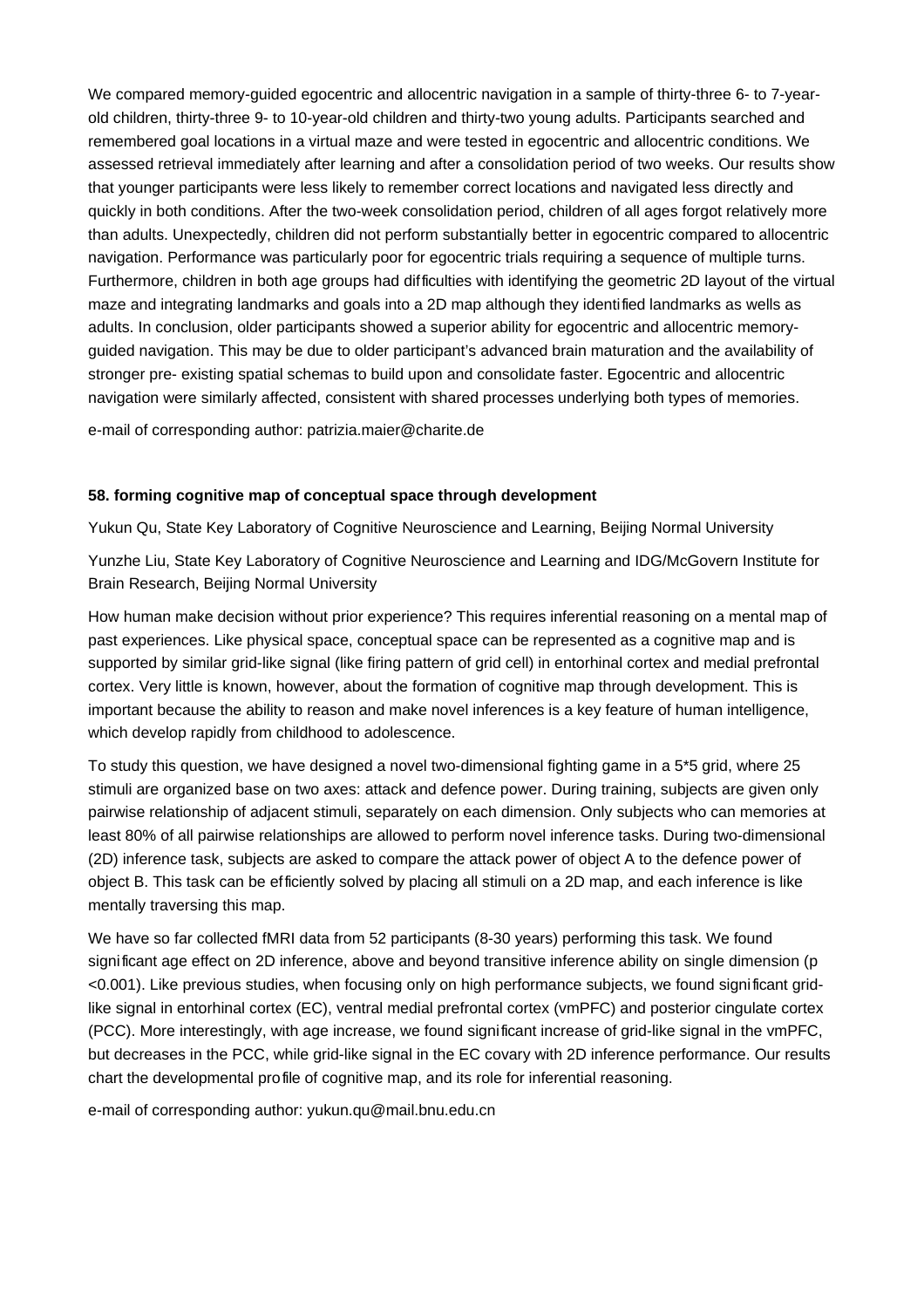## **59. Does Vestibular Disease Affect the Sense of Direction?**

Moore, Alexander1; Alenova, Anastasia1; Golding, John F.1,2; Castro, Patricia.1; Bronstein, Adolfo M.1

(1)Neuro-otology Unit, Department of Brain Sciences, Imperial College London (2)Department of Psychology, University of Westminster, London

Our sense of direction (SOD) can be defined as our ability to find our way round and to know in which direction surrounding objects are. Given that vestibular input contributes to our SOD, the main aim of this study was to see how vestibular disorders affect SOD.

96 patients attending our neuro-otology service [30 PPPD, 13 BPPV, 12 Bilateral vestibular failure (BVF), 9 Downbeat nystagmus, 12 Meniere's disease and 20 Vestibular migraine], and 78 healthy control subjects, were assessed with validated questionnaires quantifying SOD; Santa Barbara SOD scale, spatial anxiety, dizziness handicap, motion sickness susceptibility and migraine screening questionnaires. 58 patients and 48 controls also completed an online Spatial Orientation test. The main findings were: 1) worse performance on both subjective an objective SOD measures in vestibular patients versus controls (p<.001), but no difference between patient groups. 2) A negative association between subjective SOD and spatial anxiety in all groups (R square = 0.41). 4) PPPD patients are highly symptomatic: a) they display similar prevalence of migraine symptoms to vestibular migraine patients; b) PPPD and Downbeat nystagmus patients report highest DHI scores with no significant difference between each other and c) both PPPD and Downbeat nystagmus patients show a negative association between objective spatial orientation ability and DHI score (R squares = 0.61, 0.65) - a trait not found in other organic vestibular patients or controls.

Conclusions: SOD and spatial orientation tasks are affected by vestibular disease and also show association with spatial anxiety. Functional vestibular patients experience migraineous symptoms and high disability, which impacts their spatial orientation. SOD does not seem to be dictated by individual susceptibility to motion sickness. Vestibular rehabilitation programs may benefit from adding strategies for improving patients' sense of direction and spatial anxiety.

e-mail of corresponding author: aim5018@ic.ac.uk

## **60. Navigation on virtual reality tasks is abnormal in patients with bilateral vestibular loss**

Maimuna Ahmad,1,2,3; Susan King,1,2; Anissa Boutabla, 1,2,4; Alexander S. Panic, 5; Faisal Karmali, 1,2; Divya A. Chari, 1,2,3; Richard F. Lewis, 1,2,6

1. Jenks Vestibular Physiology Laboratory, Massachusetts Eye and Ear, Boston, MA 2. Department of Otolaryngology – Head and Neck Surgery, Harvard Medical School, Boston, MA

3. Department of Otolaryngology – Head and Neck Surgery, UMASS Memorial Medical Center, University of Massachusetts Medical School, Worcester, MA 4. Division of Otorhinolaryngology Head and Neck Surgery, Geneva University Hospitals and University of Geneva, Geneva, Switzerland

5. Ashton Graybiel Spatial Orientation Lab, Brandeis University, Waltham, MA 6. Department of Neurology, Harvard Medical School, Boston, MA

Objective: To compare spatial navigation ability in patients with bilateral vestibular loss (BVL) and normal control (NC) subjects within a virtual reality (VR) visual environment on stationary and dynamic navigation tasks.

Study Design: Cross-sectional study. Setting: Tertiary vestibular clinic. Patients: 18 BVL patients and 15 agematched NC subjects.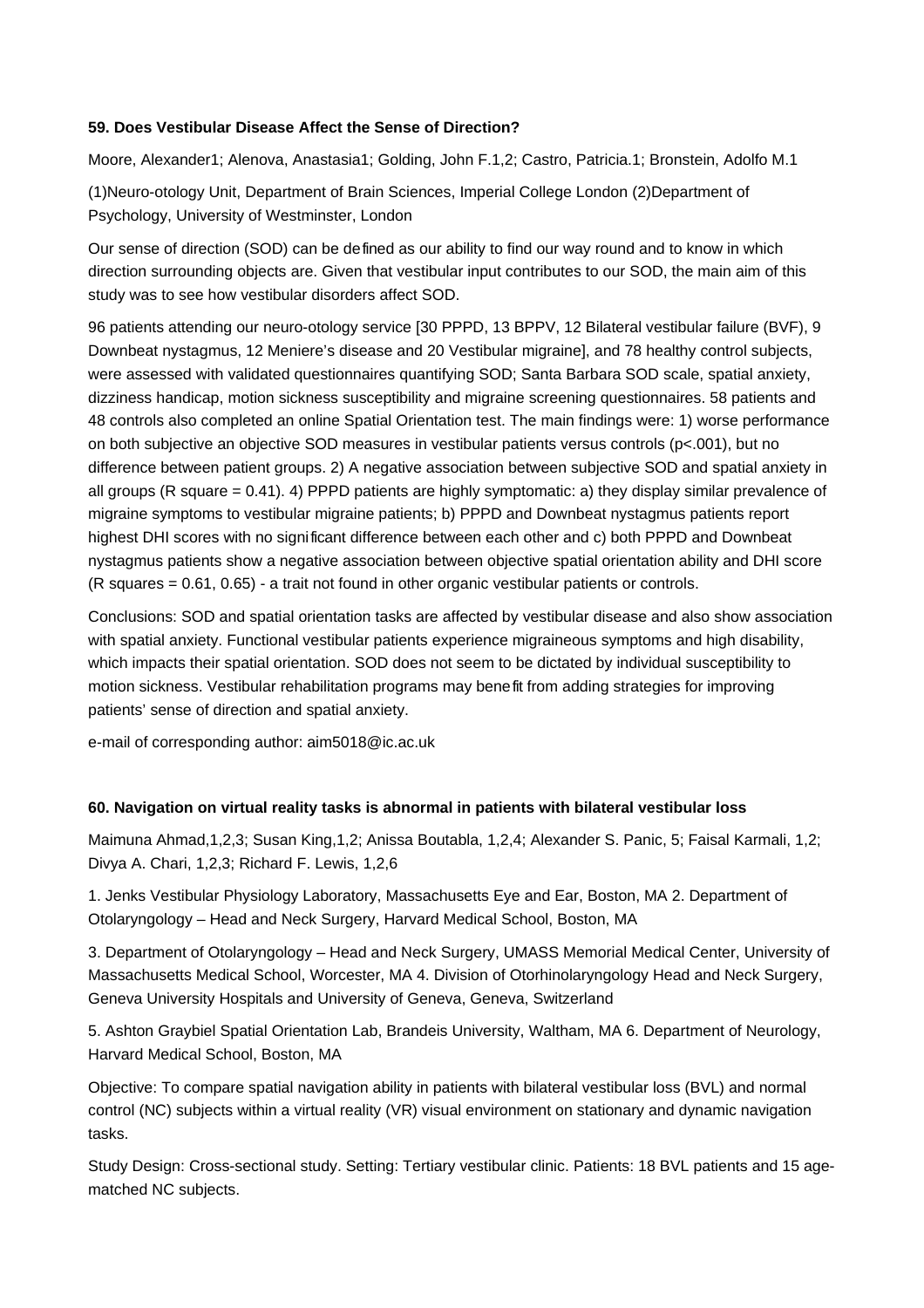Interventions: Subjects completed a VR spatial navigation "triangle completion task" in two conditions: 1) dynamic, in which subjects had access to visual, vestibular, proprioceptive, and efferent sensory signals and 2) stationary, in which subjects relied only on visual cues.

Main Outcome Measures: VR spatial navigation task performance measured by mean distance error (MDE), standard deviation of distance (SDD) and path length of the final segment of navigation.

Results: Male BVL subjects demonstrated decreased accuracy (greater MDE) and decreased precision (greater SDD) in a dynamic navigation task compared to male NC subjects ( $U=65$ ,  $p<0.05$  and  $U=66$ , p<0.05, respectively). While BVL males were less precise in the dynamic task compared to the stationary task (V=55, p<0.01), NC males were comparatively more precise in the dynamic task (V=2, p<0.05). Male BVL subjects demonstrated longer mean path lengths in the dynamic task compared to male NC subjects (U=80, p<0.05). Female BVL and NC subjects performed similarly on both dynamic and stationary tasks.

Conclusions: Patients with vestibular loss may perform more poorly on dynamic spatial navigation tasks compared to age-matched healthy subjects. Further research is needed to characterize the specific contributions of idiothetic cues on dynamic navigation tasks.

Key Words: Bilateral vestibular loss, spatial navigation, virtual reality, allothetic navigation, idiothetic navigation, path integration

e-mail of corresponding author: maimuna.ahmad@umassmed.edu

## **61. Recent advances in characterising the vestibular system in humans**

Flanagin, Virginia L. Ahmadi, Seyed-Ahmad zu Eulenburg, Peter

The vestibular system provides important sensory input for spatial navigation. In rodents, the head direction system loses its directional firing in the absence of vestibular input. Repeated exposure of rodents to high magnetic field strengths disrupts their spatial and locomotion behavior days to weeks after exposure. In humans, patients with vestibular sensory loss also suffer from spatial deficits, however understanding the relationship between the vestibular system and spatial cognition in humans has been difficult in part due to a lack of quantitative in-vivo measurements of the inner ear. Here we show our recent work towards characterizing the vestibular system in-vivo in humans. First, with high-resolution targeted MRI sequences we were able to create an atlas of the inner ear, based on previous anatomical subdivisions from micro-CT data. This atlas allows for the automatic segmentation and characterization of individual differences in inner ear structures. It recently allowed us to characterize the relationship between the orientation of individual semicircular canals and strength of magnetic vestibular stimulation. We are currently extending the atlas to nerve structures as well as non-brain tissues surrounding the inner ear with in-vivo histological MRI techniques. In addition to the peripheral vestibular organ, we have characterized the cortical structural and functional connectivity profiles of the human vestibular network, demonstrating a high level of stability and redundancy across the network of regions that process vestibular information. The stability may provide the framework for the robust compensatory mechanisms seen in humans. Our results show marked differences to other animals that may be important for understanding human spatial cognition.

e-mail of corresponding author: vflanagin@lrz.uni-muenchen.de

# **62. Largely Intact Memory for Spatial Locations During Navigation in an Individual with Dense Amnesia**

Andrew S. McAvan; a, b Aubrey A. Wank; a, b Steve Z. Rapcsak; a, c, d Matthew D. Grilli; a, b, c Arne D. Ekstrom; a, b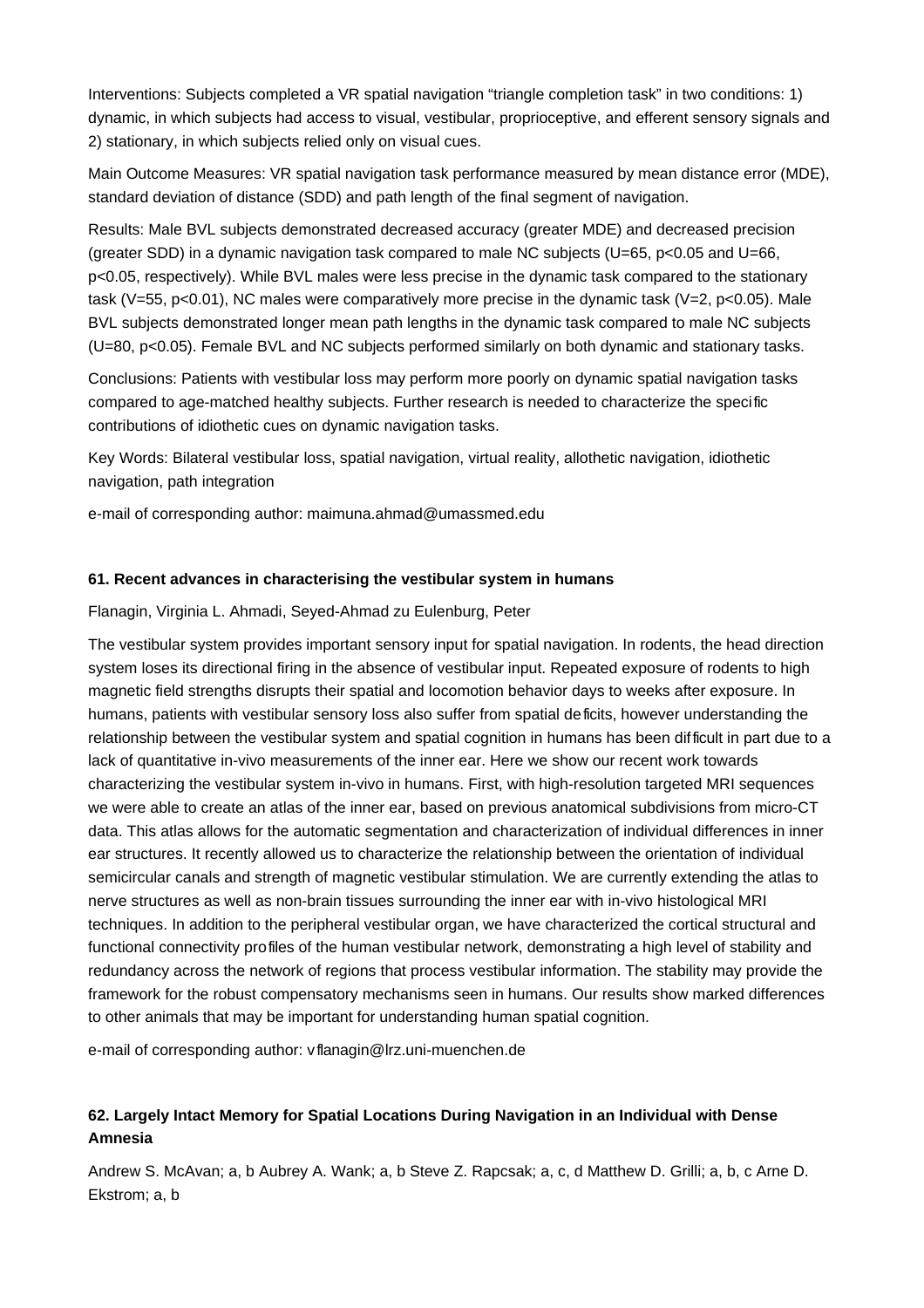a: Psychology Department, University of Arizona, 1503 E University Blvd, Tucson, AZ, 85721, USA b: Evelyn McKnight Brain Institute, University of Arizona, 1503 E University Blvd, Tucson, AZ, 85721, USA

c: Neurology Department, University of Arizona, 1501 N Campbell Ave, Tucson, AZ, 85724, USA d: Banner Alzheimer's Institute, 2626 E River Rd, Tucson, AZ, 85718, USA

Spatial navigation and event memory are thought to be heavily intertwined, both in terms of their cognitive processes and underlying neural systems. Some theoretical models posit that both memory for places during navigation and episodic memory depend on highly overlapping brain systems. Here, we assessed this relationship by testing navigation in an individual with severe retrograde and anterograde amnesia; the amnesia stemmed from bilateral lesions in the medial temporal lobes from two separate strokes. The individual with amnesia and age-matched controls were tested on their memories for the locations of previously seen objects relative to distal mountain cues in a fully immersive virtual environment. All participants were tested from repeated and novel start locations and when a single distal mountain cue was unknowingly moved to determine if they relied on a single cue to a greater extent than the collection of all distal cues. Compared to age-matched controls, the individual with amnesia showed no significant deficits in navigation from either the repeated or novel start points, although both groups performed well above chance at placing objects near their correct locations. The individual with amnesia also relied on a combination of distal cues in a manner comparable to age- matched controls. Despite largely intact memory for locations using distal cues, the individual with amnesia walked longer paths, rotated more, and took longer to complete trials. Our findings suggest that memory for places during navigation and episodic memory may involve partially dissociable brain circuits and that other brain regions outside of the medial temporal lobe partially support some aspects of navigation. At the same time, the fact that the individual with amnesia walked more circuitous paths and had dense amnesia for autobiographic events supports the idea that the hippocampus may be important for binding information as part of a larger role in memory.

e-mail of corresponding author: asmcavan@email.arizona.edu

#### **63. Impact of Traumatic Brain Injury on different formats of topographical representation.**

Alessia Bonavita (1, 2, 3), Ludovica Pirri (1, 2), Paola Ciurli (2), Chiara Incoccia (2), Alice Teghil (1, 2), Maddalena Boccia (1, 2)

1 Department of Psychology, "Sapienza" University of Rome, Via dei Marsi 78, 00185, Rome, Italy

2 Cognitive and Motor Rehabilitation and Neuroimaging Unit, IRCCS Fondazione Santa Lucia, Rome, Italy

3 PhD Program in Behavioral Neuroscience, Sapienza University of Rome, Rome, Italy

Navigating in the environmental space requires processing and integrating different types of visuospatial information. It depends on activity of a large- scale brain network, which regions play different and complementary contributions. Thus, white matter damage may greatly impact on this complex skill. Here, we aimed to test whether and how diffused axonal damage, proper of traumatic brain injury (TBI), affects spatial navigation. We use the laboratory-based setting (LBS) we recently developed, which allows for testing route learning (RK; route learning task), landmark knowledge (LK; landmark recognition task), survey knowledge (SK; landmark positioning task) and landmark ordering (LO; ordering task). We compared the performance of patients with TBI ( $N = 18$ ) with that of healthy controls (HC;  $N = 34$ ) matched for age and gender. The inverse efficiency score index (IES), that balances and integrates accuracy and response time, was computed for each task of the LBS. Then we performed Mann-Whitney U tests to compare indexes of the two groups; in each group, Spearman's correlation coefficient was computed as well. The two groups differed significantly on the second attempt of the RK, but not on the third attempt, suggesting that although it took more time, patients with TBI learned the path similarly to the HC. However, performances differed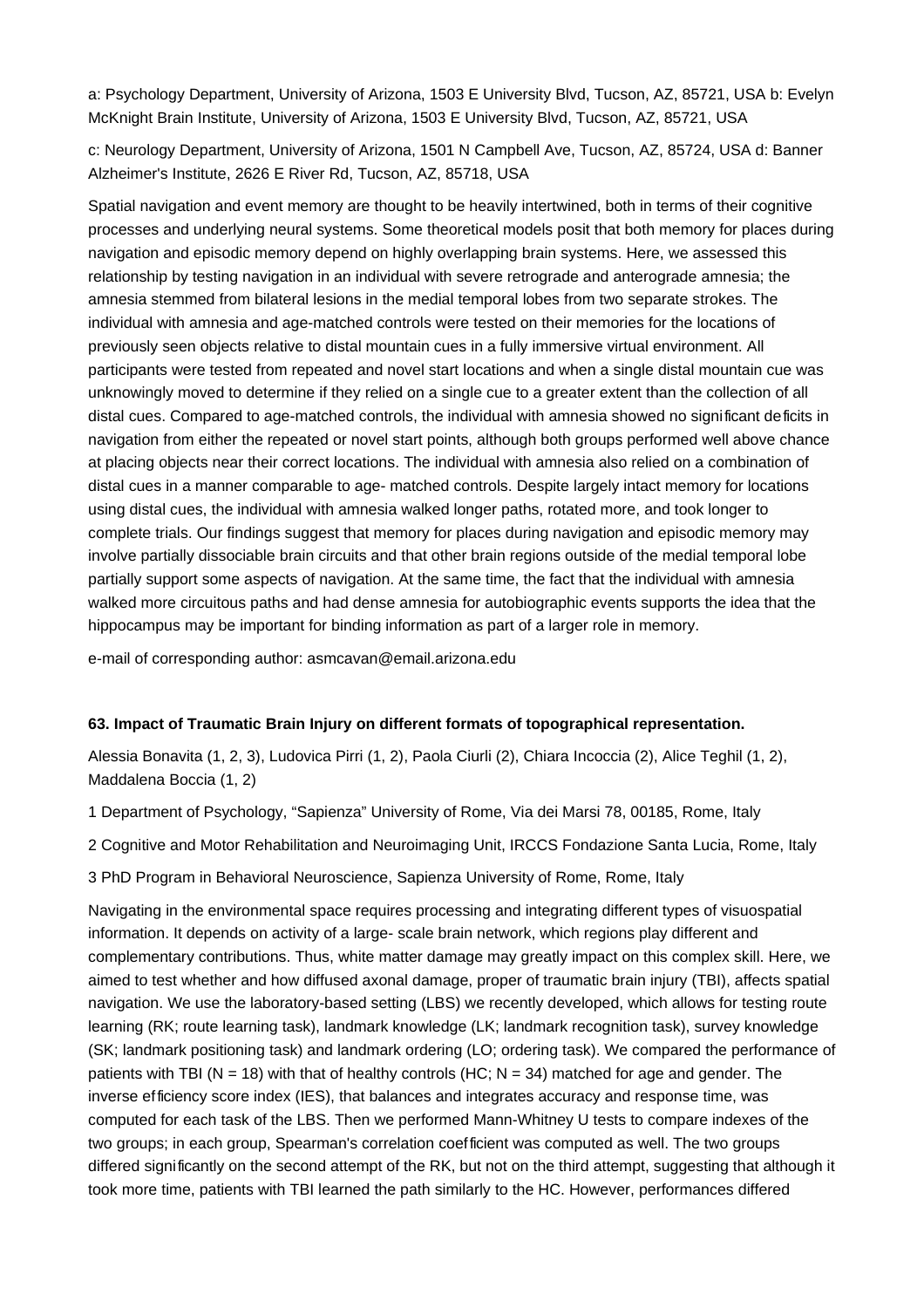significantly in LK and SK task, suggesting a deficit in recollecting figurative memory of the landmarks and shifting from an egocentric to an allocentric representation. Performance did not differ significantly in the LO. Consistently with our previous results, performances on LO were associated with SK in HC; instead, they were associated with RK in patients with TBI. Results suggest that HC used SK to perform LO; instead, TBI used the route information they had correctly acquired, suggesting a different strategy in this sample of patients.

e-mail of corresponding author: alessia.bonavita@uniroma1.it

## **64. The impact of landmark stability on the decoding of the head direction signal in the human brain**

Matthieu Bernard; Aging, Cognition and Technology Lab, German Center for Neurodegenerative Diseases

Thomas Wolbers; Aging, Cognition and Technology Lab, German Center for Neurodegenerative Diseases; Center for Behavioral Brain Sciences, Magdeburg

Head direction (HD) cells have been shown to be important for navigating throughout our environment. These cells have been found in several brain regions such as the postsubiculum (PoS), retrosplenial cortex (RSC), entorhinal cortex (EC) and the thalamus in the rodent with converging evidence in the human brain. Their firing rate increases when the animal is facing a specific direction and decreases when the animal moves away from their preferred orientation. Thus, these cells have been thought to act as an internal compass. However, these HD cells have to remain stable in relation to their environment and landmarks are supposed to give such stable directional information. Indeed, results investigating the coding of landmark stability present that PoS and RSC would encode permanent landmarks. Since these two regions also code for the HD signal, it was hypothesized that the HD cells could be linked to the landmark stability. Therefore, the aim of this project is to decode the HD cell signal in the human brain by using an environment with both stable and unstable landmarks. Participants performed an immersive virtual reality task to learn the environment, using a head mounted display. Then, we used 3T magnetic resonance imaging and computational analysis to investigate if the HD signal can be decoded in RSC, PoS, EC and thalamus and whether or not the stability of landmarks have an impact. We collected data from 20 participants and the preliminary results suggest that the stable vs unstable landmarks can be detected in the human brain. Additionally, the different learning strategies observed between the participants are explaining the difference in the decoding results.

e-mail of corresponding author: matthieu.bernard@dzne.de

## **65. Vectorial spatial coding in the human brain**

Ruojing Zhou1, Thomas Wolbers1,2 1German Center for Neurodegenerative Diseases, Aging & Cognition Research Group, Leipziger Str. 44, 39120 Magdeburg, Germany 2Center for Behavioral Brain Sciences, Universita tsplatz 2, 39106 Magdeburg, Germany

Various types of cells have been identified in the rodent studies to code spatial information relevant for navigation, such as the head direction cells in the Thalamus (Taube et al., 1990), place cells in the hippocampus (O'Keefe and Dostoevsky, 1971), and grid cells in the entorhinal cortex (Hafting et al., 2005). Recently, a vectorial coding scheme has also been observed in rodent (e.g., Deshmukh and Knierim, 2013; Hinman et al., 2019) as well as humans (Kunz et al., 2021), where activities of sub populations of cells are modulated by either non-extending landmark or boundaries at a certain distance and direction from the navigator. In this study, we examine such vectorial coding in healthy young adults with fMRI. Participants memorized four target locations in relation to a fixed landmark in a virtual environment, with the landmark providing both directional and distance information. Representational similarity analysis (RSA) reveals that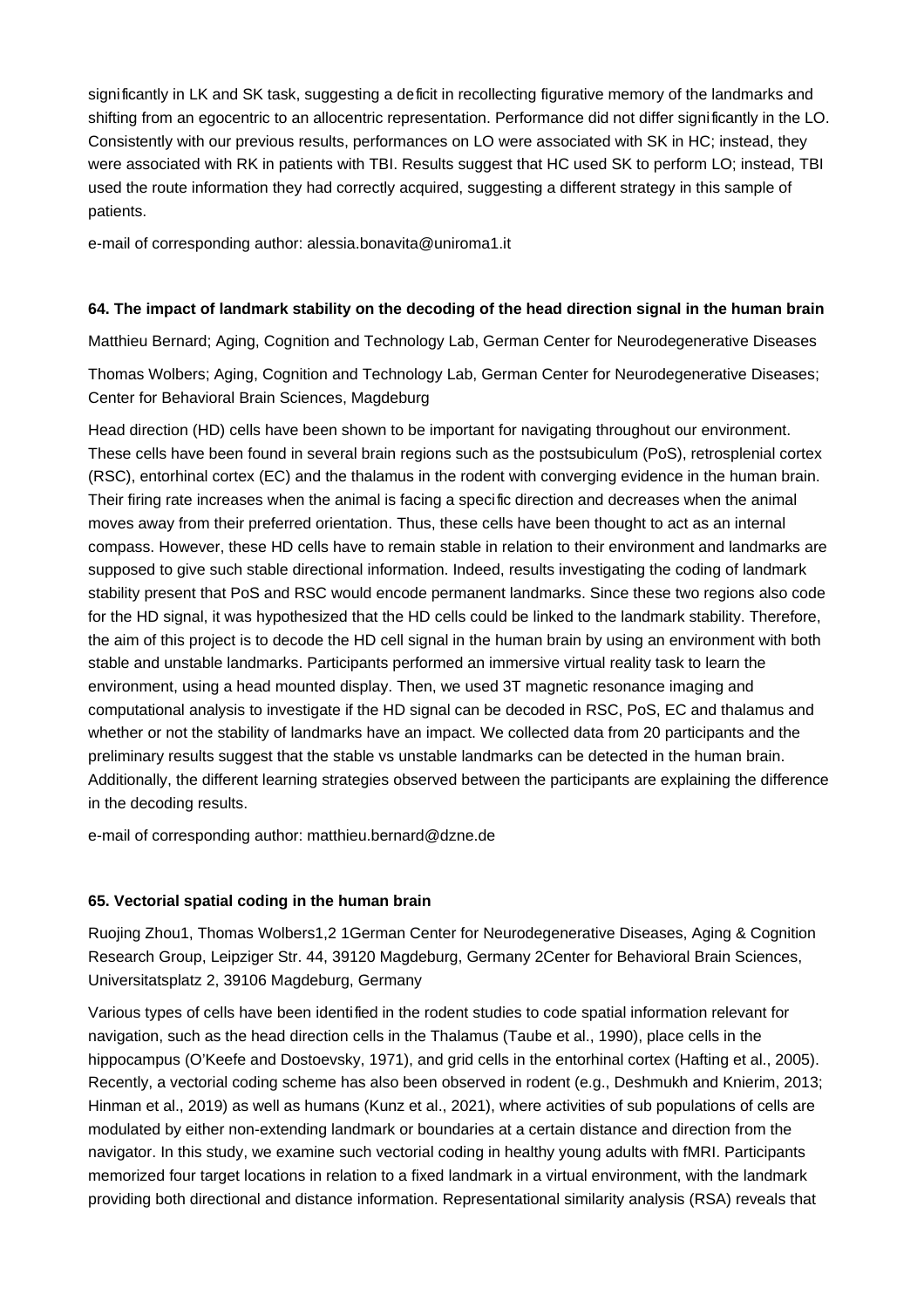various regions within the navigational network (e.g, the hippocampus, the parahippocampus) as well as the visual-processing areas track participants' locations relative to the landmark. In addition, the Euclidean distance information among the targets themselves is represented in the parahippocampus and the lateral occipital area.

e-mail of corresponding author: ruojing.zhou@dzne.de

## **66. Coexistence of Cue-speci fic and Cue-independent Spatial Representations for Landmarks and Self-motion Cues in Human Retrosplenial Cortex**

(1)Xiaoli Chen, Department of Psychology and Behavioral Sciences, Zhejiang University, Hangzhou, China (2)Ziwei Wei, Department of Psychology and Behavioral Sciences, Zhejiang University, Hangzhou, China

(3)Thomas Wolbers German Center for Neurodegenerative Diseases (DZNE), Magdeburg, Germany

Landmark-based and self-motion-based navigation are two fundamental forms of spatial navigation, which involve distinct cognitive mechanisms. A critical question is whether these two distinct navigation modes invoke either common or distinct spatial representations for a given environment in the brain. While a number of electrophysiological studies in nonhuman animals have investigated this question but yielded inconsistent results, it still awaits rigorous investigation in humans. In the current study, we combined ultrahigh field fMRI at 7T, desktop virtual reality, state-of-the-art fMRI data analysis techniques. Using a novel linear track navigation task, we dissociated the use of landmarks and self-motion cues, so that participants used different spatial cues to encode and retrieve the same set of spatial locations. Focusing on retrosplenial cortex (RSC) and the hippocampus, we observed that RSC contained both cue-specific and cueindependent spatial representations, which were driven by objective location (where the participant was actually located) and subjective location (where the participant reported he/she was located), respectively. The hippocampus showed strong functional coupling with RSC, and exhibited a similar spatial coding scheme, but with reduced effect sizes. Taken together, the current study demonstrated for the first time concurrent cue-specific and cue-independent spatial representations in RSC in the same spatial context, suggesting that this area might transfer cue- specific spatial inputs into a coherent cue-independent spatial representation to guide navigation behavior.

e-mail of corresponding author: chenxiaoli54@gmail.com

## **67. The relationship between hippocampal subfield volumes and individual differences in navigation**

Alina S. Tu, Nicholas Krohn, Olivia Cooper, Caitlin McIntyre, and Elizabeth R. Chrastil

## University of California, Irvine

Despite the need for successful navigation, humans vary greatly in their abilities to navigate, and these individual differences may relate to differences in brain structure. Studies on navigation experts and older populations have shown a relationship between hippocampal volume and navigation ability, but this relationship in the healthy, young adult population has recently been called into question. Many of these studies analyzed total hippocampal gray-matter volumes despite there being anatomical differences in hippocampal subfields. This study tested the abilities of young adults to successfully navigate a virtual desktop maze environment, and the participants' high-resolution anatomical brain images were automatically segmented into four hippocampal subfields and three adjacent medial temporal lobe regions. We theorized that successful navigation correlates with the volumes of the Cornu Ammonis 3 (CA3) and dentate gyrus (DG) subfields since CA3 and DG volumes are related to pattern separation ability in humans. With the need to distinguish between similar-looking maze hallways and partially-overlapping routes, young adults who have stronger pattern separation ability may perform better in this task and have larger CA3 and DG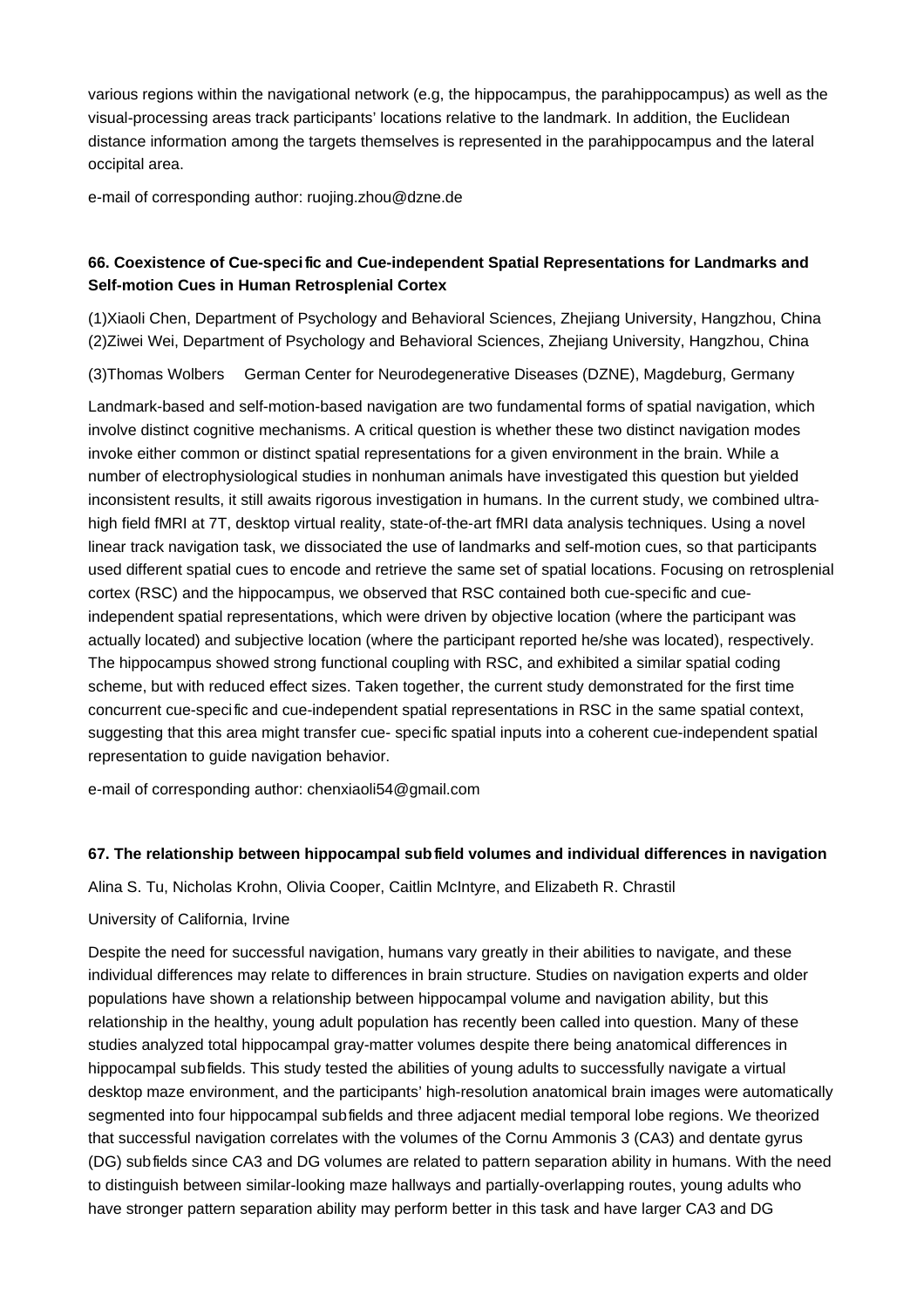volumes. Rodent literature informs us that Cornu Ammonis 1 (CA1) and entorhinal cortex (ERC) are both associated with spatial memory, suggesting a possible relationship between their volumes and navigation performance. Our findings indicate that CA1 and DG volumes positively correlated with maze performance, consistent with a pattern separation hypothesis and findings from rodent research. This result is informative to our future understanding of the link between brain and navigation behavior for healthy, young adults.

e-mail of corresponding author: alinat2@uci.edu

#### **68. The neural correlates of spatial disorientation in head direction cells**

#### R. M. Grieves, M. Shinder, L. Rosow, M. S. Kenna, J. S. Taube

While the brain has evolved robust mechanisms to counter spatial disorientation, the neural underpinnings of these mechanisms remain unknown. To explore these underpinnings, we monitored the activity of 71 anterodorsal thalamic head-direction (HD) cells under different conditions associated with disorientation: 1) while rats underwent uni- or bi-directional rotations in the light, or 2) while blindfolded, and 3) during headfixed passive restraint or while freely-moving. HD cells did not become quiescent, but continued to fire during disorienting rotations - their peak firing rates, burst frequency, and extent of direction-specific firing were all reduced, consistent with previous experiments where rats were inverted or climbing in zero-gravity. However, access to visual landmarks spared tuning stability, indicating that visual landmarks provide a stabilizing signal to the HD system while directional precision is maintained by vestibular inputs. Interestingly, at the beginning of head-fixed rotations, tuning curves shifted in the direction of rotation, suggesting that the HD system underestimated angular rotation. This finding could explain behavioral results in humans who often underestimate rotations. When passive rotations in the dark were terminated, HD cells fired in bursts, which matched the frequency of rotation. This phenomenon is reminiscent of post-rotational "nystagmus" in the vestibulo-ocular system and shares a number of striking similarities. Besides identifying the neural correlates underlying spatial disorientation, our findings provide the first evidence that the HD system receives input from a vestibular velocity storage mechanism that works to reduce spatial disorientation following rotation. Thus, the brain overcomes spatial disorientation through multisensory integration of different motor-sensory inputs.

e-mail of corresponding author: roddy.m.grieves@dartmouth.edu

## **69. Coregistration of heading to visual cues in retrosplenial cortex**

Kevin K. Sit, University of California, Santa Barbara Michael J. Goard, University of California, Santa Barbara

Spatial cognition depends on an accurate representation of orientation within an environment. Head direction cells in distributed brain regions receive a range of sensory inputs, but visual input is particularly important for aligning their responses to environmental landmarks. To investigate how population-level heading responses are aligned to visual input, we recorded from retrosplenial cortex (RSC) of head-fixed mice in a moving environment using two-photon calcium imaging. We show that RSC neurons are tuned to the animal's relative orientation in the environment, even in the absence of head movement. Next, we found that RSC receives functionally distinct projections from visual and thalamic areas, and contains several functional classes of neurons. While some functional classes mirror RSC inputs, a newly discovered class coregisters visual and thalamic signals. Finally, decoding analyses reveal unique contributions to heading from each class. Our results suggest an RSC circuit for anchoring heading representations to environmental visual landmarks.

e-mail of corresponding author: sit@ucsb.edu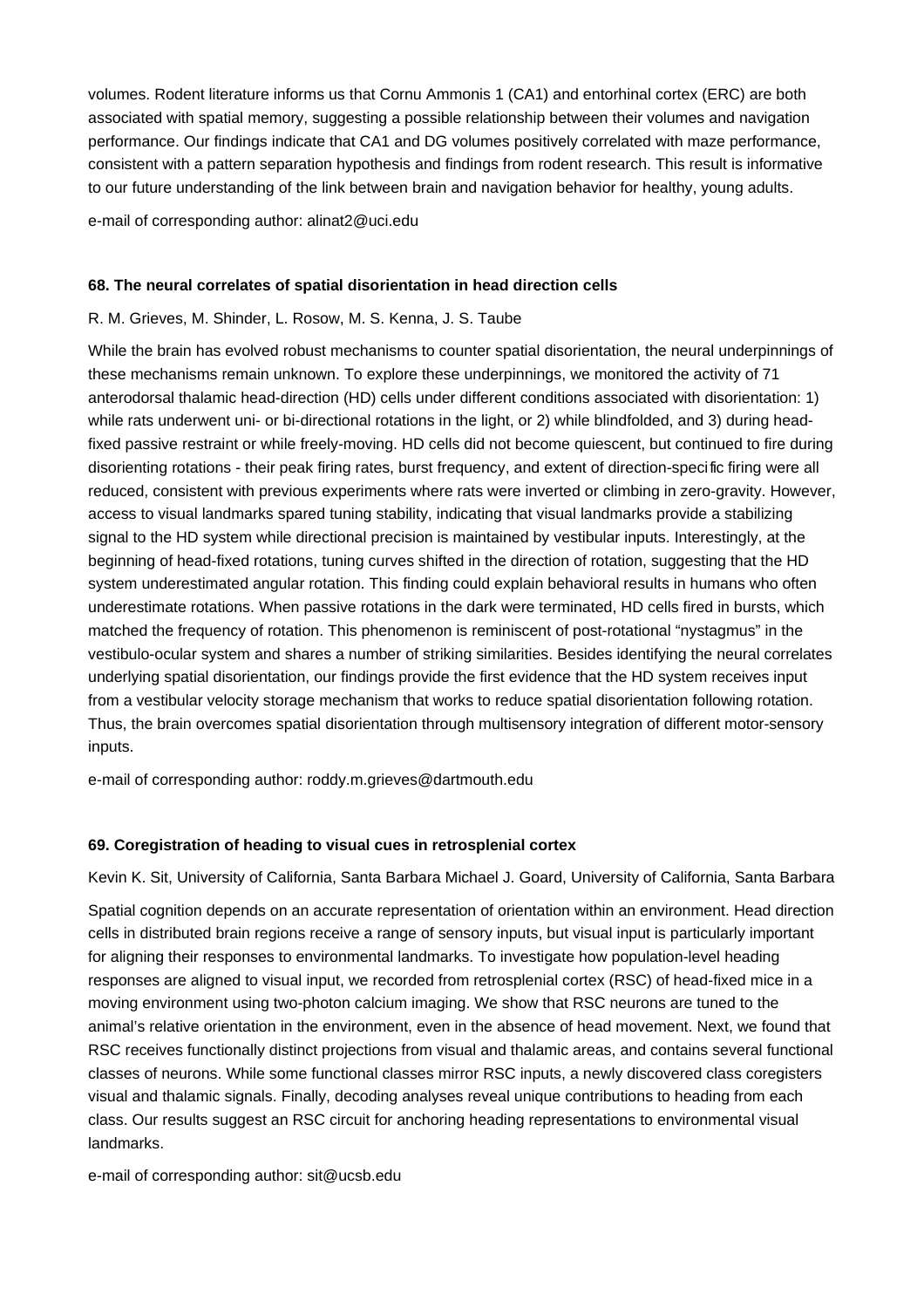## **70. Laminar and projection-speci fic calcium imaging of spatial memory related retrosplenial cortex dynamics in freely moving rats**

Andrew S. Alexander, Benjamin B. Scott, and Michael E. Hasselmo Center for Systems Neuroscience, Department of Psychological and Brain Sciences, Boston University, 610 Commonwealth Ave. Boston, MA, 02114

Retrosplenial cortex (RSC) neurons encode a variety of spatial variables in allocentric, route-centric, and egocentric coordinate systems (Alexander et al., 2015; 2017; 2020). Lesions or inactivation of the area indicate that it is important for navigation and mnemonic processing. RSC activation supporting these processes in freely moving rats has primarily been characterized using in vivo electrophysiology. One-photon calcium imaging in behaving animals allows observation of larger populations of simultaneously recorded neurons. In retrosplenial cortex, imaging large populations affords the opportunity to examine interactions amongst neurons with activity anchored in distinct spatial coordinate systems which could reveal critical processing modes for the construction and use of internal maps for navigation and memory. In the current work, we utilized in vivo one-photon calcium imaging in Thy1-GCaMP6f transgenic rats to characterize population dynamics of hundreds of retrosplenial cortex neurons while animals learned and performed multiple tasks requiring spatial memory. We gained optical access to RSC ensembles by using microprism lenses which enabled a comparison of activation between deep and superficial layers of the region during behavior. Finally, retrograde- mediated transduction of GCaMP7 was used to investigate differences and similarities in task-related calcium signals between RSC neurons that project to the anterior thalamic nuclei or the extended hippocampal formation.

e-mail of corresponding author: asalexan@gmail.com

# **71. Projections to the lateral mammillary and dorsal tegmental nuclei arise from a minimal but overlapping population of neurons in the supragenual nucleus.**

J. A. GRAHAM, M. MCGUIER, M. S. CHANG, A. C. GUNDLACH, J. S. TAUBE , Psychological & Brain Sci., Dartmouth Col., Hanover, NH

The Supragenual nucleus(SGN) is a brainstem nucleus critical to the head direction circuit that projects strongly to the contralateral DTN and ipsilateral LMN(reciprocally connected brainstem structures thought together to generate head direction selectivity in mammals). Lesions of SGN result in the 'bursting' effect also seen when lesioning the upstream vestibular nuclei indicative of a functional head direction circuit disconnected from a synchronizing or updating input. This suggests that SGN may be a primary, direct provider of vestibular input to the head direction system. While it is known that SGN projects to both structures in the putative ring attractor network, it is not known whether distinct or overlapping populations in SGN project to these structures which has implications for whether SGN plays a role in synchronizing both structures during head turns or communicating with these structures in a more complicated way. We performed an anatomical study to observe whether the DTN and LMN projection in SGN arise from the same or different population. The projection to DTN is markedly stronger than that to LMN, filling most cells within the central body of the SGN while cells projecting to LMN tended to be smaller, sparser and located on the periphery of the nucleus. Many cells projecting to LMN also projected to DTN(though not the reverse). However, caution must be taken in interpreting this result as evidence of collateralization as one injection that passed through the mammillary nucleus to the ventral pial surface resulted in a similar projection pattern as some brains with positive LMN hits. These results suggest that there is a large population of neurons in SGN with distinct location and morphology characteristics that project only to DTN. A smaller, more peripheral population projects to both DTN and LMN. Future studies will use discrete injections and antibodies to characterize this input in more detail.

e-mail of corresponding author: Jalina.Graham@Dartmouth.edu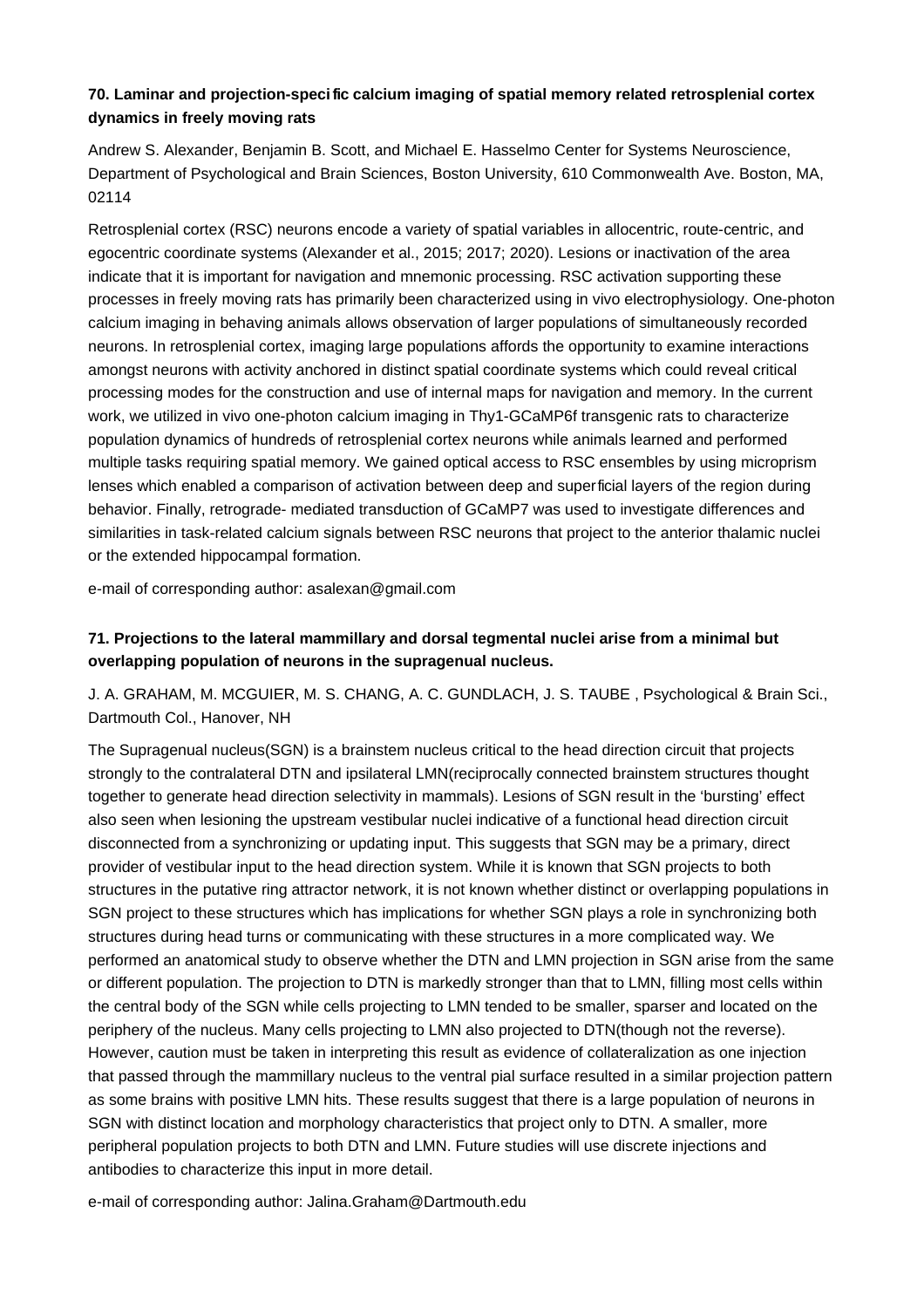## **72. "This Is My Spot!": Social Determinants Regulate Space Utilization in Macaques.**

Tadeusz W. Kononowicz (1) Felipe Rolando (1) Lucas Maigre (1) Sebastien Ballesta (2) Angela Sirigu (1) Jean-Rene Duhamel (1) Sylvia Wirth (1) 1: Institut des Sciences Cognitives Marc Jeannerod, Bron. 2: Centre de Primatologie, Universite de Strasbourg.

Space can be a limited resource. Many species including humans evolved a compromise regulating space sharing and its occupancy based on social determinants. For example, students in a classroom tend to sit close to their friends, keeping the same spots across days, revealing the social structure in the classroom. This place preference suggests that factors such as social hierarchy and affiliation can shape space utilization; contrasting with classical random walk models of agents moving at random in any given direction. Here, we asked whether spatial occupancy of macaques (Macaca fascicularis and M. mulatta) within a unisex group, reveals a structured space utilization beyond simple spatial affordance of the finite space. To this end, in two groups of four animals, we analyzed the simultaneously recorded positions of each individual of the group while the group roamed in an enclosure. (1) The identity of each animal could be decoded from its individual pattern of spatial occupancy, revealing that each animal sustained its spatial footprint across multiple days. (2) Average distance between monkeys was a proxy of their social hierarchy, confirming that interpersonal distance is correlated to affiliation and dominance hierarchy. (3) Alternating the social context by removing one of the monkeys revealed that social context influences occupancy. (4) Finally, the distribution of distance between pairs of monkeys was bimodal and was modeled using random walk approach with an additional parameter reflecting propensity to stay in close proximity, which was again related to dominance hierarchy. These analyses reveal the hidden structured nature of space utilization as a function of social determinants in macaques and simple modeling approach to further study group organization in neuro-ethological settings.

e-mail of corresponding author: t.w.kononowicz@icloud.com

## **73. Systems neuroscience of navigation in the naturally behaving marmoset monkey**

Authors: Francesca Lanzarini, Farzad Ziaie Nezhad, Johanna Weßling, Deepak Surendran, Jean Laurens Affiliation: Ernst Strungmann Institute (ESI) for Neuroscience in Cooperation with Max Planck Society, 60528 Frankfurt, Germany

The daily activities of primates involve foraging, exploration and other behaviors that require a rich postural repertoire. Some, like the common marmoset monkey (Callithrix jacchus), are strikingly capable climbers and move in a complex 3D arboreal setting. Even in species with modest locomotor abilities (such as humans), 3D orientation is a fundamental part of daily life, for instance when lying prone or to the side. How does the primate brain orient throughout natural behaviors? In the last few years, pioneers studies have demonstrated that head direction cells in rodents, bats and primates encode 3D head orientation. The next step is to study how the navigation system guides behavior in naturalistic environments. To this end, our laboratory has adopted the marmoset as a model organism. Here, we present our setup and methodology to study the neuroscience of marmosets' behavior during natural activities. We designed and built a large enclosure (1.6 m side, 4 m^3) densely filled with assorted enrichments that reproduce the natural arboreal substrate. We use a retroreflective markers-based motion capture system (Optitrack) with 24 cameras to robustly track multiple animals' head movement simultaneously, and we plan to use data- loggers (White Matter) to record up to 64 channels of neuronal data. We train pairs of marmosets (ordinarily housed together) to enter the setup at the same time. Marmosets spent several hours per session in the enclosure and exhibit a large range of natural behaviors (exploring, grooming, foraging, eating the environment). This methodology will pave the way for ethologically-relevant investigation of the navigation system.

e-mail of corresponding author: francesca.lanzarini@esi-frankfurt.de